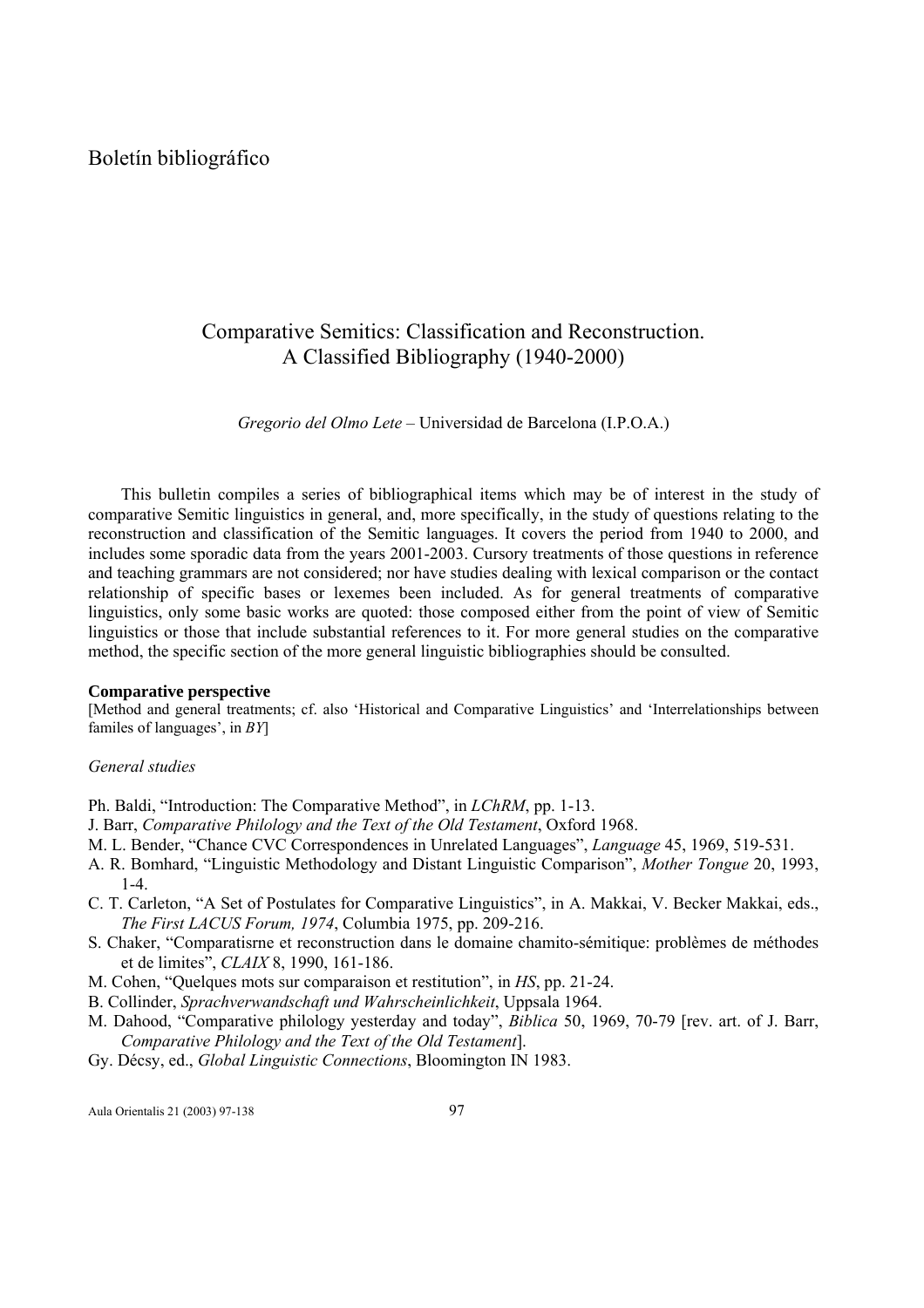- I. Dyen, "Reconstruction, the Comparative Method, and Proto-Language Uniformity Assumption", *Language* 45, 1969, 499-518.
- A. Ellegård, "Statistical measurement of linguistic relationship", *Language* 35, 1959, 131-156.
- G. Garbini, "Problemi di metodo relativo alla comparazione linguistica semitica: cento anni dopo", *AION* 37, 1977, 113-124.
- G. Goldenberg, "The Contribution of Semitic Languages to Linguistic Thinking", in *SSL-SW*, pp. 1-9.
- J. H. Greenberg, "Some Methods of Dynamic Comparison in Linguistics", in *SSL*, pp. 147-203.
- P. Guiraud, *Problèmes de méthode de la statistique linguistique*, Paris 1960.
- R. Hetzron, "The shape of a rule and diachrony", *BSOAS* 35, 1972, 451-475.
- C. T. Hodge, "A Set of Postulates for Comparative Linguistics", in *FLF*, pp. 209-216.
- R. Jakobson, "Typological studies and their contribution to historical comparative linguistics", in *P8ICL*, pp. 17-25.
- R. Katičić, *A contribution to the general theory of comparative linguistics*, The Hague 1970.
- R. Lord, *Comparative Linguistics* (Teach Yourself), London 1966.
- A. Maniet, "Points de repère dans l'évaluation de la parenté spéciale de deux langues", in *P9ICL*, pp. 407-411.
- A. Meillet, *La méthode comparative en linguistique historique*, Paris 1925 (repr. 1966; Eng. ver. 1967).
- A. Meillet, *Linguistique historique et linguistique générale*, Paris 1965.
- L. Michelena, "Comparación y reconstrucción", en id., *Lengua e Historia*, Madrid 1985, pp. 23-54.
- Ch. Rabin, "Problems of interbranch comparison", in *StChAL*, pp. 65-77.
- Um. Rapallo, "Considerazioni sulle convergenze lessicali camito-semitico-indeuropee", in *Sem Cam Iafet*, pp. 169-182.
- R. H. Schmidt, "Historische Sprachvergleichung und ihre typologische Ergänzung", *ZDMG* 116, 1966, 8- 22.
- S. A. Starostin, "Comparative Historical Linguistics and Lexical Statistics", in C. Renfroe, A. McMahon, L. Trask, eds., *Time Depht in Historical Linguistics*, Cambridge 2001, pp. 223-266 [translation of "Sravnitel'no-istoričeskoye yazykoznaniye i leksikostatistika"; cf. A. Yu. Militarev, V. A. Shnirelman, "The problem of Proto-Afrasian Home and Culture", in  $12<sup>th</sup> International Congress of$ *Anthrolpogical and Ethnological Sciences, Zagreb, Yugoslavia, July 24-31*, Moscow 1988, n. 2].
- O. Szemerényi, *Trends and Tasks in Comparative Philology*, London 1960.
- O. Szemerényi, *Einführung in die vergleichende Sprachwissentschaft*, Darmstad 1970. (Span. ver. 1978).
- O. Szemerényi, *Towards a General Comparative Linguistics*, The Hague 1966.

*The Nostratic Level* 

- [Cf. Bomhard & Kerns, *The Nostratic Macrofamily*; and 'Interrelationships between familes of languages. Nostratic', in *BY* 1998ff.]
- M. Piantelli, "Rapporti tra mito e lingua nell'area indoeuropea e camitosemitica", in *A3GSCI*, pp. 116- 125.
- Y. L. Arbeitman, "Afrasian/Indo-Hittite 'Reciprocal' Relations", *Fs. Petráček*, pp. 15-74.
- V. Blažek, "Basque and North Caucasian or Afroasiatic?", in *Fs. Mukarovsky*, pp. 21-30.
- A. R. Bomhard, *Toward Proto-Nostratic: A New Approach to the Comparison of Proto-Indo-European and Proto-Afroasiatic* (CTL.CILTh), Amsterdam 1984.
- A. R. Bomhard, "A survey of the comparative phonology of the so-called 'Nostratic'", in *LChRM* 1990, pp. 331-358.
- A. R. Bomhard, "Distant Linguistic Comparison and the Nostratic Hypothesis", *FAIES Newsletter* II (March 1992).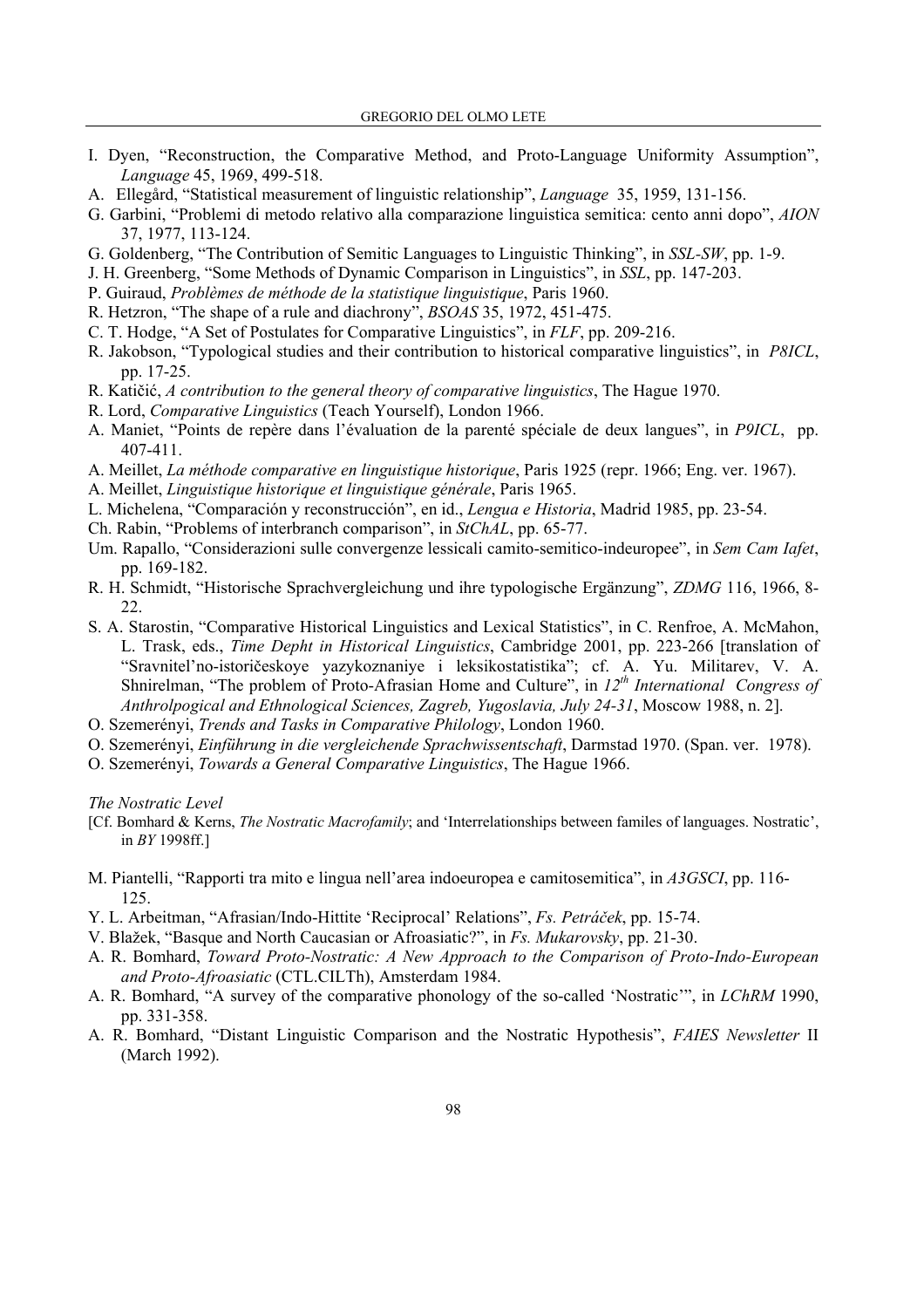- A. R. Bomhard, "Linguistic Methodology and Distant Linguistic Comparison", *MoTo* 20, 1993, 1-4.
- A. R. Bomhard, J. C. Kerns, *The Nostratic Macrofamily. A Study in Distant Linguistic Relationship* (TL/StM 74), Berlin/New York 1994.
- N. Boretzky, "The Indo-European model of sound change and genetic affinity and its application to exotic languages", *Diachronica* 1, 1984, 1-51
- M. Cohen, "Comparaison typologique du latin, du français, du guèze, de l'amharique", en *A10CIL*, vol. III, pp. 537-543.
- A. Cuny, *Invitation à l'étude comparative des langues indoeuropéennes et des langues chamitosémitiques*, Bordeaux 1946
- O. Durand, "À propos du 'substrat méditerranéen' et des langues chamito-sémitiques", *RSO* 67, 1994, 27- 38.
- J. Fellman, "Semitic linguistics and Indo-European comparative and historical grammar", *Linguistics* 206, 1978, 51-53.
- M. Fraenkel, *Zur Theorie der Lamed Stämme. Gleichzeitig ein Beitrag zur semitisch indogermanischen Sprachverwandtschaft*, Jerusalem 1970.
- E. A. Helimskij, "A 'New Approach' to Nostratic Comparison", *JAOS* 107, 1987, 97-100.
- L. Heilmann, *Camitosemitico e indoeuropeo*, Bologna 1949.
- C. T. Hodge, "Lisramic", *LS* 20, 1972, 13-16.
- C. T. Hodge, "Lisramic II", *AnL* 17, 1975, 237-272.
- C. T. Hodge, "Indo-European and Afroasiatic", in S.M. Lamb, E.D. Mitchell, eds., *Sprung from some common source: investigations into the prehistory of language*, Standford, UP 1991, pp. 141-165
- C. T. Hodge, "Hausa and English, related languages", in J. Yaro Yahaya, A. Rufa'i, eds., *Language and Literature in Hausa. Proceedings of the first international conference on Hausa language and literature*, Kano 1982, pp. 335-349.
- C. T. Hodge, "Relating Afroasiatic to Indo-European", in *StChAL*, pp. 33-50.
- V. M. Ilič Svityč, *Opyt sravneniya nostratičeskikh yazykov (semito-khamitskiy, kartvel'skiy, indoevropeyskiy, ural'skiy, dravidskiy, altayskiy. Sravnitel'niy slovar'* (I-III) Ukazateli [An Attempt at a Comparison of the Nostratic Languages (Hamito-Semitic, Kartvelian, Indo-Eurpean, Uralic, Dravidian, Altaic). Comparative Lexicon], 3 vols., Moskva 1971/1976/1984
- K. Jongeling, "Afro-Asiatic and Insular-Celtic", *NS/NELL* 1, 1995, 135-165.
- M. Kaiser, V. Sevoroskin, "On Recent Comparisons between Language Families: the Case of Indo-European and Afro-Asiatic", *GL* 27, 1987, 34-46.
- M. Kaiser, "The Nostratic Reconstruction of Illič Svityč", *MT* 5, 1988, 27-57.
- M. Kaiser, V. Sevoroskin, "Inheritance versus Borrowing in Indo-European, Kartvelian and Semitic", *JIES* 14, 1986, 365-378.
- G. A. Klimov, "Zu den ältesten indogermanisch-semitisch-kartvelischen Kontakten im Vorderen Asien", in *Fs. Knobloch*, pp. 205-220.
- K.E. Koskinen, *Nilal:Über die Urverwandschaft des Hamito-Semitischen, Indogermanischen, Uralischen und Altäischen*, Helskinki 1980.
- W. P. Lehmann, "Active language characteristics in Pre-Indo-European and Pre-Asiatic", *GL* 35, 1995, 51-59.
- S. Levin, *The Indo-European and Semitic Languages*, New York 1976.
- S. Levin, *Semitic and Indo-European* ... Amsterdam 1995
- S. Levin, "Comparative grammar of Indo-European and Semitic. Is this the right time?", *GL* 30/3, 1990, 152-164.
- M. L. Mayer, "Ricerche sul problema dei rapporti fra lingue indouropee e lingue semitiche", *Acme* 13, 1960, 77-100.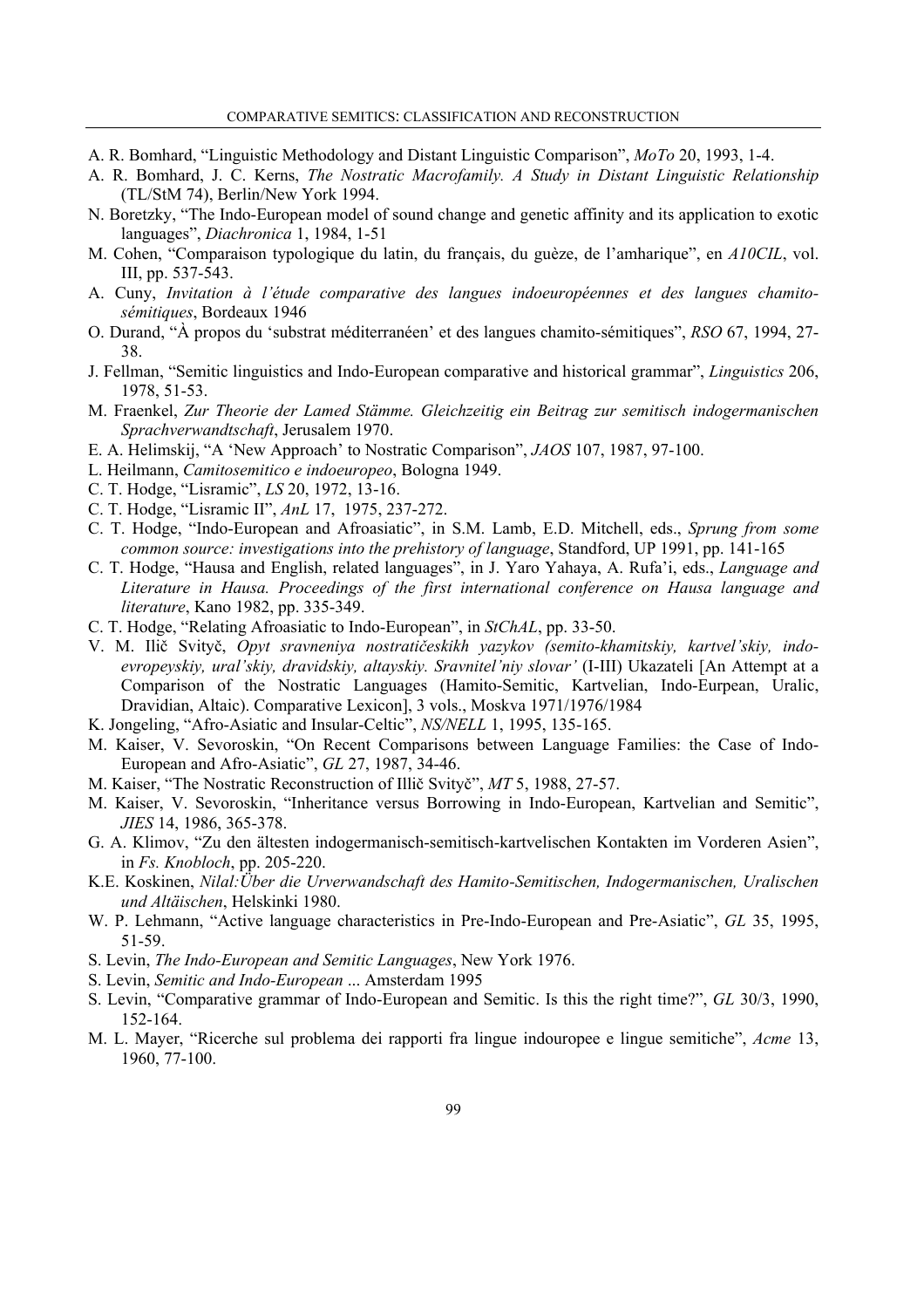- M. Mayer Modena, "Spunti di comparazione semantica fra lingue indoeuropee e camito-semitiche", in *A3GSCI*, pp. 28-41.
- P. Meriggi, "Affinità strutturale fra indoeuropeo e altre famiglie linguistiche", in *A3CIL*, pp. 31-38.
- A. Yu. Militarev, S. A. Starostin, "Obshchaya afraziysko-severokavkazskaya kulturnaya leksika" (Common Afrasian-North-Caucasian Cultural Lexicon), in *LRDIV*, pt. 2..
- A. Yu. Militarev, "Afraziysko-sumerskiye leksičeskiye svyazi" [Afrasian-Sumerian Lexical Contacs], in *LRDIV*, pt. 1.
- Vl. É. Orel, "On the ancient contacts between Hamito-Semitic and North Caucasian", *FoLH* 15, 1994, 37- 46.
- K. Petráček, "La racine en indoeuropéen et en chamitosémitique et leurs perspectives comparatives", *AION* 42, 1982, 381-402.
- V. Pisani, "Indoeuropeo e camito-semitico", *AION* 3, 1949, 333-339.
- O. Szemerényi, "Structuralism and Substratum Indo-Europeans and Semites in the Ancient Near East", *Lingua* 13, 1964, 1-29
- D. Silvestri, *La nozione di indomediterraneo in linguistica storica*, Napoli 1974.
- H. Stumfohl, "On the possible relations between the Berber languages, the Hamitic group and the Indo-European", in *Mélanges Galand-Pernet*, pp. 315-323.
- K. Tsereteli, "Relazioni linguistiche semitico-georgiane", *RIL* 125, 1992, 61-72.
- A. Tuzlic, "O nekim fonetskim i leksiškim vezama izmedu orijentalnih jezika (arapskog i turskog) i klasišnih (grékog i latinskog)" [On some phonetical and lexcial relations between the Oriental (Arabic and Turk) and the Classical languages], *Antiquity* 28, 1978, 119-123 [discussion: pp. 168- 169]
- A. J. van Windekens, "Nouveaux arguments en faveur de la thèse pélasgique", in *Fs. Georgiev*, 1980, pp. 146-155.

# *The Afro-Asiatic Level*

- A. Abebe, "Malo : An Unknown Ometo Language", in *NTEthSt*, pp. 1064-1084.
- V. Blažek, "A new contribution to comparative historical Afrasian linguistics", *AAAS* 24, 1988, 203-222
- C. Brockelmann, "Gibt es einen hamitischen Sprachstamm?", *Anthropos* 27, 1923, 797-818.
- Th. Bynon, "The Hamito Semitic hypothesis and models of language relationship", in *A2CISCS*, pp. 21- 30.
- J. Carnochan, "Bachanla and Semito Hamitic", in P. Newman, R. M. Newman, eds., *Papers in Chadic linguistics. Papers from the Leiden colloquium on Chadic language family (Sept. 15-17, 1976*), Leiden 1977, pp. 21-24.
- S. Chaker, "Comparatisme et reconstruction dans le domaine chamito-sémitique: problèmes de méthodes et de limites", *CLAIX* 8, 1990, 161-186.
- M. Cohen, *Essai comparatif sur le vocabulaire et la phonétique du chamito-sémitique*, Paris 1947.
- M. Cohen, "Les résultats acquis de la grammaire comparée chamito-sémitique", in *id.*, *Cinquante années de recherches*, Paris 1955, pp. 181-193.
- M. Cohen, "Langues camito-sémitiques et linguistique historique", in *id*., *Cinquante années de recherches*, Paris 1955, pp. 210-217.
- M. Cohen, "Sémitique, égyptien, libycoberbère, couchitique et méthode comparative", *BiOr* 10, 1953, 88- 90.
- I. M. Diakonoff-A. Militarev-V. Porkhomovsky-O. Stolbova, "Obščeafrizijskaja fonologčeskaja sistema" [The common Afroasiatic phonological system], in V. Porkhomovskij, ed., *Afrikanskoe ostirčeskoe jazykoznanie*, Moskva 1987, pp. 9-29.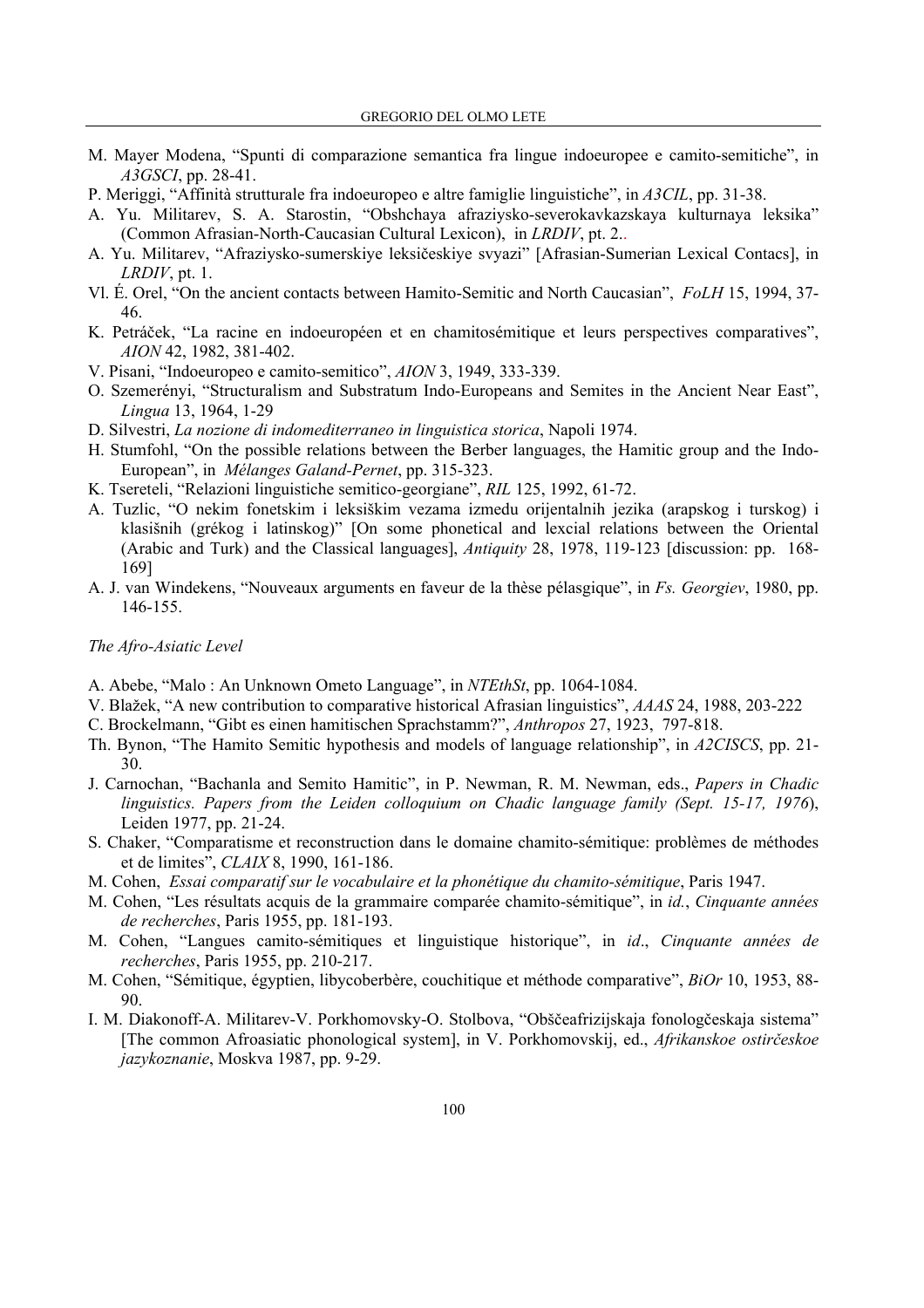- M. Elmedlaoui, "Principes de la comparaison chamito-sémitique à la lumière du concept des classes phonologiques naturelles", *RFLO* 1, 1990, 53-95.
- M. Elmedlaoui, "Géométrie des restrictions de cooccurence de traits en sémitique et en berbère : synchronie et diachronie", *CJL* 40, 1995, 39-76.
- O. Durand, *Précédents chamito-sémitiques en hébreu: études d'histoire linguistique*, Roma 1994.
- G. Goldenberg, "L'étude du gouragué et la comparaison chamito-sémmitique", *CISEt* IV/2, pp. 235-249.
- Fr. Hintze, "Zur hamitosemitischen Wortvergleichung", *ZPhon* 5, 1951, 65-87 [Observations on M. Cohen's *Essai comparatif ....*].
- E. Ibáñez, "Divergencias filológicas entre el árabe y el bereber", *Verdad y Vida* 1943, 610-617.
- G. Janssens, "Belang van de Hamitische talen voor de Semietische vergelijkende taalkunde" [The bearing of the Hamitic languages for the comparative Semitic linguistics], in *Handelingen van het XXIV de Vlaams Filologencongres te Leuven*, Leuven 1961, pp. 123-127.
- H. Jungraithmayr, "Chadic within Hamitosemitic or between Hamitosemitic and Nigritic?", in *ChLHSN*, pp. 3-8.
- Fr. Kammerzell, "Probleme des afroasiatischen Sprachvergleichs", *IF* 101, 1996, 208-290 [rev. art. of Vl. E. Orel, Ol. V. Stolbova, *Hamito-Semitic etymological dictionary*].
- A. L. Kaye, P. T. Daniels, "Comparative Afroasiatic and general genetic linguistics", *Word* 43, 1992, 429- 458.
- W. Leslau, "The Influence of Cushitic on the Semitic Languages of Ethiopia. A Problem of Substratum", *Word* 1, 1945, 59-82.
- W. Leslau, "The Influence of Sidamo on the Ethiopic Languages of Gurage", *Language* 28, 1952, 63-81.
- A. Loprieno, "L'indagine delle strutture variabili delle lingue camito-semitiche", in *A3GSCI*, pp. 65-74.
- A. Yu. Militarev, "Home for Afrasian?: African or Asian: area linguistic arguments", in *COL*, pp. 13-32.
- A. Yu. Militarev, L. Kogan, "General Principles and Approches", in *SED*, pp. XXXIII-LXVI
- H. G. Mukarovsky, "West African and Hamito Semitic languages", *WVM* 13, 1966, 9-36.
- A. Murtonen, "Hebrew, Harari, and Somali statistically compared", *A1CILSCS*, pp. 68-75.
- P. Newman, "Methodological Pitfalls in Chadic Afroasiatic Comparisons", in *P3IHSC*, pp. 161-163.
- P. Newman, "Comparative Chadic: phonology and lexicon", *JALL* 5, 1966, 218-251.
- Vl. E. Orel, "From Hamito-Semitic to Ancient Egyptian historical phonology", *FolH* 16, 1995, 143-155.
- Vl. E. Orel, Ol. V. Stolbova, "Introduction", in *HSED*, pp. IX-XXVIII.
- K. Petráček, "Die Grenzen des Semitohamitischen. Zentral-saharanische und Semitohamitische Sprachen in phonologischer Hinsicht", *ArOr* 40, 1972, 6-50.
- K. Petráček, "La méthodologie du chamitosémitique comparé: état, problèmes, perspectives", in *P3IHSC*, pp. 423-462.
- K. Petráček, *Altägyptische, Hamitosemitisch und ihre Beziehungen zu einigen Sprachfamilien in Afrika und Asien: Vergleichende Studien*, Prague 1988.
- O. Rössler, "Libyca", *WZKM* 49, 1942, 282-311 (= *GSS*, pp. 252-281) [On the relationship of some Afroasiatic languages to Semitic].
- O. Rössler, "Der semitische Charakter der libyschen Sprache" (= *GSS*, pp. 357-386), *ZA* 16, 1952, 121- 150.
- O. Rössler, "Libysch·Hamitisch·Semitisch", *Oriens* 17, 1964, 199-216 (= *GSS*, pp. 499-516).
- O. Rössler, "Äthiopisch und Hamitisch", in *Fs. Leslau 1991* I, pp. 330-336 (= *GSS*, p. 784-790).
- G. Takács, "Materials for the semantic opposition in Egyptian and Afrasian", *FO* 33, 1997, 143-162.
- A. N. Tucker, "Fringe Cushitic: an experiment in typological comparison", *BSOAS* 30, 1067, 655-680.
- G. W. Tsereteli, "Zur Frage der Beziehungen zwischen den semitischen und hamitishen Sprachen", *MIO* 16, 1970, 271-280.
- R. M. Voigt, "Semitohamitisch und Omotisch", *Africana Marburgensia* 2, 1978, 33-60.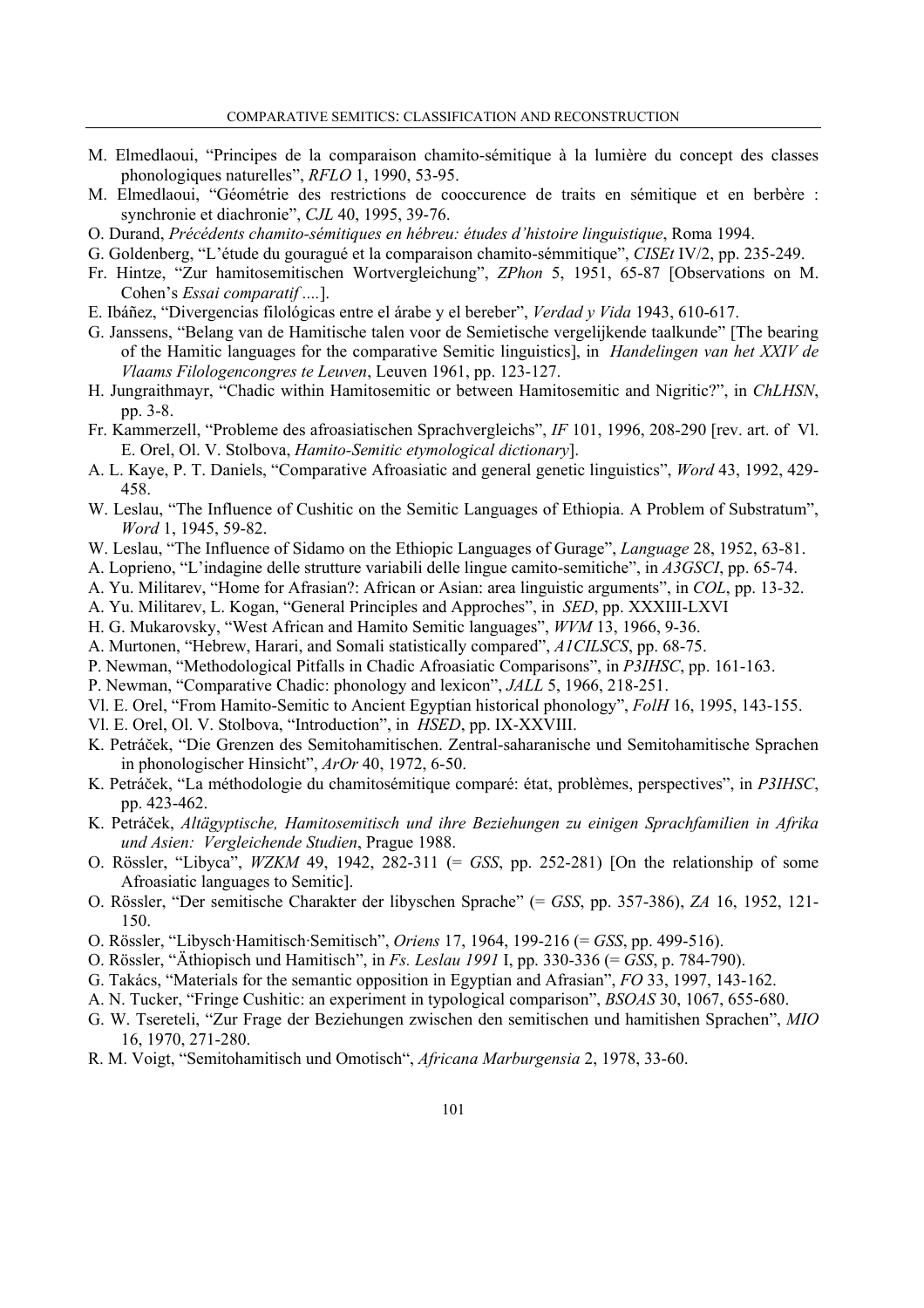- W. von Soden, "Zur Methode der semitisch-hamitischen Sprachvergleichung", *JSS* 10, 1965, 159-177 [spec. on G. R. Castellino, *The Akkadian personal pronouns and verbal system.*...].
- W. Vycichl, "Les études chamitosémitiques à l'Université de Fribourg et 'lamékhitique'" [D. Comparativisme chamito-sémitique], *A1CILSCS*, pp. 60-67.
- W. Vycichl, "Linguistica comparativa camitosemitica", in *A3GSCI*, pp. 19-27.
- W. Vycichl, "Les études chamito-sémitiques", en *Actes du Premier Congrès d'Études des Cultures Mediterranéennes d'Influence Arabo-berbère (Malta 1972)*, Algiers 1973, pp. 128-135.
- A. Willms, "Inwieweit kann die Berbersprachforschung der hamitosemitischen Sprach-vergleichung dienen?", *Islam* 44, 1968, 174-194.
- Ak. Yilma, "A Phonological Comparison of Bench and Two Majoid Languages", in *NTEthSt*, pp. 1053- 1063.
- An. Zaborski, "Archaic Semitic in the light of Hamito-Semitic", *ZAH* 7, 1994, 234-244.
- An. Zaborski, "Problems of an 'Introduction' to Afroasiatic / Hamitosemitic linguistics", *SprOKrPAN* 391, 1995, 103-106.
- An Zaborski, "Językoznawstwo afroazjatyckie albo chiamitosemickie pod koniec XX wieku" [Afro-Asiatic or Hamito-Semitic linguistics at the end of the 20th century], *PrzO*, 1996/1-2, 15-30.

#### *The Egypto-Semitic Level*

[A reminder:

- A. Ember, *Egypto-Semitic Studies*, Leipzig 1930.
- A. Erman, "Das Verhältniss des Aegyptischen zu den semitischen Sprachen", *ZDMG* 46, 1892, 93-129].
- A. M. Bakir, *Notes on Late Egyptian Grammar. A Semitic Approach*, Warminster 1983.
- E. Calice, *Grundlagen der ägyptisch-semitischen Wortvergleichung*, Wien 1936.
- B. Celada, "Los problemas de la antigüedad africanosemita y la continuidad de la arqueología y lingüística egipcia", *Sefarad* 1, 1941, 141-168.
- C. H. Gordon, "Egypto-Semitica", in *Scritti in onore di Giuseppe Furlani*, *RSO* 32, 1957, 269-277.
- J. E. Hoch, *Semitic Words in Egyptian Texts of the New Kingdom and Third Intermediate Period*, Princenton NJ 1994 [with Bibliography].
- C. Hodge, "An Egypto-Semitic comparison", *FO* 17, 1976, 5-28.
- E. A. Knauf, "Bemerkungen zum ägyptisch-Semitischen Sprachvergleich", *GM* 79, 1984, 17f.
- A. Knauf, "Bemerkungen zum ägyptisch-semitischen Sprachvergleich", *GM* 94, 1986, 45-48.
- W. Leslau, "Semitic and Egyptian Comparisons", *JNES* 21, 1962, 44-49.
- I. E. Littmann, "Bemerkungen zur ägyptisch-semitischen Sprachvergleichung", *ZÄS* 67, 1931, 63-68.
- W. Müller, "Äthiopisches zur semitisch-ägyptischen Wortvergleichung", *Muséon* 74, 1961, 199-205.
- Vl. E. Orel, "From Hamito-Semitic to Ancient Egyptian historical phonology", *FolH* 16, 1995, 143-155.
- D. I. Owen, "Ugarit, Canaan and Egypt: Some new epigraphic evidence from Tel Aphek in Israel", in *UR*, pp. 49-53.
- F. A. Pennacchietti, "Uno sguardo comparativo sul comparativo semitico", in *A1CIVOA*, pp. 175-197.
- K. Petráček, *Altägyptische, Hamitosemitisch und ihre Beziehungen zu einigen Sprachfamilien in Afrika und Asien: Vergleichende Studien*, Prague 1988.
- An. F. Rainey, "Egyptian Evidence for Semitic Linguistics", *IOS* XVIII, pp. 431-453.
- H. Satzinger, "Egyptian in the Afroasiatic frame. Recent Egyptological issues with an impact on comparative studies", in *AfrNeap*, pp. 27-48.
- R. Schmitt, "Die Sprachverhältnisse in den östlichen Provinzen des Römischen Reiches", in *ANRW* 29/2, pp. 554-586 [*partim* on the Semitic Languages and Egyptian].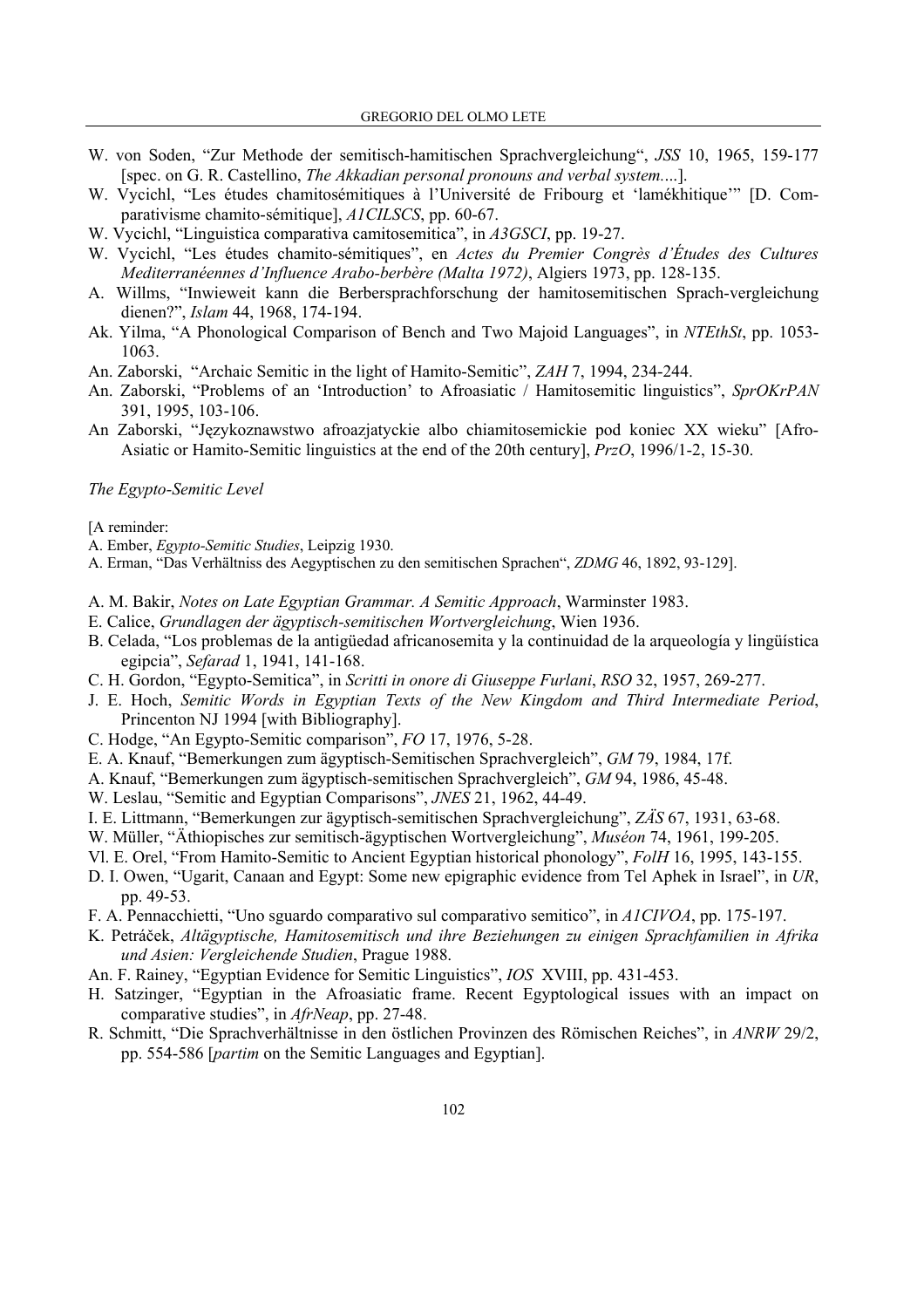- G. M. Schramm, "The correspondence of distinctive oppositions in distantly related languages", in *Fs. Jakobson 1967*, pp. 1769-1774 [Egyptian and Semitic].
- G. Takács, "Egyptian lexics in an Afrasian perspective", *SEC* 1, 1996, 125-171.
- J. Vergote, *De verhouding van het Egyptisch tot de Semietische talen. Le rapport de l'Égyptien avec les langues sémitiques* (Mededelingen van de Kon. Vlaamse Acad. voor Wetenschappen, Letteren en Schone Kunsten van België, Klasse der Letteren 27, 4), Brussel 1965
- J. Vergote, "Le rapport de l'égyptien avec les langues sémitiques. Quelques aspects du problème", *A1CILSCS*, pp. 49-54.
- J. Vergote, "La position intermédiaire de l'ancien égyptien entre l'hébreu et l'arabe", in *HS*, pp. 193-199.
- P. Vernus, "Vestiges de langues chamitosémitiques dans des sources égyptiennes méconnues", in *P3IHASC*, pp. 477-481.
- W. Vycichl, "Grundlagen der ägyptischsemitischen Wortvergleichung", *Mitteilungen des Deutschen Archäologischen Instituts* (Kairo) 16, 1958, 367-405.
- W. Vycichl, "Studien der ägyptischsemitischen Wortvergleichung", *ZÄS* 84, 1959, 70-74 [1. Die Klassifikation der Etymologien].
- W. Vycichl, "Ägyptisch-semitische Anklange", *ZÄS* 84, 1959, 145-147.
- W. Vycichl, "Is Egyptian a Semitic Language?", *Kush* 7, 1959, 27-44 [1. Egyptian and Semitic 2. Phonetics. 3. Grammar. 4. Vocabulary. 5. Conclusion].
- W. Vycichl, "Sprachliche Beziehungen zwischen Ägypten und Afrika", in *Fs. Klingenheben*, pp. 265-272.
- W. A. Ward, "Comparative Studies in Egyptian and Ugaritic", *JNES* 20, 1961, 31-40.

### *The Semitic Level*

[Mere lexicographical comparisons are not taken into account]

[A reminder:

- C. Brockelmann, *Kurzgefasste vergleichende Grammatik der semitischen Sprachen. Elemente der Laut und Formenlehre* (PLO 21), Berlin 1908.
- J. Cantineau, "Accadien et Sudarabique", *BSL* 33, 1932, 175-204.
- V. Christian, "Akkader und Süddaraber als ältere Semitenschichte", *Anthropos* 14-15, 1919-1920, 729-739.
- De Lacy O'Leary, *Comparative Grammar of the Semitic Languages*, London 1923 (repr. 1969).
- L. H. Gray, *Introduction to Semitic Comparative Linguistics*, New York NY 1934.
- B. Landsberger, "Prinzipienfragen der semitischen, speziell der hebraischen Grammatik", *OLZ* 29, 1926, 967-979.
- O. E. Lindberg, *Vergleichende Grammatik der semitischen Sprachen I. Lautlehre*, Göteborg 1897.
- E. Renan, *Histoire générale des langues sémitiques*, Paris 1855.
- E. Renan, *Histoire générale et système comparé des langues sémitiques*, 1, Paris 1863<sup>3</sup>.
- W. Wright, *Lectures on the Comparative Grammar of the Semitic Languages*, Cambridge 1890 (repr. 1966: Amsterdam).
- H. Zimmern, *Vergleichende Grammatik der semitischen Sprachen* (PLO 17) Berlin 1898].
- R. Baalbaki, "Early Arab lexicographers and the use of Semitic languages", *Berytus* 31, 1983, 117-127.
- P. R. Bennet, *Comparative Semitic Linguistics: A Manual*, Winona Lake IN 1997.
- H. Birkeland, *Akzent und Vokalismus im Althebräischen. Mit Beiträgen zur vergleichenden semitischen Sprachwissenschaft* (Skrifter utgitt av Det Norske Videnskaps Akademi i Oslo, II. Hist. filos. klasse 1940, No. 3), Oslo 1940.
- C. Brockelmann, *Grundriss der vergleichedenden Grammatik der semitischen Sprachen. I. Laut und Formenlehre. II. Syntax*, Hildesheim 1961 [repr. of the ed. of 1908 and 1913].
- V. Brugnatelli, "Linguistica semitica e filologia cuneiforme: problemi e riflessioni", in G. Bolognese, V. Pisani, eds., *Linguistica e filologia: atti del VII Convegno Internazionale di linguisti tenuto a Milano nei giorni 12-14 settembre 1984*, Brescia 1987, pp. 213-220.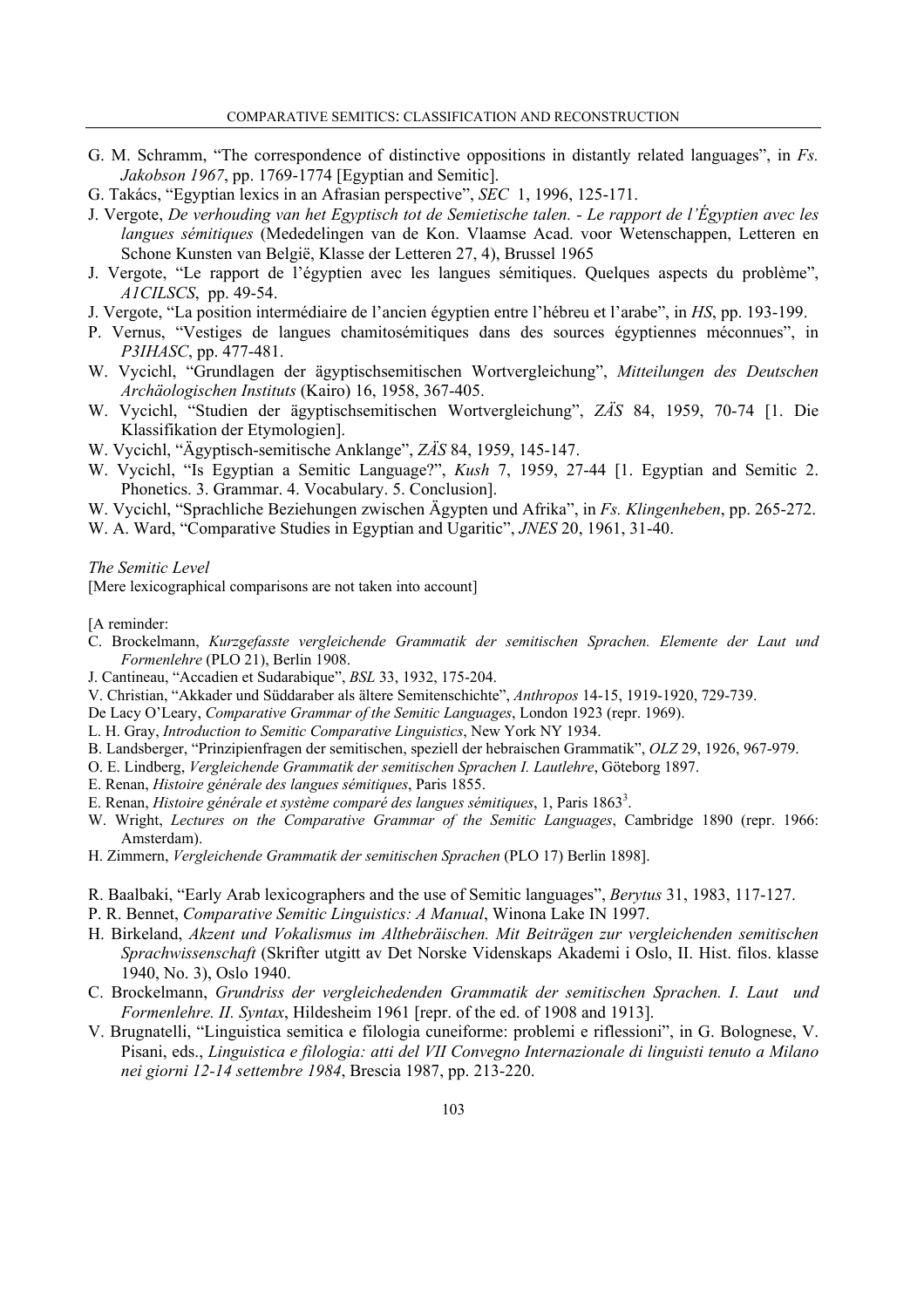- K. Cathcart, "Some Nineteenth and Twentieth Century Views on Comparative Semitic Lexicography", in *SU*, pp. 1-8.
- Ch. Cohen, "The 'Held method' for comparative Semitic philology", *JANES* 19, 1989, 9-23.
- D. Cohen, "La lexicographie comparée", in *QuSem 2*, pp. 183-208.
- D. Cohen, "La linguistique sémitique et arabe. À propos de quelques travaux récents", *REIsl* 33, 1965/ 1966, 175-184.
- M. Cohen, "Quelques mots sur comparaison et restitution", in *HS*, pp. 21-24.
- M. Dahood, K. Deller, R. Köbert, "Comparative Semitics. Some remarks on a recent publication", *Or* 34, 1965, 35-44 [on Moscati's *An Introduction to the Comparative Grammar*...].
- E. Dhorme, "L'Arabe littéral et la langue de Hammourabi", in *Mélanges Massignon* II, pp. 7-15.
- J. Fellman, "A sociolinguistic comparison of two modern Semitic languages: Hebrew and Amharic", *AnL* 17, 1975, 15-18.
- P. Fronzaroli, "Studi sul lessico comune semitico. I. Oggetto e metodo della ricerca", *ANLR* VIII/19, 1964, 155-172.
- P. Fronzaroli, "Problemi della lessicografia comparativa semitica", *OrAn* 11, 1972, 241-162.
- P. Fronzaroli, "Statistical methods in the study of ancient Near Eastern languages", *Or* 42, 1973, 97-113.
- P. Fronzaroli, "Eblaic and the Semitic languages", *Fs. Mastrelli*, pp. 89-94.
- G. Garbini, "Problemi di metodo relativi alla comparazione linguistica semitica: cento anni dopo", *AION* 37, 1977, 113-124.
- G. Garbini, "Innovazione e conservazione nelle lingue semitiche", in V. Orioles, ed., *Innovazione e conservazione nelle lingue: atti del convegno della Società Italiana di Glottologia: Messina, 9-11 novembre 1989*, Pisa 1991, pp. 113-125.
- G. Garbini, O. Durand, *Introduzione alle lingue semitiche* (Studi sul Vicino Oriente antico, 2), Brescia, 1994.
- M. Goodstein, *The judeo-arabic book of philological comparisons between Hebrew, Aramaic and Arabic, known as the Risala, of Judah Ibn Quraish* [Hebr. text], Yeshiva Univ. 1960.
- M. Goshen-Gottstein, "The Present State of Comparative Semitic Linguistics", *Fs. Leslau 1991* I, pp. 558- 569.
- H. Gragg, "Representation of language similarity in a sample of Semitic", in *Fs. Leslau 1983*, pp.194-211 [Ge<sup>c</sup>ez, Tigrinya, Amharic, Arabic, Hebrew, Syriac & Neo Aramaic].
- J. C. Greenfield, "Amurrite, Ugaritic and Canaanite", in *PICSSJ*, pp. 92-101.
- Y. Gruntfest, "The comparative and diachronic approach to language in mediaeval Semitic linguistics", in K. D. Dutz, ed., *Speculum historiographiae linguisticae: Kulturbeiträge der IV. Internationalen Konferenz zur Geschihte der Sprachwissenschaft (ICHoLS IV), Teir, 24.-27. August 1987*, Münter 1989, pp. 37-51.
- J. Huehnergard, "New Directions in the Study of Semitic Languages", in *SANE*, pp. 251-272.
- S. A. Kaufman, "Semitics: Directions and Re-Directions", in *SANE*, pp. 273-282.
- B. Kienast, *Historische Semitische Sprachwissenscahft*. Mit Beiträgen von E. Graefe (Altaegyptisch) und G. B. Grarr (Kuschitisch), Wiesbaden 2001.
- W. Leslau, "Observations on Semitic Cognates in Ugaritic", *Or* 37, 1968, 347-366.
- W. Leslau, "The Ge<sup>c</sup>ez and the Arabic vocabulary", in *Fs. Löfgren* 1989, pp. 23-38.
- Ed. Lipiński, *Semitic languages: outline of a comparative grammar* (Orientalia lovaniensia analecta, 80) Leuven 1997.
- G. P. Mel'nikov, "Pričiny vozniknovenija aggljutinacii v jazykach bantu, tjurkskich, semitkskich i Kečua" (Causes of aglutiantion in Bantu, Turkish, Semitic and Quechua), in St. Pilaszewiez, J. Tulisow, eds., *Problemy jezyków Azij i Afriki: materialy II Miedzynarodowego Sympozium Warszawa-Kraków 10- 15 listopada 1980*, Warszaw 1987, pp. 32-34.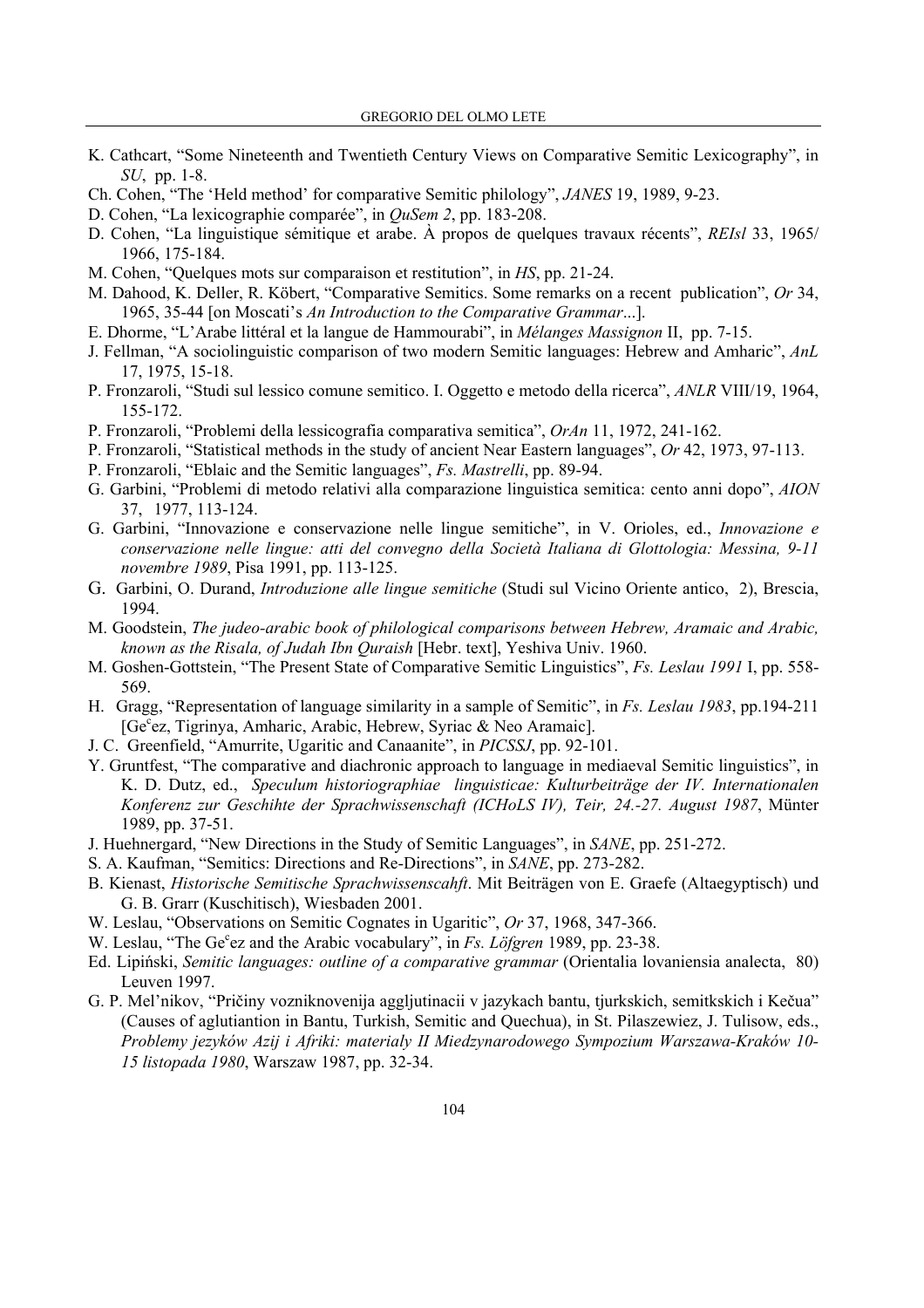- G. E. Mendenhall, "Arabic in Semitic historical linguistics", *PSAS* 19, 1989, 99-103.
- W. L. Moran, "'Does Amarna bear on Karatepe'. An answer", *JCS* 6, 1952, 76-80 [answer to Julian Obermann's article in *JCS* 5, 1951, 58-61].
- S. Moscati, *Lezioni di linguistica semitica* (Sussidi didattici 1), Roma 1960.
- S. Moscati, "Sulla piu antica storia delle lingue semitiche", *ANLR* 15, 1960, 79-101 [1. Il sem. orientale nel III millennio av. Cr. 2. Il sem. nordoccidentale nel II millennio av. Cr. 3. Elementi di giudizio].
- S. Moscati, ed., *An Introduction to the Comparative Grammar of the Semitic Languages. Phonology and Morphology*, by S. Moscati, A. Spitaler, E. Ullendorff, W. von Soden (PLO N.S. 6), Wiesbaden 1968.
- A. Murtonen, *Early Semitic. A diachronical inquiry into the relationship of Ethiopic to the other so called South East Semitic languages* (Studies in Semitic Languages and Linguistics 1), Leiden 1967.
- F. A. Pennacchietti, "Uno sguardo comparativo sul comparativo semitico", in *A1CIVOA*, 175-197.
- G. A. Rendsburg, "Parallel Development in Mishnaic Hebrew, Colloquial Arabic, and Other Varieties of Spoken Semitic", in *Fs. Leslau 1991* II, pp. 1265-1277.
- J. Sanmartín, "Ugarítico: entre la Filología y la Lingüística", *AF* 14/E, 1991, 9-38.
- R. H. Schmidt, "Historische Sprachvergleichung und ihre typologische Ergänzung", *ZDMG* 116, 1966, 8- 22.
- St. Segert, "Tendenzen und Perspektiven der vergleichenden semitischen Sprachwissenschaft", *WZUH* 17, 1968, 167-173.
- St. Segert, "Ugaritisch und Aramäisch", in *Fs. Bakoš*, pp. 215-225.
- St. Segert, "Le rôle de l'ugaritique dans la linguistique sémitique comparée", in *Ug. VI*, pp. 461-477.
- G. P. Serdjučenko, ed., *Jazyki Azii i Afrikii* (Languages of Asia and Africa) [red. kollegija izdanija "Jazyki Azii i Afriki": V. M. Solncev, T. V. Gamkrelidze, A. N. Kononov, D. A. Ol'derog, D. Sančee; I. F. Vardul', I. M. D'jakonov; N. A. Lisovskaja], Tom IV, kniga 1. *Afrazijskie jazyki: semitskie jazyki* / Redkollegija knigi: I. M. D'jakonov ; G. S. Šarbatov], Moskva 1991.
- D. Téné, "The earliest comparisons of Hebrew with Aramaic and Arabic", in K. Koerner, ed., *Progress in Linguistic Historiography: Papers from the International Conference on the History of the Language Sciences (Ottawa, 28-31 August 1978)* (Studies in the History of Linguistics, 20), Amsterdam 1980.
- E. Ullendorff, "The Semitic Languages of Ethiopia and their Contribution to General Semitic Studies", *Africa* 25, 1955, 154-160 [*AfrAb* 7, 1956, 133].
- E. Ullendorff, "Comparative Semitics", in *LSPF*, pp. 13-32.
- E. Ullendorff, "Comparative Semitics", in T. A. Sebeok, *CTL/6*, pp. 261-273.
- E. Ullendorff, "Comparative Semitics", in *AAS*, pp. 27-39.
- P. Wechter, "Ibn Barun's book of comparison between the Hebrew and the Arabic languages", *JAOS* 61, 1941, 172-187.

### **Reconstruction and Proto-Language**

[Sound and meaning change, glottochronology, statistics, genetics and to some extent mathematical models included]

# *General*

AA.VV., *Le "proto-lingue". Atti del IV Congresso Internazionale di linguisti. Milano 1963*, Milano 1965.

Ph. Baldi, ed., *Linguistic Change and Reconstruction Methodology* (TL/StM 45), Berlin/New York 1990.

- H. Birnbaum, *Linguistic Reconstruction: Its Potential and Limitations in New Perspective*, Washington DC 1977.
- H. Birnbaum, "On Protolanguages, Diachrony and 'Preprotolanguages' (Toward a Typology of Linguistic Reconstruction)", in *Fs. Georgiev*, pp. 121-129.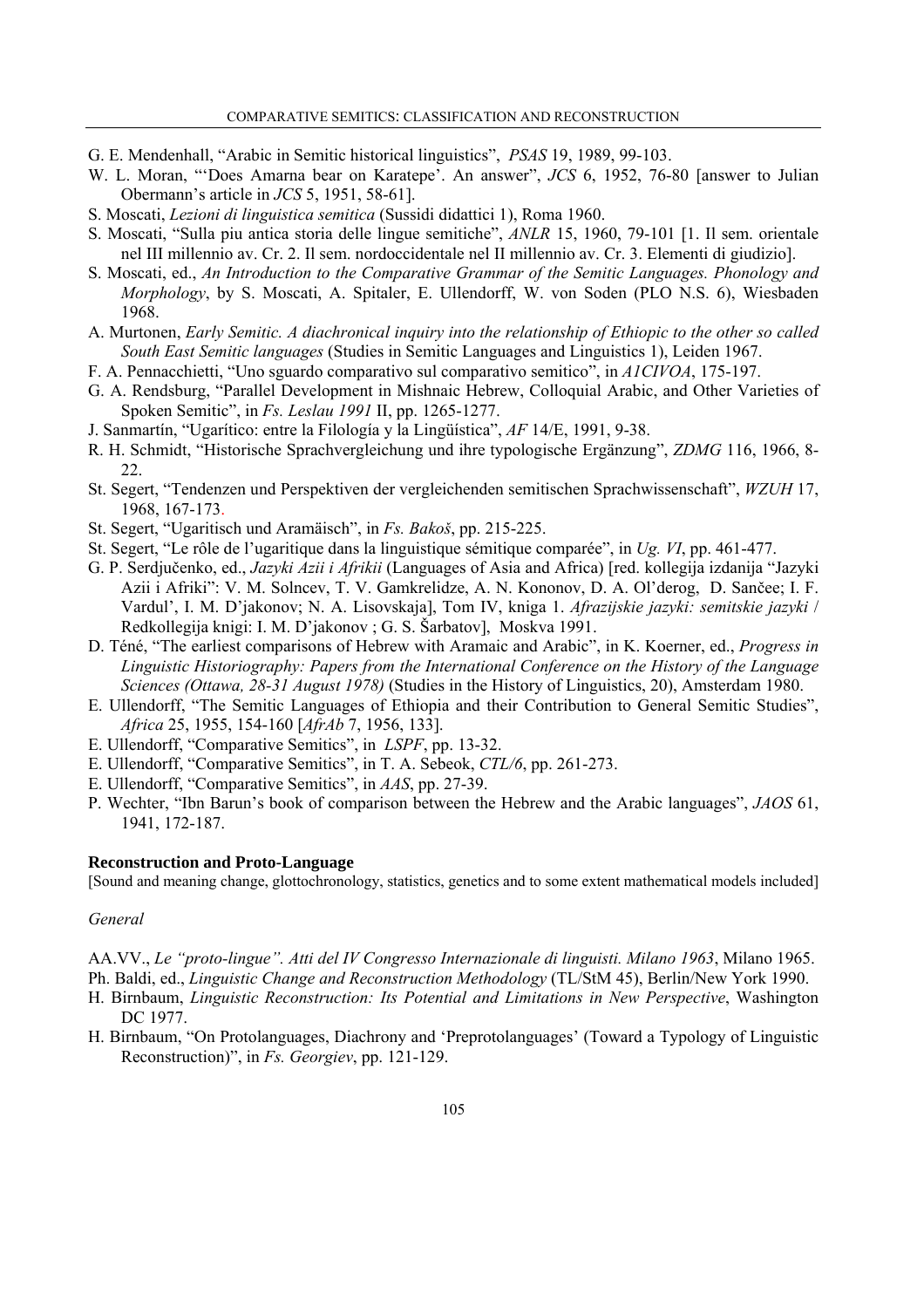- V. Blažek, "Genetická klasifikace jazykü svËta ve svËtle rekonstruovaných prajazykü neolitických a Paleolitických jazykových jednot" (The Genetic Classification of the World's Languages in Light of the Reconstructed Proto-Language of the Neolithic and Paleolithic Language Communities), *JazykovËdné Aktuality* 23, 1986, 41-44.
- M. Y. Chen, "The Time dimension: Contribution Toward a Theory of Sound Change", *FL* 8, 1972, 457- 498 [= W. S.-Y. Wang, *The lexicon in phonological change*, The Hague 1977, pp. 107-247].
- C. D. Chretien, "Reliability of Statistical Procedures and Results", *Anthopological Records* 8, 1945, 469- 490.
- C. D. Chretien, "The mathematical models of Glottochronology", *Langage* 38, 1956, 88-108.
- C. D. Chretien, "Genetic Linguistics and the Probability Model", *Langage* 42, 1966, 518-530.
- Gr. Clark, *The Mesolitic Prelude*, Edinburg 1980.
- I. Dyen, "Reconstruction, the Comparative Method, and Proto-Language Uniformity Assumption", *Langage* 45, 1969, 499-518.
- I. Dyen, A. T. James, J. W. L. Cole, "Language Divergence and Estimated Word Retention Rate", *Langage* 43, 1967, 150-171.
- Sh. Embleton, "Mathematical Methods of Genetic Classification", in S. M. Lamb, E. D. Mitchell, eds., *Sprung from Some Common Source. Investigations into the Prehistory of Languages*, Standford CA 1991, pp. 365-388.
- Ch. Ehret, "Language change and the material correlates of language and ethnic shift", *Antiquity* 62, 1988, 564-574.
- J. Ellis, "On linguistic Prehistory", in *Towards a General Comparative Linguistics*, The Hague 1966, pp. 134-141.
- I. Fodor, *The rate of linguistic change: limits of the application of the mathematical methods in linguistics*, The Hague 1959.
- P. Fronzaroli, "Statistical Methods in the Study of Ancient Near Eastern Languages", *Or* 42, 1973,97-113.
- P. Fronzaroli, "Réflexions sur la paléontologie linguistique", in *A1CILSCS*, pp. 173-180.
- P. Fronzaroli, G. Garbini, "Paleontologia semitica: il patrimonio lessicale semitico comune alla luce dell'affinità linguistica camito-semitica", in *Paleontologia linguistica. Atti del VI convegno internazionale di linguisti tenuto a Milano nei giorni 2-6 settembre 1974*, Brescia 1977, pp. 155-172.
- J. J. Gumperz, "On the ethnology of linguistic change", in W. Bright, ed., *Sociolingusitics*, The Hague 1966, pp. 27-49.
- P. Guiraud, *Problèmes de méthode de la statistique linguistique*, Paris 1960.
- L. Heilmann, "Strutturalismo et riconstruzione di protolingue. A proposito del nesso ario-semitico", in *Omagiu lui A. Rosetti*, Bucuresti 1965, pp. 353-356.
- G. Herdan, *Type-Token Mathematics. A Textbook of Mathematical Linguistics*, 's-Gravenhage 1960.
- G. Herdan, *The Calculus of Lingusitic Observations*, 's-Gravenhege 1962.
- G. Herdan, *Quantitative Linguistics*, London 1964.
- R. Hetzron, "The shape of a rule and diachrony", *BSOAS* 35, 1972, 451-475.
- R. Hetzron, "Two principles of genetic reconstruction", *Lingua* 38, 1976, 89-108 [with a sketch of Semitic classification).
- C. T. Hodge, "Sources of historical linguistic evidence", in M.E. Smith, ed., *Studies in linguistics in honor of George L. Trager*, The Hague 1972, pp. 87-99.
- H. M. Hoenigswald, *Language Change and Linguistic Reconstruction*, Chicago IL 1960.
- H. M. Hoenigswald, "Allophones, Allomorphs, and Conditioned Change", in *P9ICL*, pp. 645-649.
- H. Hoijer, "Lexicostatistics: A Critique", *Langage* 32, 1956, 49-60
- D. H. Hymes, "Lexicostatistics so far", *CurAn* 1, 1960, 3-44.
- D. H. Hymes, "More on Lexicostatistics", *CurAn* 1, 1960, 338-354.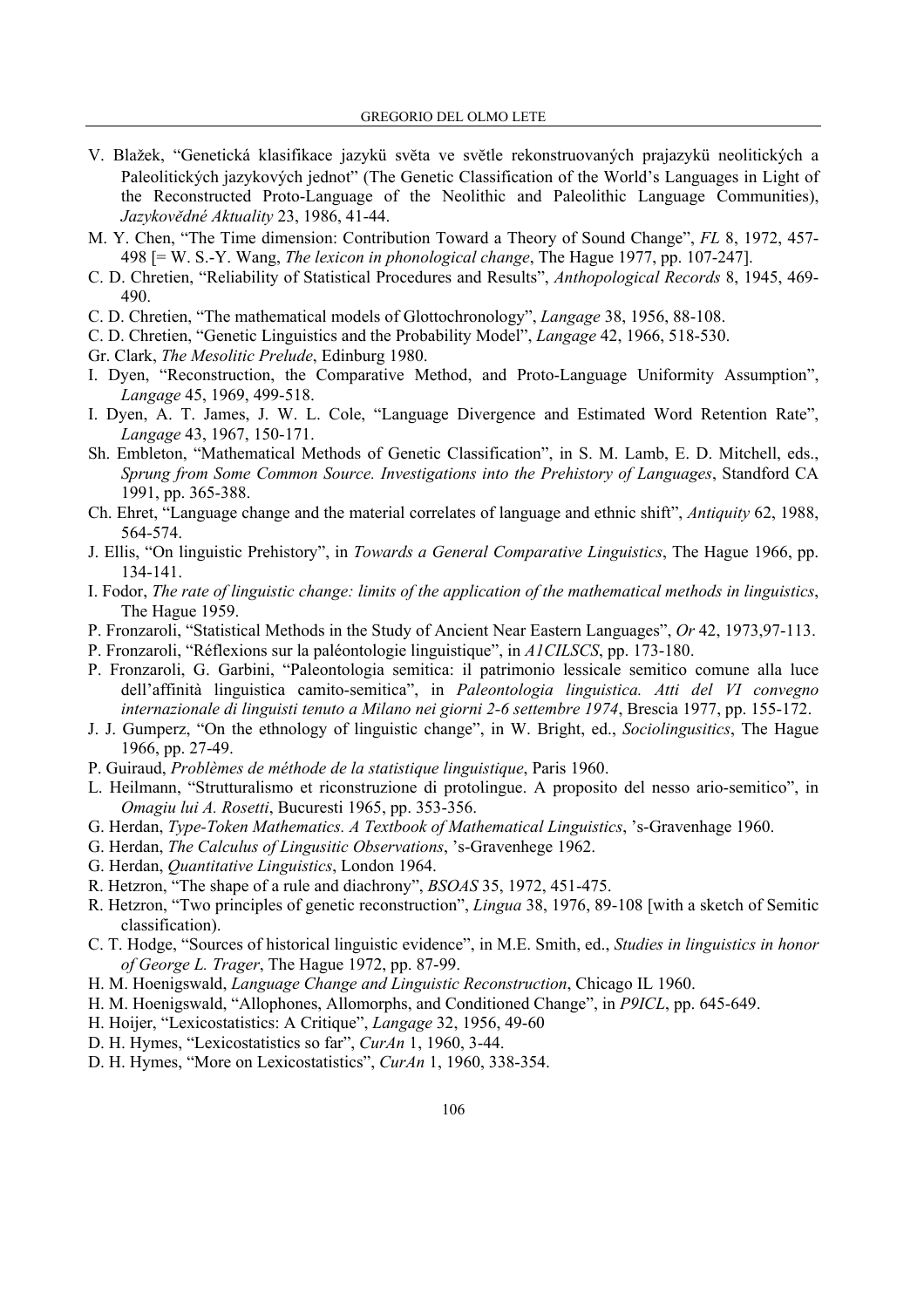- J. Knobloch, "Concetto storico di protolingua e possibilità e limiti de applicazione ad esso dei principi strutturalisti", *A4CIL*, pp. 141-162.
- J. Kuryłowicz, "On the Methods of Internal Reconstruction", in *P9ICL*, pp. 9-36.
- J. Kuryłowicz, "Internal reconstruction", in T. A. Sebeok, ed., *Diachronic, areal and typological linguistics* (CTL, 11), The Hague 1973, pp. 63-92
- S. M. Lamb, E. D. Mitchell, eds., *Sprung from Some Common Source. Investigation into the Prehistory of Languages*, Stanford, CA 1991.
- W. Labov, "On the mechanism of lingusitic change", in J. A. Fishman, ed., *Readings in the sociology of language*, The Hague 1968, pp. 199-228.
- R. B. Lees, "The Basis of Glottochronology", *Langage* 29, 1953, 113-127.
- A. Martinet, *Evolution des langues et reconstruction*, Paris 1970.
- L. Michelena, "Estrcuturalismo y reconstrucción", en *id*., *Lengua e Historia*, Madrid 1985, pp. 9-22.
- L. Michelena, "Comparación y reconstrucción", en id., *Lengua e Historia*, Madrid 1985, pp. 23-54.
- N. A. McQuown, "Analysis of the Cultural Content of Language Materials", in H. Hoijer, ed., *Language in Culture*, Chicago 1954, pp. 20-31.
- K. Petráček, "Stastistische Methode und ihre Anwendung in der Semitistik", *ArOr* 24, 1956, 622-625.
- V. Pisani, "Paleontologia linguistica", in *Linguistica general e indoeuropea*, Milano 1947, pp. 141-179.
- E. Pulgram, "The Nature and Use of Proto-Languages", *Lingua* 10, 1961, 18-37.
- E. Pulgram, "Proto-Languages as Proto-Diasystems: Proto-Romance", *Word* 20, 1964, 373-383.
- P. Ramat, "Linguistic Reconstruction and Typology", *JIES* 4, 1976, 189-206.
- D. W. Reed, "A Statistical Approach to Quantitative Linguistic Analysis", *Word* 5, 1949, 235-247.
- C. Renfroe, A. McMahon, L. Trask, eds., *Time Depht in Historical Linguistics*, Cambridge 2000.
- C. Renfrew, "Before Babel: Speculations on the Origins of Linguistic Diversity", *CAJ* 1, 1991, 3-23.
- D. Sankoff, "On the Rate of Replacement of Word-Meaning Relationship", *Langg* 46, 1970, 564-569.
- V. Ševoroškin, ed., *Reconstructing Languages and Cultures: abstracts and materials from the first international interdisciplinary symposium on language and prehistory Ann Arbor, 8-12 November 1988*, Bochum 1989.
- V. Ševoroškin, ed., *Proto-Languages and Proto-Cultures*, Bochum 1990.
- V. Ševoroškin, A. M. Ramer, "Some Recent Work on the Remote Relations of Languages", in S. M. Lamb, E. D. Mitchell, eds., *Sprung from Some Common Source. Investigation into the Prehistory of Languages*, Stanford, CA 1991, pp. 178-199.
- M. Swadesh, "Salish Internal Relationship", *IJAL* 16, 1950, 157-167.
- M. Swadesh, "Lexicostatistical Dating of Prehistoric Ethnic Contacs", en *PAPhS* 96, 1952, 452-463.
- M. Swadesh, "Towards Greater Accuracy in Lexicostatistical Dating", *IJAL* 21, 1955, 121.137.
- M. Swadesh, *The origin and diversification of language*, Chicago 1971.
- K. V. Teeter, "Lexicostatistics and Genetic Relationship", *Langage* 39, 1963, 638-648.
- N. J. van der Merwe, "New Mathematics for Glottochronology", *CurAn* 7, 1966, 485-500.
- R. W. Wescott, ed., *Language Origins*, Silver Spring, MD 1974.
- R. W. Wescott, "The Origin of Speech", in *LO*, pp. 103-123.
- R. W. Wescott, "Types of Apophony in Proto-Speech", in *LO*, pp. 125-176.
- R. W. Wescott, "Protolonguistics and the Study of Protolanguages as an Aid to Glossogonic Research", *ANYASc* 208, 1976, 104-116.
- G. U. Yule, M. G. Kendall, *An Introduction to the Theory of Statistics*, London 1958.
- W. S.-Y. Wang, *The lexicon in phonological change*, The Hague 1977.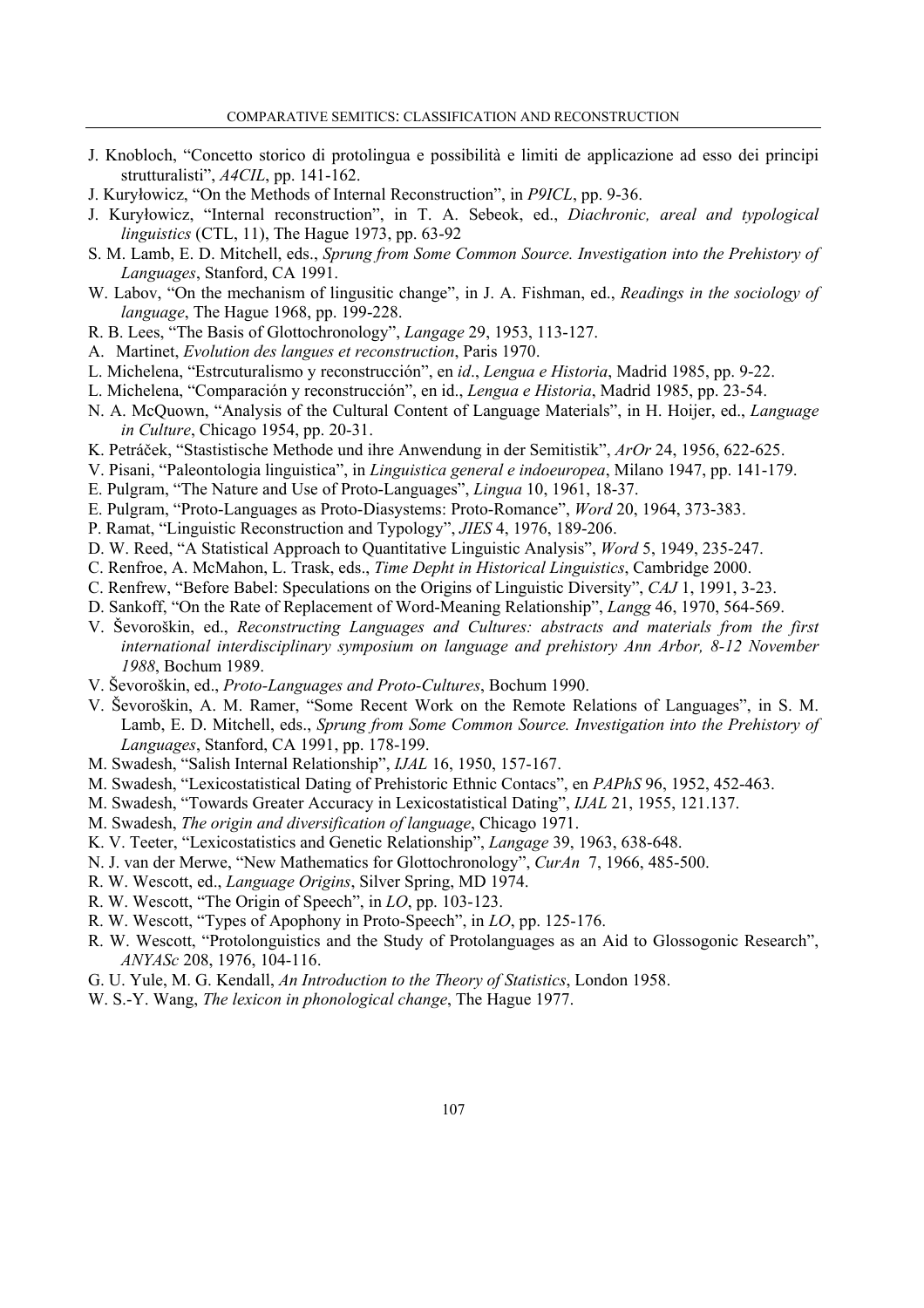#### *The Nostratic Level*

- A. R. Bomhard, *Toward Proto-Nostratic: A New Approach to the Comparison of Proto-Indo-European and Proto-Afroasiatic* (CTL 27), Amsterdam 1984
- A. B. Dolgopolskij, "The Indo-European Homeland and Lexical Contacts of Proto-Indo-European with Other Languages", in *MLR* 3, 1988, 7-31.
- A. B. Dolgopolskij, "Cultural Contacts of Proto-Indo-European and Proto-Indo-Iranian with Neighboring Languages", *FLH* 8, 1989, 3-36.
- M. Kaiser, "The Nostratic Reconstruction of Illič-Svity", *MT* 5, 1988, 27-57.
- M. Kaiser, V. Ševoroškin, "Inheritance versus Borrowing in Indo-European, Kartvelian and Semitic", *JIES* 14, 1986, 365-378.
- M. L. Palmaitis, "Opyt rekonstruckcii obščeboreal'noy (nostratičeskoy) morfologii v ural'sko-indoevropesko-afroaziyskom aspekte. Vopros ergativa" (An Attempt at the Reconstruction of Common Boreal (Nostratic) Morphology in a Uralic-Indo-European-Afroasiatic Aspect. The Question of the Ergative), *LinPos* 21, 1978, 9-24.

# *The Afro-Asiatic level*

- M. L. Bender, "First steps toward Proto-Omotic", in *CAAL* 4, pp. 12-35.
- G. Böhm, "Rekonstruktion des semitohamitischen Stativs in tschadischen Sprachen", *FAB* 1, 1989, 52-64.
- I. M. Diakonoff, "Lingvističeskiye danniye ki istorii drevnejšikh nositelej afraziyskikh yazikov" (Linguistic Data for the History of the Earliest Afrasian Speakers), *Africana* 10, 1975, 117-130.
- I. M. Diakonoff, "Earliest Semites in Asia: agriculture and animal husbandry according to linguistic data (VIIIth-IVth milennia)", *AoF* 8, 1981, 23-67.
- I. M. Diakonof, V. Ja. Porxomovskij, *O printsipakh afraziysko rekonstruktsii v svyazi s rabotoy nad sravnitel'no no-istoričeskim slovarem* (On the Principles of Afrasian Reconstruction in Connection with Working at the Comparative-Historical Vocabulary) (Balcanica. Lingvističeskiye issledodovanija), Moscow 1979.
- I. M. Diakonoff, *Proto-Afrasian and Old Akkadian: A Study in Historical Phonetics* (= *JAAL* 4/1-2), Princeton, NJ 1992.
- I. M. Diakonoff, A. G. Belova, A. Chetverukhin, A. Militarev, V. Porkhomovsky, O. V. Stolbova, "Historical comparative vocabulary of Afrasian", *SPJAS* 2, 1993, 5-28; 3, 1994, 5-26.
- I. M. Diakonoff, A. G. Belova, A. Militarev, V. Porkhomovsky, "Historical comparative vocabulary of Afrasian", *SPJAS* 4, 1995, 7-38; 5, 1995, 4-32.
- I. M. Diakonoff, A. Militarev, V. Porkhomovsky, O. V. Stolbova, "On the principles of Afrasian phonologica1 reconstruction", *SPJAS* 1, 1993, 7-15.
- D. O. Edzard, "Die semitohamitischen Sprachen in neuer Sicht", *RA* 61, 1967, 137-149 [rev. art. of I. M. Diakonoff's book *Semitic Hamitic Languages* with 3 excursuses: 1. Ergativkonstruktion im Proto-Semitohamitischen? 2. Zur Rekonstruktion des ältesten Phonembestandes im Sem. 3. Genus oder Klasse beim Nomen im Semitohamitischen?].
- Chr. Ehret, *The historical reconstructon of Southern Cushitic phonology and vocabulary* (Kölnische Beiträge zur Afrikanistik 5), Berlin 1980.
- Ch. Ehret, *Reconstrucling Proto-Afroasiatic (Proto-Afrasian) vowels, ton, consonants, and vocabulary,* Berkeley CA 1995.
- A. Faber, "Semitic Sibilants in an Afro-Asiatic Context", *JSS* 29, 1984, 189-224.
- R. Hetzron, "Dialectal variation in Proto-Afroasiatic", in *LChRM*, pp. 577-597.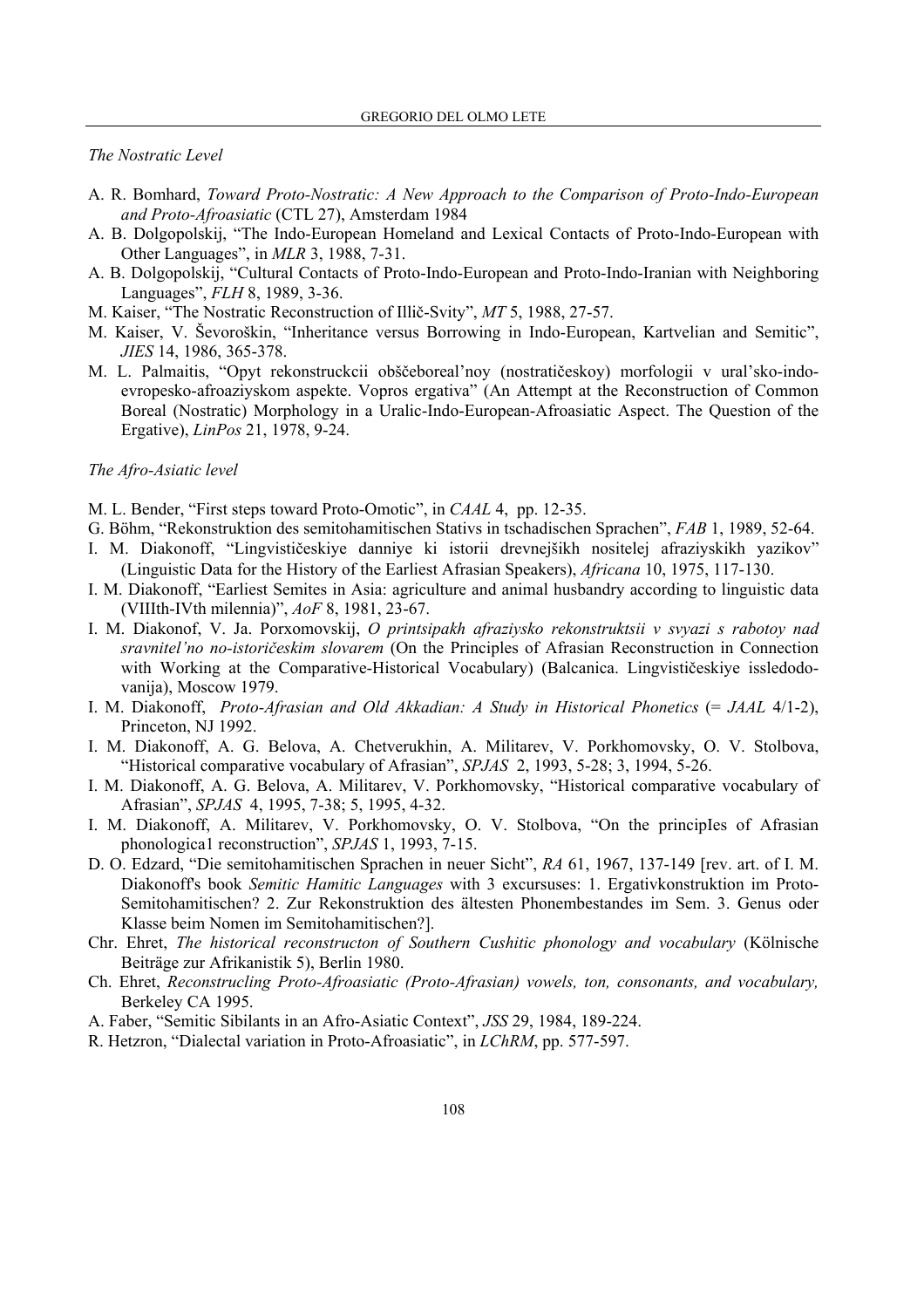- G. Hudson, "A neglected Ethiopian contribution to Semitic and Afroasiatic reconstruction", *BLS* 89/20S, 1994, 47-56.
- S. Lieberman, "Summary report: linguistic change and reconstruction in the Afro-Asiatic languages", in *LChRM*, pp. 565-575.
- A. Loprieno, "L'indagine delle strutture variabili delle lingue camitosemitiche", in *A3GSCI*, pp. 65-74.
- A. Yu. Militarev, "Towards the chronology of Afrasian (Afroasiatic) and its daughter families", in C. Renfroe, A. McMahon, L. Trask, eds., *Time Depht in Historical Linguistics*, Cambridge 2000, pp. 267-307.
- P. Newman, "Chadic Classification and Reconstructions", *AAL* 5, 1977, 1-42.
- T. Obenga, "Le chamito-sémitique n'existe pas", *Ankh* 1, 1992, 51-58.
- V. E. Orel, O. V. Stolbova, "K rekonstrukcii praafrazijskogo vokalizma" (On reconstruction of proto-Afrasian vocalic system), *VJa* 5, 1989, 66-84; 6, 1990, 75-90.
- V. E. Orel, O. V. Stolbova, "Reconstruction of the Afrasian Vocalism: Cushitic and Chadic", in NDCAA, pp. 225-236.
- V. Ya. Porkhomovsky, ed., *Afrikanskoe istorieskoe jazykoznanie: problemy rekonstrukcij* (African Historical Linguistics: problems of Reconstruction), Moskva 1987.
- Ch. Rabin, "Lexicostatistics and the Internal Divisions of Semitic", in *HS*, pp. 85-102.
- Sh. Raz, "Archaic and Innovative Tense Forms in Agaw", in *SCSt*, pp. 197-205.
- O. V. Stolbova: "Lateral sibilants in Chadic (reconstruction) and their correspondences in Semitic and Egyptian", in *StChHS*, pp. 58-64.
- W. Vycichl, "La cronologia del camitosemitico", in *A4GSCSI* , pp. 211-218.

# *The Egypto-Semitic level*

A. G. Belova, "Sur la reconstruction du vocalisme afroasiatique: quelques correspondances égyptosémitiques, in *P5IHSC* 2, pp. 85-93.

C. T. Hodge, "Egyptian and Survival", in *HS*, pp. 171-191.

#### *The Semitic Level*

[A reminder:

- H. Torczyner, *Die Entstehung des semitischen Sprachtypus*, I, Wien 1916.
- A. Ungnad, *Das Wesen des Ursemitischen. Eine sprachgeschtlichpsychologische Untersuchung*, Leipzig 1925].
- An. G. Belova, "Sur la reconstruction du vocalisme radical en arabe et en sémitique", in *Fs. Petráček*, pp. 81-88.
- H. Birkeland, "Some Reflexions on Semitic and Structural Linguistics", in *Fs. Jakobson 1956*, pp. 44-51.
- J. Blau, "Some Difficulties in the Reconstruction of 'Proto-Hebrew' and 'Proto-Canaanite'", in *Fs. P. Kahle* (BZAW 103), Berlin 1968, pp. 29-43.
- J. Blau, "Some Problems of the Formation of the Old Semitic Languages in the Light of Arabic Dialects", in *PICSSJ*, pp. 38-44.
- A. R. Bomhard, "The reconstruction of Proto-Semitic consonant system", in *Fs. Ehrman*, pp. 113-140.
- A. R. Bomhard, "Rekonstrukcija prasemitskoj sistemy soglasnych" (Recconstruction of the Proto-Semitic Cosonantal System), *VJa* 37/5, 1988, 50-65.
- D. Cohen, "Le vocabulaire de base sémitique et le classement des dialectes méridionaux. Matériaux pour un premier essai de glottochronologie", *Semitica* 11, 1961, 55-84.
- D. Cohen, "Qu'est-ce qu'une langue sémitique?", *GLECS* 18-23, 1973-1979, 431-461.
- M. Cohen, "Langues chamito-sémitiques et linguistique historique", *Scientia* 45, 1951, 1-7.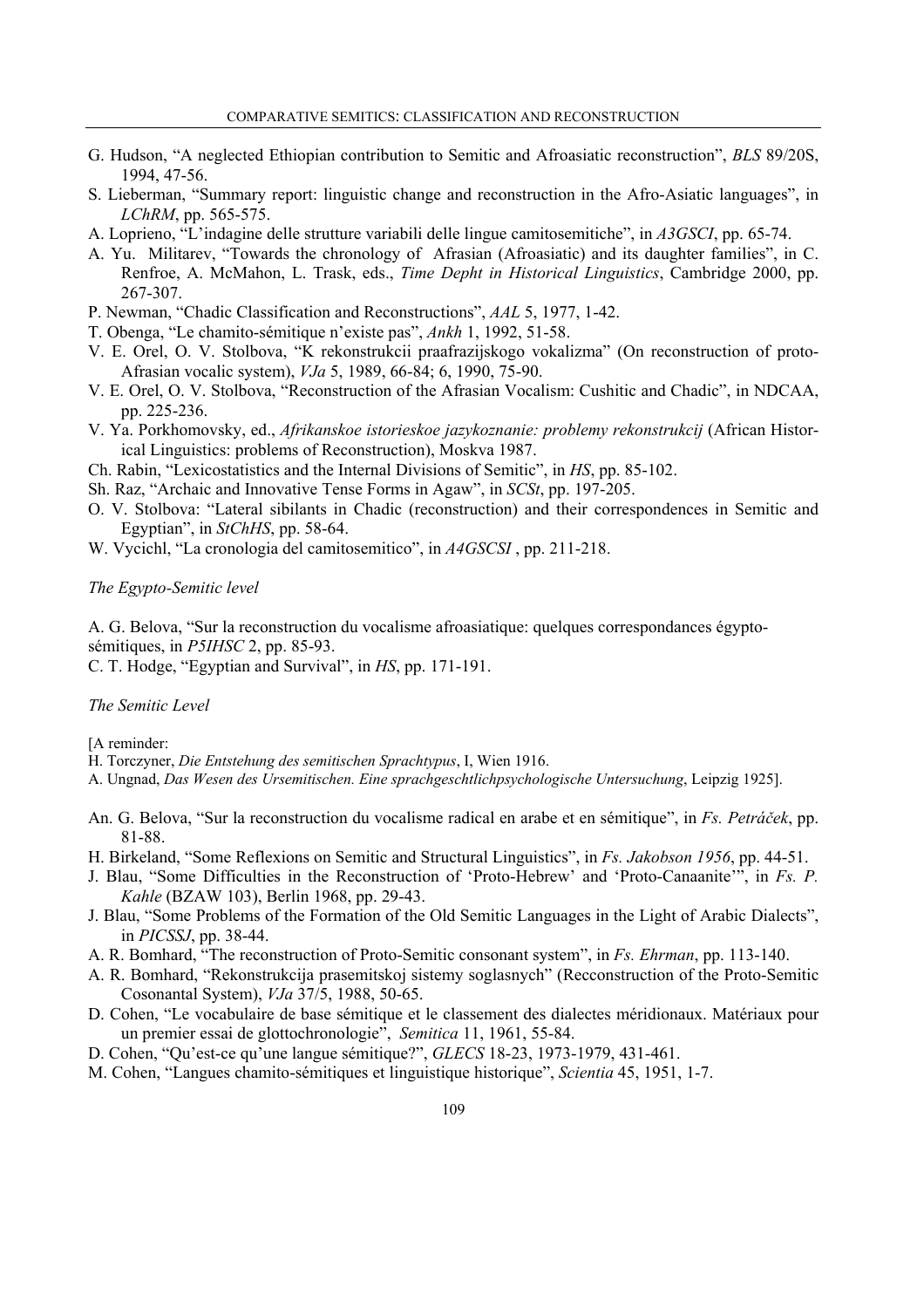- W. Cowan, "Arabic Evidence for Proto-Semitic \*/awa/ and \*/o/", *Langage* 36, 1960, 60-62.
- Gr. Hudson, "A neglected Ethiopian contribution to Semitic and Afroasiatic reconstruction", *BLS* 89/20S, 1994, 47-56.
- I. M. Diakonoff, "Problems of Root Structure in Proto-Semitic", *ArOr* 38, 1965, 453-480.
- I. M. Diakonoff, "On Root Structure in Proto-Semitic", in *HS*, pp. 133-153.
- I. M. Diakonoff, A. Militarev, V. Porkhomovky, O. Stolbova, "On the principles of Afrasian phonological reconstruction", *SPJAS* 1, 1993, 7-15.
- W. Diem, "Die Verba und Nomina tertiae infirmae im Semitischen. Ein Beitrag zur Rekonstruktion des Ursemitischen und zur Entwicklung der Einzelsprachen", *ZDMG* 127, 1977, 15-60.
- W. Diem, "Wie war die ursprüngliche Bildung der Verba und Nomina tertiae infirmae im Semitischen?", *ZDMG*, Suppl. III/1, 1977, 669-673.
- A. B. Dolgopolsky, "On phonemic stress in Proto-Semitic", *IOS* 8, 1978, 1-12.
- D. O. Edzard, "'Ursemitisch' \*h'a, \*š'a?", *StOr* 55, 1984, 249-256.
- A. Faber, "Semitic Sibilants in an Afro-Asiatic Context", *JSS* 29, 1984, 189-224.
- P. Fronzaroli, "Statistical Methods in the Study of Ancient Near Eastern Languages", *Or* 42, 1973, 97- 113.
- P. Fronzaroli, "Metodi statistici nella linguistica diacronica", *Il Verri* 24, 1967 , 100-115 .
- P. Fronzaroli, "Ricostruzione interna del verbo semitico in alcuni studi recenti", in *Mille. I debattiti del Circolo Linguistico Fiorentino, 1945-1970*, Firenze 1970, pp. 71-85.
- P. Fronzaroli, "Problems of a Semitic etymological dictionary", in *QuSem* 2, pp. 1-17.
- P. Fronzaroli, "La contribution de la langue d'Ebla à la connaissance du semitique archaïque", in H. J. Nissen, J. Renger, Hrgs., *Mesopotamien und seine Nachbarn*, Berlin 1982, pp. 131-145.
- G. Garbini, "Innovazione e conservazione nelle lingue semitiche", in V. Orioles, ed., *Innovazione e conservazione nelle lingue: atti del convegno della Società Italiana di Glottologia: Messina, 9-11 novembre 1989*, Pisa 1991, pp. 113-125.
- A. M. Gazov-Ginzberg, *Byl li jazyk izobrazitelen v svoich istokach? (Svidetel'stvo prasemitskogo zapasa kornej)* (On the nature of Proto-Semitic stock of roots), Moskva 1965.
- O. D. Gensler, "Reconstructing quadriliteral verb inflection: Ethiopic, Akkadian, Proto-semitic", *JSS* 42, 1997, 229-257.
- G. Goldenberg, "Conservative and innovative features in Semitic languages", in *AfrNeap*, pp. 3-21.
- G. Goldenberg, "Principles of Semitic Word-Structure", in *SSL-SW*, pp. 10-45
- R. Hetzron, "Third person singular pronoun suffixes in Proto-Semitic (With a theory on the connective vowels in Tiberian Hebrew)", *OS* 18, 1969 (1970), 101-127.
- Gr. Hudson, "A neglected Ethiopian contribution to Semitic and Afroasiatic reconstruction", *BLS* 89/20S, 1994, 47-56.
- B. Kienast, "Die Sprache von Ebla und das Altsemitische", in *LdE*, pp. 83-98.
- S. Ch. Kjamile, G. P. Melnikov, "Problema minimal'nych smyslorazlicitel'nych i znacascich edinic v jazykach semitskogo stroja" [Problems of the minimal semantic and .... unities of languages with Semitic structure], *VJa* 1983/5, 87-96.
- W. S. Lasor, "Proto-Semitic: is the concept no longer valid?", *Maarav* 5-6, 1990, 189-205.
- G. E. Mendenhall, "Arabic in Semitic historical linguistics", *PSAS* 19, 1989, 99-103.
- A. Yu. Militarev, "Issledovanie S. S. Majzelja v oblasti korneobrazovanija i semasiologii semitskich jazykov" (Study of the derivation and the semasiology of the Semitic root according to S. S. Majzel'), *NAA* 1, 1973, 114-121.
- S. Moscati, "Sulla piu antica storia delle lingue semitiche", *ANLR* 15, 1960, 79-101 [1. Il sem. orientale nel III millennio av. Cr. 2. Il sem. nordoccidentale nel II millennio av. Cr. 3. Elementi di giudizio].
- S. Moscati, *Civiltà e lingue semitiche*, Roma 1947.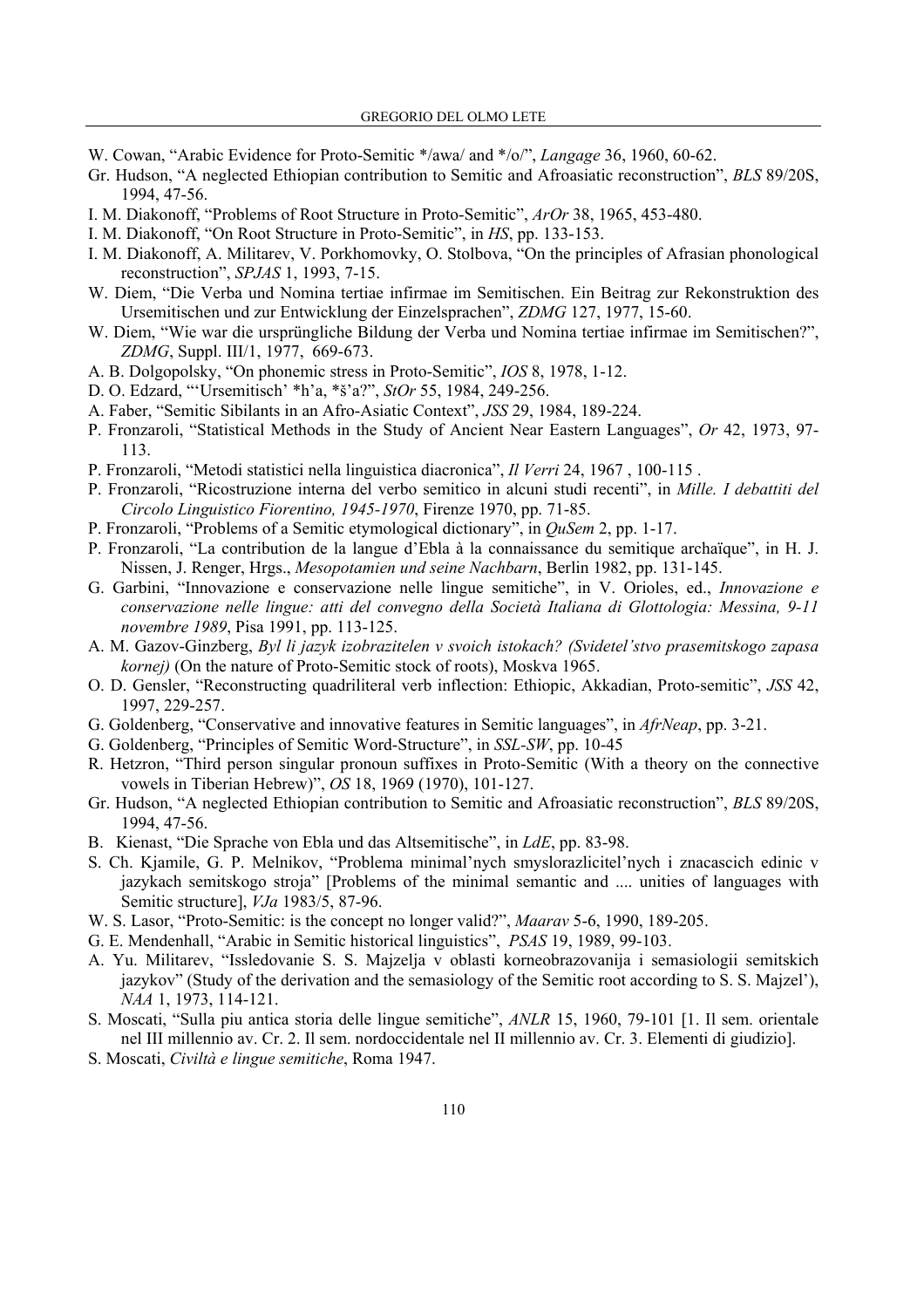- S. Moscati, "Sulla riconstruzione del protosemitico", *RSO* 35, 1960, 1-10 (Eng. version: "The reconstruction of Proto-Semitic", in *Travaux du 25 Congrès International des Orientelistes* [Russ.], Moksva 1062, Section IV, pp. 315-316).
- A. Murtonen, *Early semitic. A diachronical inquiry into the relationship of Ethiopic to the other so called South East Semitic languages,* Leiden 1967.
- A. Murtonen, *Outline of a general theory of linguistics* [2. Early Semitic. II Lexico and phonostatistical survey of the structure of the Semitic stock of languages with special reference to South Semitic], Melbourne 1969.
- A. Murtonen, "On Proto-Semitic reconstructions", *Fs. Leslau 1991* II, pp. 1119-1130.
- K. Petráček, "Einige Entwicklungstendenzen in den südsemitischen Sprachsystemen", *ArOr* 36, 1968, 471-480.
- K. Petráček, "Le dynamisme du système phonologique proto-sémitique et les problèmes de la phonologie chamito-sémitique", in *HS*, pp. 161-168.
- K. Petráček, "Statistische Methode und ihre Anwendung in der Semitistik", *ArOr* 24, 1956, 622-625.
- Ch. Rabin, "Lexicostatistics and the internal divisions of Semitic", in *HS*, pp. 85-102.
- A. Roman, "De la langue arabe comme un modèle général de la formation des langues sémitiques et de leur évolution", *Arabica* 28, 1981, 127-161.
- A. Roman, "Qu'est-ce qu'une langue sémitique?: une autre réponse" [837], II, 685-705.
- V. P. Starinin, *Struktura semitskogo slova*, Moscow 1963.
- R. C. Steiner, *The Case for Fricative-Laterals in Proto-Semitic* (AOS 59), New Haven CT 1977.
- R. C. Steiner, "Addenda to *The Case for Fricative-Laterals in Proto-Semitic*", in *Fs. Leslau 1991 II,* pp. 1499-1513.
- D. D. Testen, "The I-w verbal class and the reconstruction of the early Semitic preradical vocalism", *JAOS* 114, 1994, 426-434.
- D. D. Testen: "Secondary vowels in Semitic and the plural pronominal endings", in *Fs. Kuryłowicz*, pp. 543-551.
- W. Vycichl, "Sur la préhistoire de la langue arabe", *GLECS* 15, 1970-71 (1976), 117-135.

# **Classification (linguistic typology)**

# *General*

- E. Benveniste, "La classification des langues", in *Conférences de l'Institut de Linguistique de l'Université de Paris*, vol. 11 (Années 1952-3), 1954, pp. 33-50.
- V. Blažek, "Genetická klasifikace jazykú sveta ve svétle rekonstruovaných prajazykú neolitických a paleolitických jazykových jednot" (The Genetic Classification of the World's Languages in Light of the Reconstructed Proto-Language of the Neolithic and Paleolithic Language Communities), *JaAk* 23, 1986, 41-44.
- B. Collinder, *Sprachverwandschaft und Wahrscheinlichkeit*, Uppsala 1964.
- B. Comrie, *Language Universals and Language Typology*, Chicago, IL 1981.
- W. Croft, *Typology and Universals*, Cambridge 1990.
- J. Crothers, "Typology and Universals of Vowel Systems", in *UHL*, pp. 93-152.
- G. J. Dimmendaal, "Do some languages have a multi-genetic or non-genetic origin? An exercise in taxonomy", in R. Nicolaï, F. Rottlands, eds., *Actes du Cinquième Colloque de linguistique nilo-saharienne* (NiloSaharan, vol. 10), Köln 1995, pp. 353-372..
- P. Fronzaroli, "Prospettive di metodo statistico nella classificazione delle lingue semitiche", *ANLR* VIII/16, 1961, 354ss.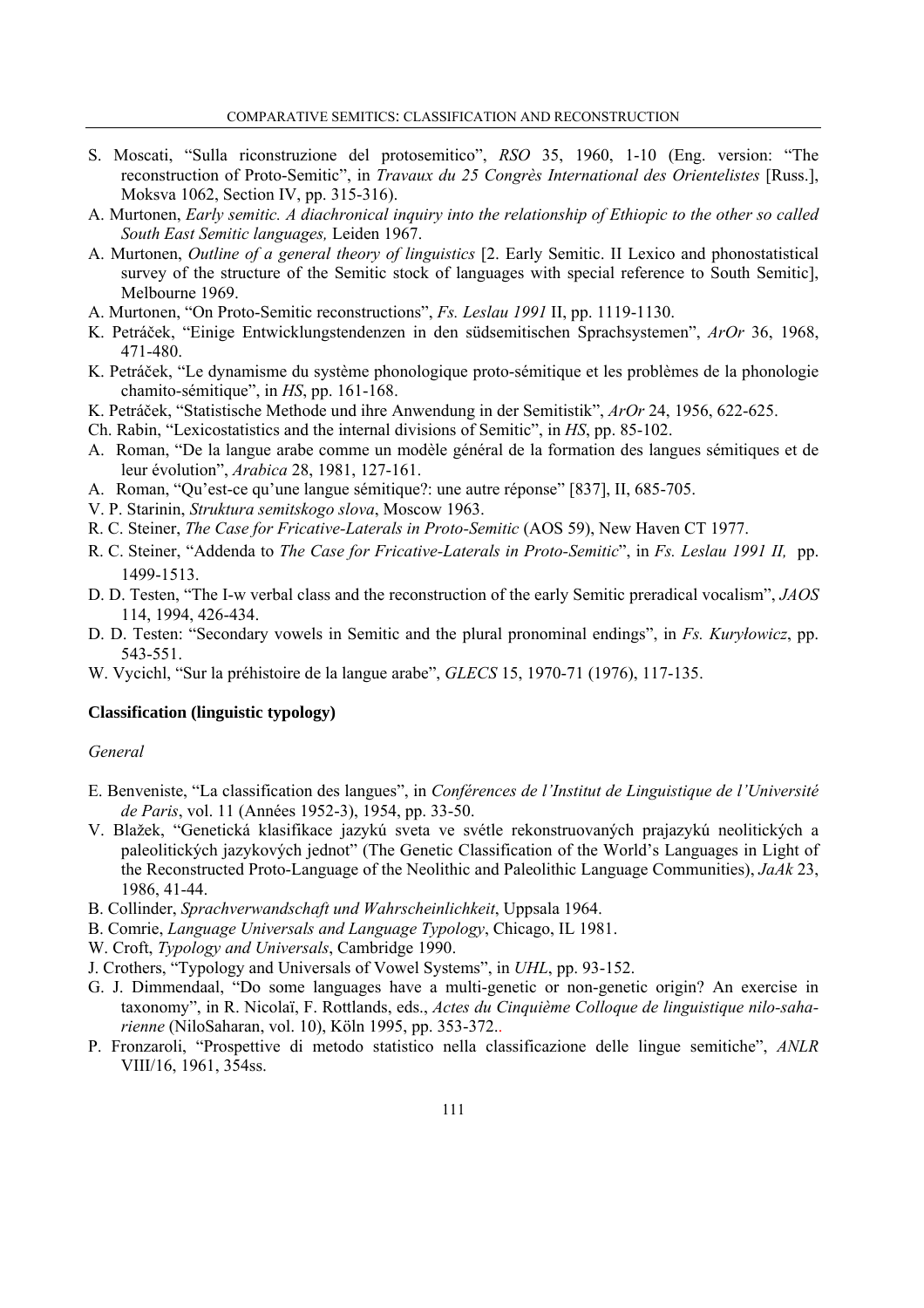- G. Goldenberg, "Congruence and Comitative and a Problem of Linguistic Typology", in *SSL-SW*, pp. 123- 137.
- G. Goldenberg, "Syntactic Relations and Typology in Semitic Languages", in *SSL-SW*, pp. 138-147.
- J. H. Greenberg, "A Quantitative Approach to the Morphological Typology of Languages", *IJAL* 26, 1960, 178-194.
- M. R. Hass, "Historical linguistics and the genetic relationship of languages", in *CTL/3*, pp. 113-153.
- R. Hetzron, "Two principles of genetic reconstruction", *Lingua* 38, 1976, 89-108 [with a sketch of Semitic classification].
- H. M. Hoenigswald, "Criteria for the Subgrouping of Languages", in H. Birbaum, J. Puhverl, eds., *Ancient Indo-European Dialects*, Berkeley/Los Angeles, CA 1966.
- I. Owens, "Idiomatic structure and the theory of genetic relationship", *Diachronica* 13, 1996, 283-318 [evidence from Nigerian Arabic].
- M. L. Palmaitis, "Parent Language Genetic or Contact Relationship", *IndF* 82, 1977, 50-60.
- J. E. Pierce, "Sampling and Typological Indices in Languages", *Linguistics* 24, 1966, 43-50.

# *The Afro-Asiatic level*

- J. R. Applegate, "The Berber languagess", in *CTL/*6, 1970, 586-661.
- F. Beguinot, "L'unità linguistica semito-camitica", in *Convegno di Scienze morali e storiche. Tema: l'Africa. 4-11 ottobre 1938* (Convegni A.Volta, 8), Roma 1939, vol. 1, pp. 139-144.
- H. L. Bender, *Omotic: A New Afroasiatic Language Family*, Carbondale 1975.
- M. L. Bender, "Coming and going in Afrasian", *AAP* 22, 1990, 19-401 [On the relationship between Cushitic & Omotic].
- M. A. Bryan, *The distribution of the Semitic and Cushitic languages of Africa. An outline of available information*, London l947.
- J. Carnochan, "Bachanla and Semito-Hamitic", in P. Newman, R. M. Newman, eds., *Papers in Chadic linguistics. Papers from the Leiden colloquium on Chadic language family (Sept. 15-17, 1976)*, Leiden 1977, pp. 21-24.
- D. Cohen, "Problèmes de linguistique chamito-sémitique", *REIsl* 40, 1972, 43-68 [3. Le classement des langues chamito-sémitiques].
- I. M. Diakonoff, *Semito-chamitskie jazyki. Opyt klassifikacii* [A tentative classification of the Hamito-Semitic languages] (Jazyki narodov Azii i Afriki), Moskva 1965.
- I. M. Diakonoff, *Semito-Hamitic languages. An essay in classification*, Moscow 1965.
- I. M. Diakonoff, *Afrasian Languages. Languages of Asia and Africa*, Moskva 1988.
- I. M. Diakonoff, "Some reflections on the Afrasian linguistic macrofamily", *JNES* 55, 1996, 293-294.
- D. O. Edzard, "Die semitohamitischen Sprachen in neuer Sicht", *RA* 61, 1967, 137-149 [rev. art. of I. M. Diakonoff's book *Semitic-Hamitic Languages*]
- H. C. Fleming, "Classification of West Cushitic within Hamito-Semitic", in D. F. Call, ed., *Eastern African History*, New York 1969, pp. 3-27.
- H. C. Fleming, "Omotic as an Afroasiatic Family", *SAL* 5, 1973, 81-94.
- H. C. Fleming, "The Classification of West Cushitic within Hamito-Semitic", in D. F. McCall, N. R. Bennett, J. Buttler, eds., *Eastern African History*, New York 1969, pp. 3-27.
- H. C. Fleming, "Sub-Classification in Hamito-Semitic", in I. Dyen, ed., *Lexicostatistic in Genetic*
- *Linguistics: Proceeding of the Yale Conference, Yale University, April 3-4, 1971*, The Hague 1973, pp. 85-88.
- H. C. Fleming, "Omotic as an Afroasiatic Family", in *Studies in African Linguistics, Supplements* 5, 1974, 81-94.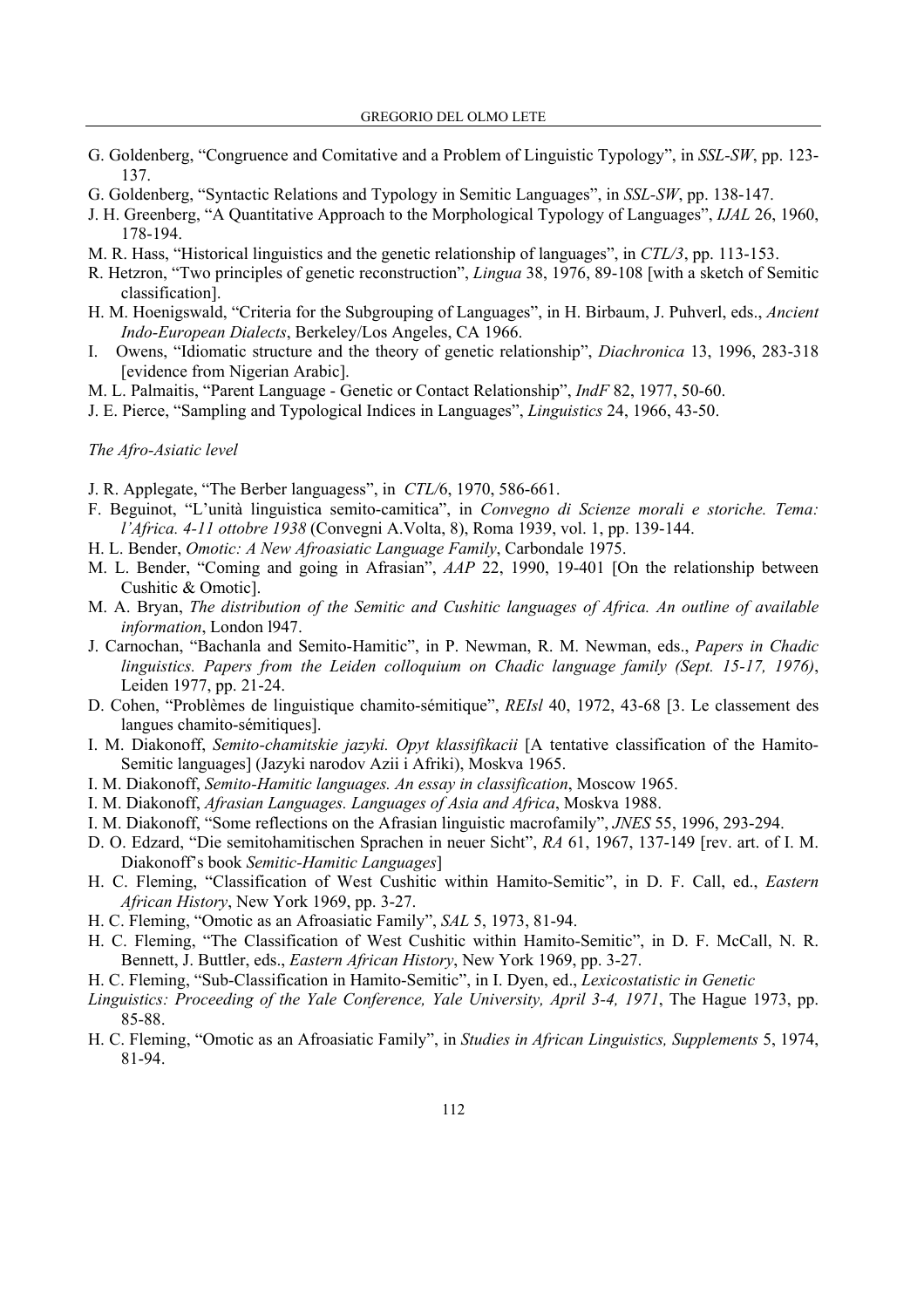- J. Friedrich, "Semitisch und Hamitisch", *BiOr* 9, 1952, 154-157.
- G. Garbini, "La position du sémitique dans le chamito-sémitique", in *A1CILSCS*, pp. 21-26.
- G. Garbini, "Qualche riflessione sulla parentela' semito-camitica", in E. Arcaino, S. Cigada, E. Rigotti, eds., *Diacronia, sincronia e cultura: saggi linguistici in onore di Luigi Heilman*, Brescia 1984, pp. 21-35.
- C. Gouffé, "Compléments et précisions concernant le haoussa dans le cadre des decisions concernant le haoussa dans le cadre d'Essai comparatif de M.Cohen", *GLECS* 14, 1969-70, (1973), 27-43.
- G. Goldenberg, "L'étude du gouragué et la comparaison chamito-sémmitique", in *IV Congresso Internazionale di Studi Etiopici (Roma 1972)*, Roma 1974, pp. 235-249.
- J. H. Greenberg, *Studies in African Linguistic Classification*, New Haven, CT 1955.
- J. H. Greenberg, "Étude sur la classification des langues africaines I", *BIFAN* 16, 1954, 83-147 [4. Les langues hamito-sémitiques].
- J. H. Greenberg, "Studies in African Linguistic Classification. IV. Hamito-Semitic", *SJA* 6, 1950, 47-73 (repr. in id., *Studies in African Linguistic Classification*, New Haven, CT 1955).
- J. H. Greenberg, "Studies in African Linguistic Classification. VIII. Further remarks on method. Revisions and Corrections", *SJA* 10, 1954, 405-415 (repr. in id., *Studies in African Linguistic Classification*, New Haven, CT 1955).
- J. H. Greenberg, *The Languages of Africa*, The Hague 1963.
- R. J. Hayward, ed., *Omotic Language Studies*, London 1990.
- B. Heine, "Reinisch und das Erythräisch: Sprachgeschichte und Evolution", in *LRWE*, pp. 241-249.
- B. Heine, *The Sam Languages: A History of Rendille, Boni, and Somali* (*AAL* 6/2), Malibu CA 1978.
- R. Hetzron, "Dialectal variation in Proto-Afroasiatic", in *LChRM*, pp. 577-597.
- R. Hetzron, "The limits of Cushitic", in *Sprache un Geschichte in Afrika* 2, 1980, 7-126.
- C. T. Hodge, "Afroasiatic: an overview", in *CTL* 6, pp. 237-254.
- H. Jungraithmayr, "Chadic within Hamitosemitic or between Hamitosemitic and Nigritic?", in *ChLHSN*, pp. 3-8.
- H. Jungraithmayr, "A tentative four stage model for the development of the Chadic languages", in *A2CISCS*, pp. 381-388
- M. Lamberti, "Sulla classificazione dell'omotico", in F. A. Pennacchietti, A. Roccati, ed., *Atti della terza giornata di studi camito-semitici e indoeuropei* (Studi Semitici n.s. 1), Roma 1984, pp. 99-126.
- W. Leslau, "The Influence of Cushitic on the Semitic Languages of Ethiopia. A Problem of Substratum", *Word* 1, 1945, 59-82.
- W. Leslau, "The Influence of Sidamo on the Ethiopic Languages of Gurage", *Langage* 28, 1952, 63-81.
- W. Leslau, "Analysis of the Ge'ez Vocabulary: Ge'ez and Cushitic", *RSE* 32, 1990, 59-109.
- H. G. Mukarovsky, "West African and Hamito-Semitic languages", *WVM* 13, 1966, 9-36.
- H. G. Mukarovsky, "Langues apparentées au chamito-sémitique", *GLECS* 11, 1966-1967, 83-91 [with a critical note of D. Cohen].
- H. G. Mukarovsky, "The Nubian Language an African enigma?", *Fs. Petráček*, pp. 379-391.
- P. Newman, "Comparative Chadic: Phonology and Lexicon", *JALL* 5, 1966, 218-251.
- P. Newman, *The Classification of Chadic within Afroasiatic*, Leiden 1980.
- P. Newman, "Chadic Classification and Reconstructions", *AAL* 5, 1977, 1-42.
- Vl. É. Orël, O. V. Stolbova, "Position of Cushitic (Preliminary Report)", in *NDCAA*, pp. 167-180.
- I. A. Osnickaja, "Istorija izučenija semito-hamitskih jazykov bassejna oz. Čad." (History of the study of the Semito-Hamitic languages of the Lake Chad basin), *Africana* 9, 1972, 113-127.
- F. R. Palmer, "Affinity and genetic relationship in two Cushitic languages", in *Fs. Jakobson 1967*, pp. 1489-1496.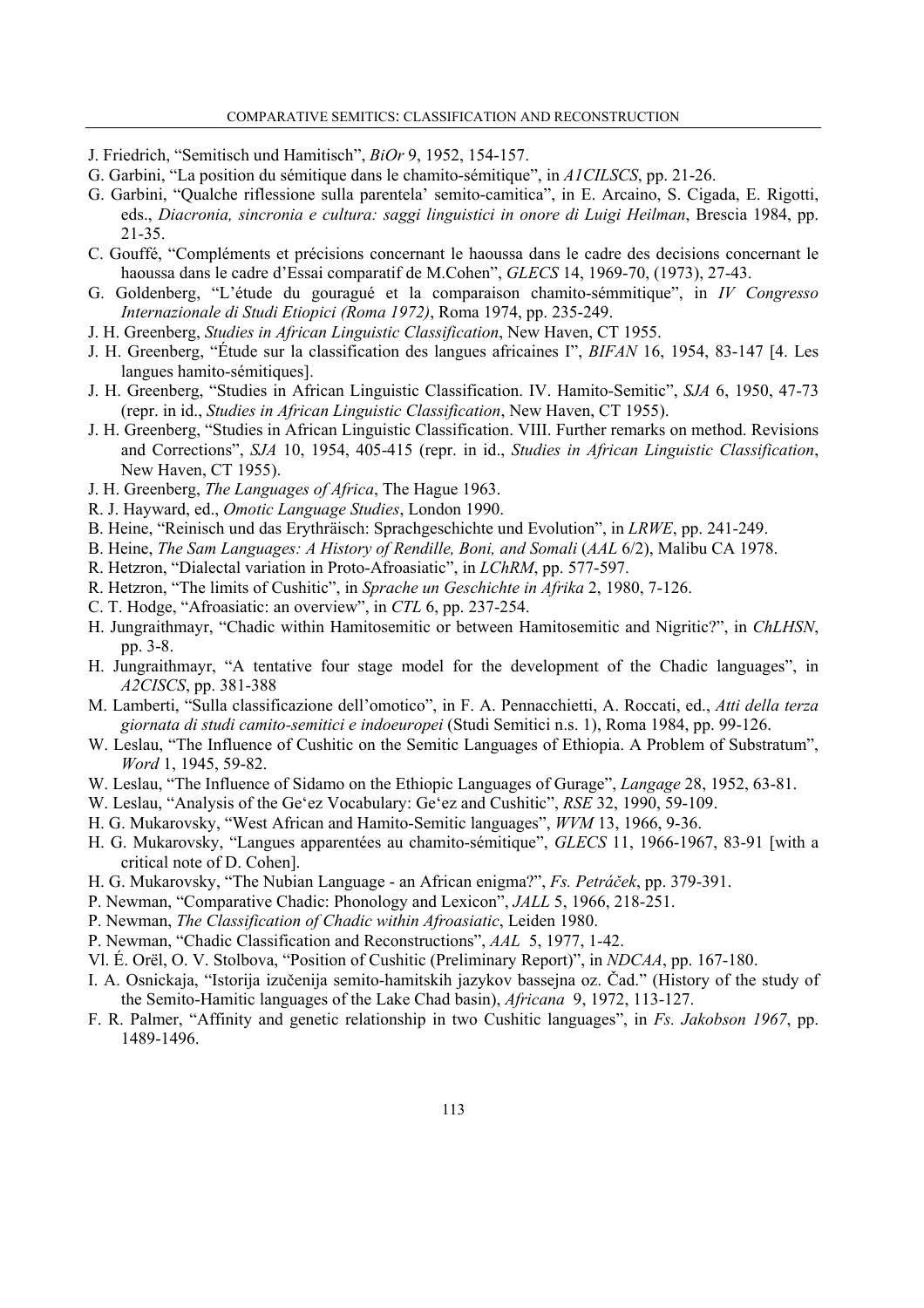- K. Petráček, "Die Grenzen des Semitohamitischen. Zentral-saharanische und Semitohamitische Sprachen in phonologischer Hinsicht", *ArOr* 40, 1972, 6-50.
- K. Petráček, "La structure de la racine et la classification des langues hamitosémitiques", in *Philologica*  4, 1974, 115-121.
- K. Petráček, "La typologie et la linguistique chamito-sémitiques", in *A2CISCS*, pp. 55-61.
- K. Petráček, *Úvod do hamitosemitské (afroasijské) jazykov.* dy. Díl I/II [Introduction to Hamito-Semitic (Afroasiatic) Linguistics. Vol. I/II], Praha 1989.
- K. Petráček, *Altägyptische, Hamitosemitisch und ihre Beziehungen zu einigen Sprachfamilien in Afrika und Asien: Vergleichende Studien*, Prague 1988.
- K. Petráček, "Le chamito-sémitique et les langues africaines, (en marge de l'étude de J. Tubiana)" , *AAL* /10, 1976, 165-184.
- N. Pilszczikowa, "Le haoussa et le chamitosémitique à la lumière de l'Essai comparatif de Marcel Cohen", *RO* 24, 1960, 97-130.
- V. Ja. Porxomovskij, "Problemy geneticheskoj klassifikacii jazykov Afriki" [Problems of the genetic classification of the Semitic languages of Africa], in *Teoreticheskie osnovy klassifikacii jazykov mira*, Moscow 1982, pp. 195-257.
- V. Ya. Porkhomovskiy, "On Methodological Problems of the Genetic Classification of the Afrasian (Hamito-Semitic) Languages", in *P9ICESt*, pp. 99-103.
- O. Rössler, "Libyca", *WZKM* 49, 1942, 282-311 (= *GSS*, pp. 252-281) [On the relationship of some Afroasiatic languages to the Semitic].
- O. Rössler, "Libysch-Hamitisch-Semitisch" (= *GSS*, pp. 499-516), *Oriens* 17, 1964, 199-216.
- O. Rössler, "Der semitische Charakter der libyschen Sprache" (= *GSS*, pp. 357-386), *ZA* 16, 1952, 121- 150.
- O. Rössler, "Äthiopisch und Hamitisch", in *Fs. Leslau 1983*, pp. 330-336 (= *GSS*, pp. 784-790).
- H.-J. Sasse, "Afroasiatisch", in B. heine, Th. C. Schadeberg, E. Wolf, Hrsg., *Die Sprachen Asiens*, Hamburg 1981, pp. 129-148.
- G. W. Tsereteli, "Zur Frage der Beziehungen zwischen den semitischen und hamitischen Sprachen", *MIO* 16, 1970, 271-280.
- J. Tubiana, "Le chamito-sémitique et les langues africaines", in *IV Congresso internazionale di studi etiopici (Roma, 1972)*, vol. 1, Roma 1974, pp. 79-103.
- A. N. Tucker, "Fringe Cushitic: an experiment in typological comparison", *BSOAS* 30, 1967, 655-680.
- T. L. Vetoškina, "O dialektnom žlenenii afrazijiskoj yazykovoj obščenosti (po dannym glagol'noy morfologii" [On genetic classification of Afrasian according to the data of verb morphology], in *Genestičeskie, arealnye i tipologičeskie svyazi yazykov Azii*, Moskva 1983.
- R. M. Voigt, "Semitohamitisch und Omotisch", *AfrM* 11, 1978, 27-60.
- W. von Soden, "Zur Methode der semitisch-hamitischen Sprachvergleichung", *JSS* 10, 1965, 159-177 [spec. on G. R. Castellino, *The Akkadian personal pronouns and verbal system*....].
- W. Vycichl, "L'état actuel des études chamito-sémitiques", in *A2CISCS*, pp. 63-76.
- W. Vycichl, "Contacts chamito-sémitiques: un seul groupe ou deux groupes distincts?", *GLECS* 18-23, 1973-79 (1983), 631-641.
- W. Vycichl, "Hamitic and Semitic Languages", in *P3IHSC*, pp. 483-488.
- W. Vycichl, "Linguistica comparativa camito-semitica", in *A3CIL*, pp. 19-27.
- W. Vycichl, "La cronologia del camitosemitico", in *A4GSCSI*, pp. 211-218.
- W. Vycichl, "The Origin of the Hamito-Semitic Languages", in *P4IHSC*, pp. 109-121.
- W. Vycichl, "Zur vergleichenden Morphologie hamitosemitischer Sprachen", in D. Ibriszimow, R. Leger, eds., *Studia Chadica et Hamitosemitica*, Köln 1995, pp. 17-24.
- D. Westermann, *Sprachbeziehungen und Sprachverwandschaft in Afrika*, Berlin 1949.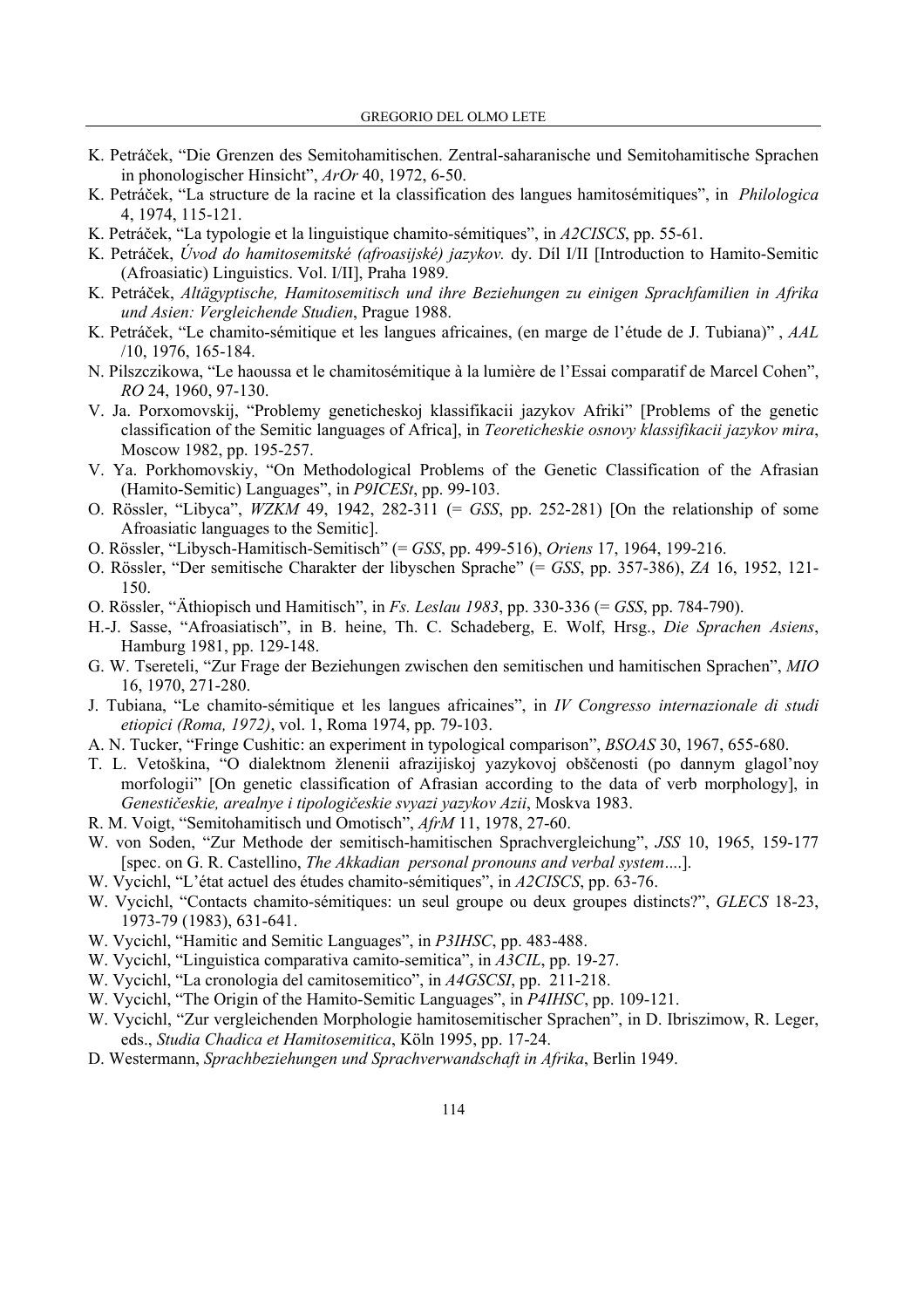- A. Willms, "Inwiewiet kann die Berbersprachforschung der hamitosemitischen Sprachvergleichung dienen?", *Islam* 44, 1968, 174-194.
- E. Wolff, "Die omotische Sprachen", in B. Heine, T. Schadeberg, E. Wolff, eds., *Die Sprachen Afrikas*, Hamburg 1981, pp. 217-224.
- W. H. Worrell, "The Hamitic Background of Semitism", *Papers of the Michigan Academy of Science, Arts and Letters* 7, 1926, 269-272.
- An. Zaborski, "Can Omotic Be Reclassified as West Cushitic?", *P6ICESt*, pp. 525-530.
- An. Zaborski, "Archaic Semitic in the Light of Hamito-Semitic", *ZAH* 7, 1994, 234-244.
- An. Zaborski, "The position of Cushitic and Berber within Hamitosemitic dialects", in A. Bausi, M. Tosco, eds., *AfrNeap*, pp. 49-59.
- E. Zyhlarz, "Das geschichtiche Fundament der hamitischen Sprachen", *Africa* 9, 1936, 433-451.

#### *The Egypto-Semitic Level*

[A reminder:

A. Erman, "Das Verhältnis des Aegyptischen zu den semitischen Sprachen", *ZDMG* 46, 1892, 93-129]

- A. M. Bakir, *Notes on Late Egyptian Grammar. A Semitic Approach*, Warminster 1983.
- M. Cohen, "L'ancien égyptien et les langages africaines", *ReAn* 1936, pp. 56-73.
- G. Garbini, "L'egiziano e le lingue semitiche", in *A2CISCS*, pp. 45-54.
- C. T. Hodge, "The role of Egyptian within Afroasiatic (Lislakh)", in ed., *LChRM*, pp. 639-659.
- K. Petráček, *Altägyptische, Hamitosemitisch und ihre Beziehungen zu einigen Sprachfamilien in Afrika und Asien: Vergleichende Studien*, Prague 1988.
- O. Rössler, "Das Ägyptische als semitische Sprache", in A. Altheim, R. Stiehl, eds., *Christentum am Roten Meer*, 2 vols., Berlin/New York 1971, pp. 263-326. (= *GSS*, pp. 543-607).
- G. Takács, "Marginal Remarks on the Classification on Ancient Egyptian within Afro-Asiatic and Its Position Among African Languages", *FO* 35, 1999, 175-196.
- J. Vergote, *De verhouding van het Egyptisch tot de Semietische talen Le rapport de l'Égyptien avec les langues sémitiques* (Mededelingen van de Kon. Vlaamse Acad. voor Wetenschappen, Letteren en Schone Kunsten van België, Klasse der Letteren 27, 4), Brussel 1965.
- J. Vergote, "La rapport de l'égyptien avec les langues sémitiques. Quelques aspects du problème", *A1CILSCS*, pp. 49-54.
- J. Vergote, "La position intermédiaire de l'ancien égyptien entre l'hébreu et l'arabe", in *HS,* pp. 193-199.
- W. Vycichl, "Is Egyptian a Semitic Language?", *Kush* 7, 1959, 27-44 [1. Egyptian and Semitic 2. Phonetics. 3. Grammar. 4. Vocabulary. 5. Conclusion].

*The Semitic Level* 

# **GENERAL**

[A reminder:

- J. Cantineau, "Accadien et Sudarabique", *BSL* 33, 1932, 175-204.
- V. Christian, "Akkader und Süddaraber als ältere Semitenschichte", *Anthropos* 14-15,1919-1920, 729-739
- H. Torczyner, *Die Entstehung des semitischen Sprachtypus*, I, Wien 1916.
- M. Lambert, *Le groupement des langues sémitiques*, Paris 1921.
- H. Reckendorf, "Zur Karakteristik der semitischen Sprachen", in *Actes du dixième Congrès International des Orientalistes. Genève 1894*, Leiden 1896, III, pp. 3-9.
- A. Ungnad, *Das Wesen des Ursemitischen. Eine sprachgeschichtlich-psychologische Untersuchung*, Leipzig 1925].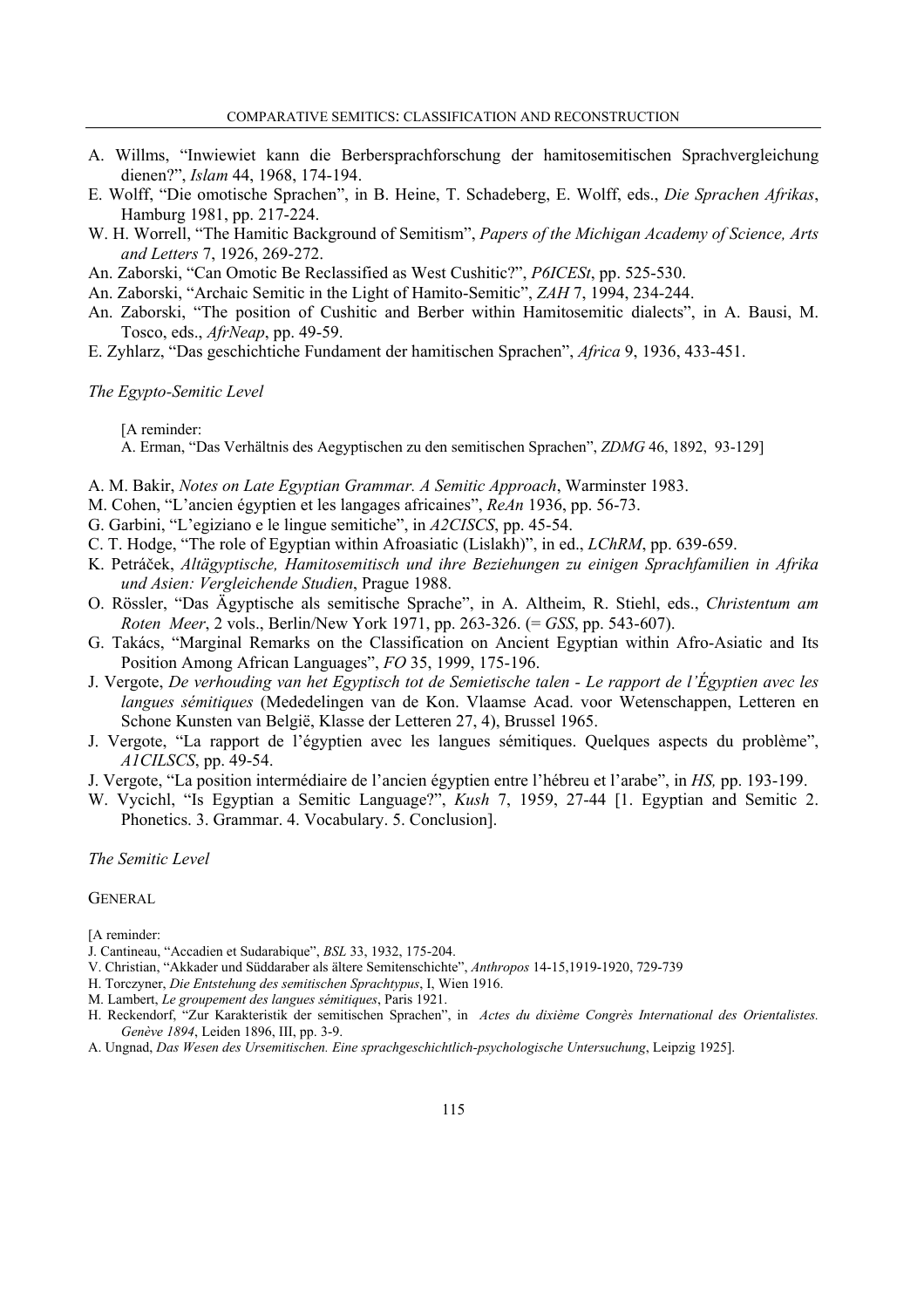- A. Faber, *Genetic subgroupings of the Semitic languages*, Univ. of Texas at Austin Diss. 1980 [cf. *DAB* 41/4, 1980, 1568-A].
- A. Faber, "Genetic Subgrouping of the Semitic Languages", in *SemLang*, pp. 3-15.
- H. Fleisch, *Introduction à l'étude des langues sémitiques. Élements de bibliographie* (Initiation à l'Islam, IV), Paris 1947 (classification and description of each language subgroup).
- P. Fronzaroli, "Prospettive di metodo statistico nella classificazione delle lingue semitiche", *ANLR* 16, 1961, 348-380.
- P. Fronzaroli, "Metodi statistici nella classificazione delle lingue semitiche", *GLECS* 9, 1962, 47-49.
- A. Gai, "Considerations on the classification of the Semitic languages", in *Proceedings of the sixth annual meeting (Tel Aviv, April 16<sup>th</sup>, 1989)* (Societatis Linguisticae Europeae Sodalicium Israeliense), Jerusalem 1989, pp.xiv-xx.
- A. Gai, "Reflections on the classification of the Semitic languages", *Orbis* 37, 1994, 135-144.
- G. Garbini, "Configurazione dell'unità linguistica semitica", in *A4CIL*, pp. 119-138.
- G. Garbini, *Le lingue semitiche. Studi di storia linguistica* (Pubblicazioni del seminario di semitistica. Riceche IX), Napoli 1972/1984<sup>2</sup> ("La parentela semito-camitica. Classificazione delle lingue semitiche", pp. 155ss.).
- G. Gragg, "Representation of language similarity in a sample of Semitic", in *Fs. Leslau 1991* I, pp. 194- 211 [Ge°ez, Tigrinya, Amharic, Arabic, Hebrew, Syriac & Neo-Aramaic].
- B. M. Grande, *Vvedenie v sravnitelno izučenie semitskich jazykov* [Introduction to the Comparative Study of the Semitic Languages], Moscow 1972.
- Y. Gruntfest: "On the history of the classification of Semitic languages", in H. R. Jankowsky, ed., *History of Linguistics 1993: papers form the sixth international conference on the history of the language science (ICHoLS VI), Washington D.C. 9-14 August 1993*, Amsterdam 1995, pp. 67-74. [1362]
- R. Hetzron, "La division des langues sémitiques", in *ACILSCS*, pp. 181-194.
- C. Lothner, "On sister families of languages, especially those connected with the Semitic family", *TPhS* 20-27, 1880-1881, 112-132.
- J. Oelsner, "Zur Problematik der klassifikation der semitischen Sprachen", *VF* (Tbilisi) 2, 1972, 241-249.
- J. Oelsner, "Gedanken zur Klassifizierung der semitischen Sprachen", in *DOT25*, pp. 52-61
- K. Petráček, "La structure de la racine et la classification des langues hamitosémitiques", *Philologica* 4, 1974, 115-121.
- V. Polák, "Rečtina a jazykov typ semitský" (Le grec et le type lingusitique sémitique), *LF* 72, 1948, 61- 69.
- Ch. Rabin, "The Origin of the Subdivisions of Semitic", in *Fs. Driver*, pp. 104-115.
- Ch. Rabin, "Lexicostatistics and the internal divisions of Semitic", in *HS*, pp. 85-102.
- B. Spuler, "Der semitische Sprachtypus. Ausbreitung der semitischen Sprachen", in *Semitistik* (*HdO* I/3), Leiden 1964, pp. 3-31.
- G. Tsereteli, "The problem of the identification of Semitic Languages", in *Papers presented by the URSS delegation to the XXVII Intern. Cong. of Orientalists*, Moscow 1967.
- E. Ullendorff, "What is a Semitic language? (A problem of linguistic identification)", *Or* 27, 1958, 66-75.
- W. von Soden, "Zur Einteilung der semitischen Sprachen", *WZKM* 56, 1960, 177-191.
- W. von Soden, "Sprachfamilien und Einzelsprachen im altsemitischen: Akkadisch und Eblaitisch", in *QuSem 13*, pp. 11-24.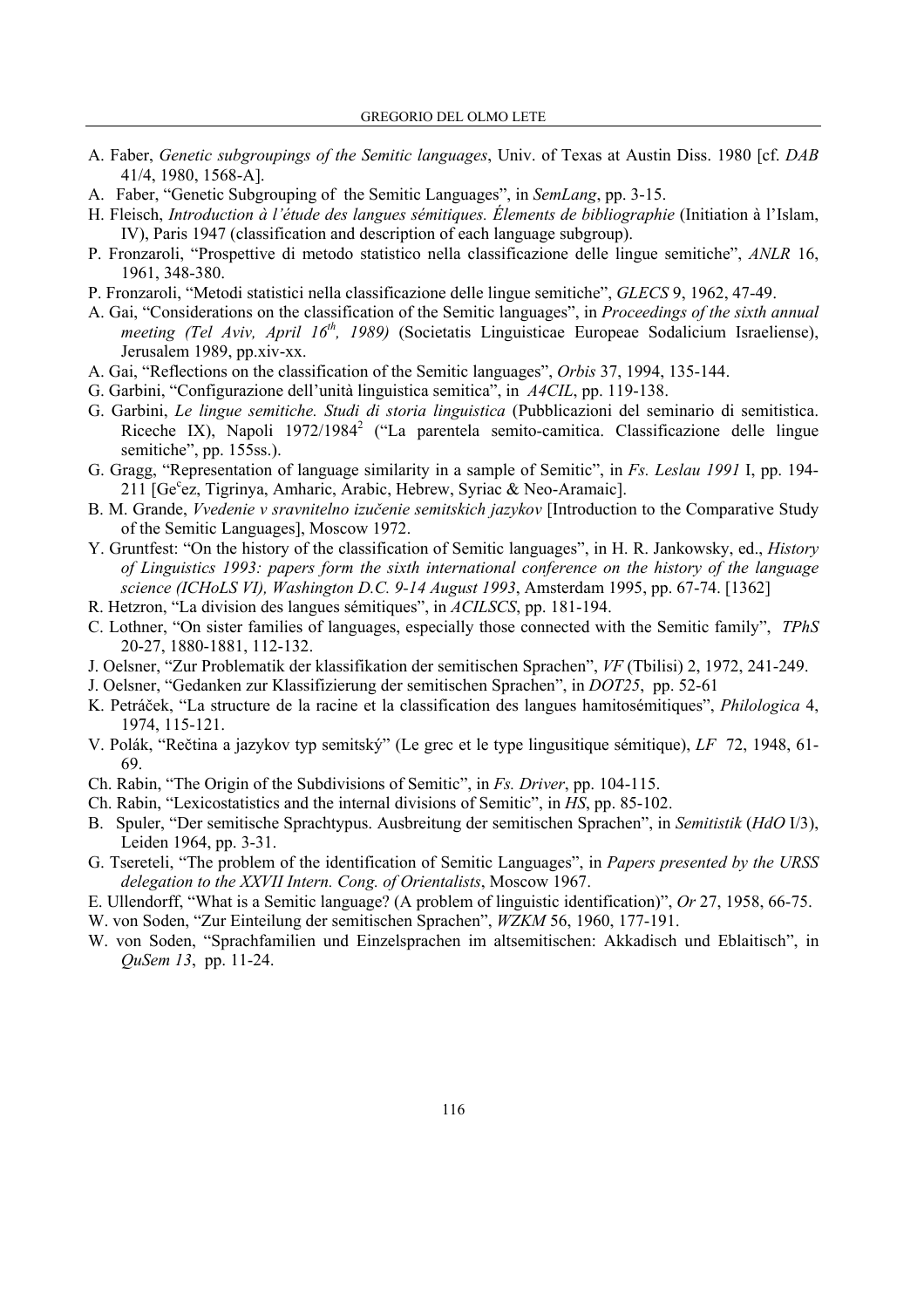# SEMITIC FAMILY SUBGROUPS

# *Central Semitic*

- R. M. Voigt, "The Classification of Central Semitic", *JSS* 32/1, 1987, 1-21 [including Northwest Semitic (and Ugaritic), Aramaic, Canaanite, Arabic and Epigraphic South Arabic]
- R. Hetzron, "La division des langues sémitiques", in *ACILSCS*, pp. 181-194.

# *North Semitic*

G. Buccellati, "Ebla and the Amorites", in *Eblaitica 3*, pp. 83-104.

W. von Soden, "Das Nordsemitische in Babylonien und in Syrien", in *LdE*, pp. 355-361.

# *Northwest-Semitic*

[Also Canaanite]

- J. Blau, "Some difficulties in the reconstruction of 'Proto-Hebrew' and 'Proto-Canaanite'", *In memoriam Kahle* [276], 29-43. [1968]
- J. Friedrich, "Kanaanäisch und Westsemitisch", *Scientia* 84, 1949, 221-223.
- J. Friedrich, "Zur Stellung des Jaudischen in der nordwestsemitischen Sprachgeschichte", in *Studies Landsberger*, pp. 425-429.
- G. Garbini, *Il semitico di nordovest* (Quaderni della sezione linguistica degli Annali [dell'lstituto orientale di Napoli] 1), Napoli 1960.
- G. Garbini, "Semitico nordoccidentale e aramaico", in *LSPF*, pp. 59-90.
- G. Garbini, "La Siria: un tipo anomalo di contatto linguistico", in *Lingue a contatto del mondo antico. Atti del Convegno della Società Italiana di Glottologia, Napoli, 12 e 13 maggio 1978* (Orientamenti liguistici 7), Pisa 1978, pp. 35-50.
- G. Garbini, "Il semitico di nord-ovest nell'età del Bronzo", in *A1CIVOA*, pp. 164-173.
- G. Garbini, "Lingue e 'varietà linguistiche' nel semitico nordoccidentale del I millennio a.C.", *Aiōn* 3, 1981, 95-111.
- M. L. Gel'cer, "Ešče raz o finikijsko-chanaanejskich nadpisjach na nakonec-nikach kopij i strel", *EpVos* 18, 1967, 129-130.
- H. L. Ginsberg, "The Classification of the North-West Semitic languages", *AIOK* 24, pp. 256-257.
- B. Halpern, "Dialect distribution in Canaan and the Deir Alla inscriptions", in *Fs. Lambdin*, pp. 119-139.
- W. Moran, "The Hebrew Language in its Northwest Semitic Background", in *Fs. Albright*, pp. 54-72.
- S. Moscati, "Sulla posizione linguistica del semitico nordoccidentale", *RSO* 31, 1956, 229-234.
- S. Moscati, "Il semitico di nordovest", in *Fs. Levi della Vida* II, pp. 202-220.
- St. Segert, "Phoenician and the Eastern Canaanite languages", *SemLang*, pp. 174-186.
- M. Sekine, "The subdivisions of the North-West Semitic languages", *JSS* 18, 1973, 205-221.

### *South(East)-Semitic*

- A. Avanzini, "Linguistic Data and Historical Reconstruction: Between Semitic and Epigraphic South Arabian", *Fs. Leslau 1991* I, pp. 107-118.
- G. M. Bauėr, *Jazyk juñnoaravijskoj pis'mennosti* [The language of the South Arabian inscriptions] (Jazyki. narodov Azii i Afriki), Moskva 1966.
- A. F. L. Beeston, "Languages of pre-Islamic Arabia" 13383. [1982]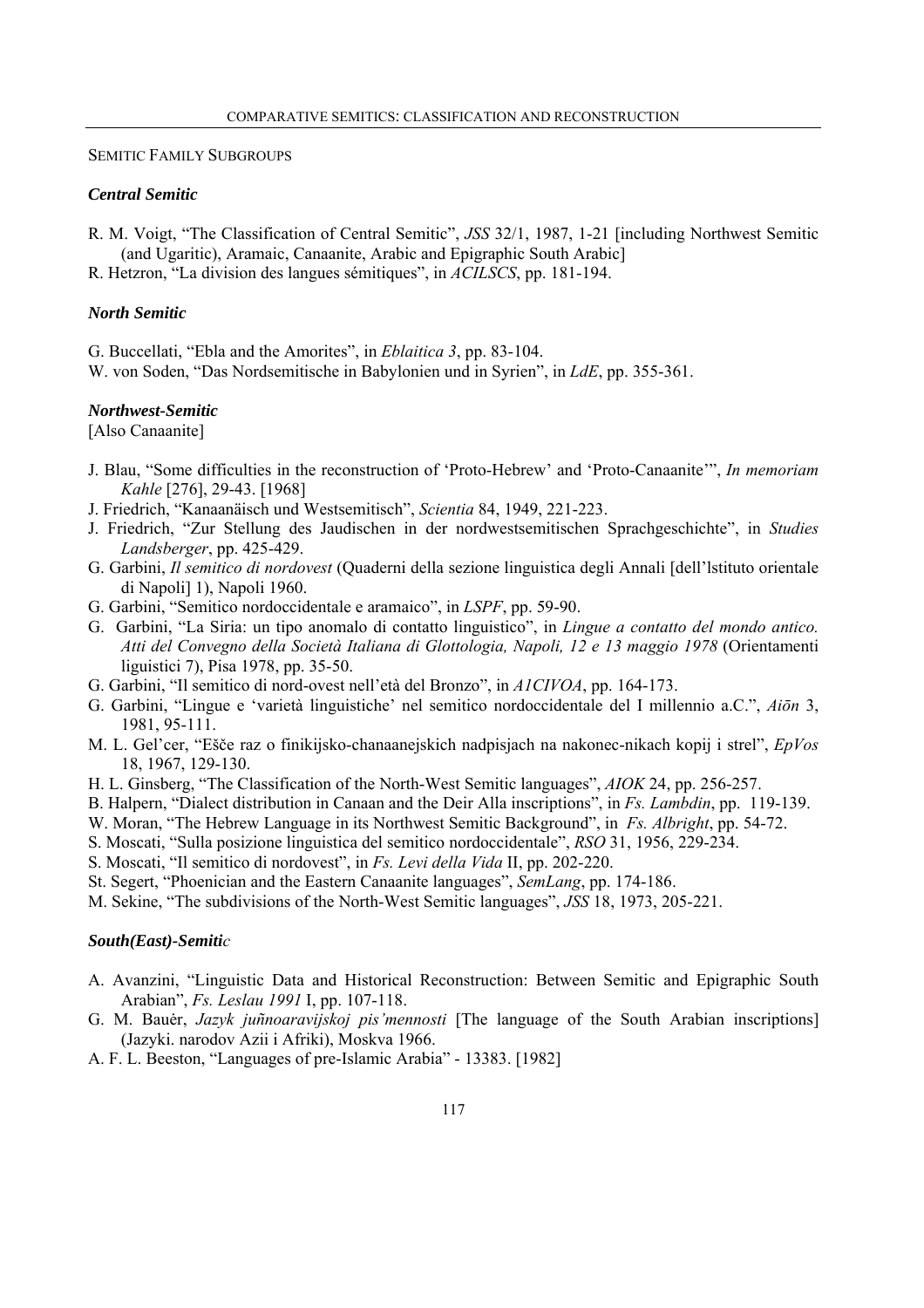- M. L. Bender, "A Preliminary Investigation of South Arabian", in *P3ICESt*.
- D. Cohen, "Le vocabulaire de base sémitique et le classement des dialectes méridionaux. Matériaux pour un premier essai de glottochronologie", *Semitica* 11, 1961, 55-84 (= in D. Cohen, *Études de linguistique sémitique et arabe* (= ELSA), Den Haag 1970, pp. 7-30).
- D. Cohen, "Problèmes de lexicostatistique sud-sémitique", in *P9ICL*, pp. 490-496.
- F. Corriente Córdoba, *Introducción a la gramática comparada del semítico meridional* (Textos universitarios, 25), Madrid 1996.
- Y. B. Greenberg, "The Problem of classifying Southern Semitic languages", in *(P)4CIStE* II, pp. 105-114.
- Y. B. Gruntfest, "The problem of classifying Southern Semitic languages", *CISEt* IV/2, 105-114.
- B. Hayes, "The Lexical Relationship between Epigraphic South Arabic and Ugaritic", in *Fs. Leslau 1991*  I, pp. 609-626.
- W. Leslau, "South-East Semitic (Ethiopic and South Arabic)", *JAOS* 63, 1943, 4-14.
- P. Marrassini, "Some observations on South Semitic", in *Fs. Leslau 1991* II, pp. 1016-1023.
- S. Moscati, "Nordarabico, sudarabico, etiopico", *RSO* 34, 1959, 33-39.
- W. W. Müller, "Über Beziehungen zwischen den neusüdarabischen und den abessinischen Sprachen", *JSS* 9, 1964, 50-55.
- A. Murtonen, *Early semitic. A diachronical inquiry into the relationship of Ethiopic to the other so called South-East Semitic languages*. Leiden 1967.
- A. Murtonen, *Outline of a general theory of linguistics* [2. Early Semitic. II Lexico and phonostatistical survey of the structure of the Semitic stock of languages with special reference to South Semitic], Melbourne 1969.
- A. Murtonen, "Hebrew, Harari, and Somali statistically compared", in *A1CILSCS*, pp. 68-75.
- K. Petráček, "Einige Entwicklungstendenz in den südsemitischen Sprachsystemen", *AO* 36, 1968, 471- 480.
- K. Petráček, "Pour une stratigraphie linguistique de la Péninsule Arabique", in P. Vavroušec, Vl. Součec, eds., *Šulmu. Papers from the Ancient Near East presented at the International Conference of Socialist Countries (Prague, Sept. 30-Oct. 3, 1986)*, Prague 1988, pp. 257-271.
- J. Rodgers, "The Subgrouping of the South Semitic Languages", *Fs. Leslau 1991* II, pp. 1323-1336.
- M.-Cl. Simeone-Senelle, "The Nordern South Arabian Languages", in *SemLang*, pp. 378-423.
- An. Zaborski, "Problèmes de classification des dialectes sémitiques méridionaux", in D. Caubet, M. Vanhove, éds., *Actes des premières journées internationales de dialectologie arabe*, Paris 1994, pp. 399-411.

INDIVIDUAL LANGUAGES

[The three aspects are sigled out in some cases]

#### *Akkadian*

[The question of the Sum.-Akk. bilingualism excluded, as is dialectal and peripheral Akkadian]

- G. Buccellati, "Akkadian and Amorite Phonology", in *PhAA* 3-38 (Bibliog.).
- P. Dhorme, "L'Arabe littéral et la langue de Hammourabi", in *Mél. Massignon* II, 7-15.
- I. M. Diakonoff, *Proto-Afrasian and Old Akkadian: A Study in Historical Phonetics* (= *JAAL* 4/1-2), Princeton, NJ 1992.
- F. M. Fales, "Accadio e aramaico: livelli dell'interferenza linguistica", *ViOr* 3, 1980, 243-267.
- F. M. Fales, "Assiro e aramaico: filologia e interferenza linguistica", *ASGM* 25, 1984, 21-30.
- G. Garbini, *Le lingue semitiche* (Istituto Orientale di Napoli. Ricerche IX), Napoli 1972, pp. 141ss ("Accadio et 'protosemitico'", "Accadio e amorreo").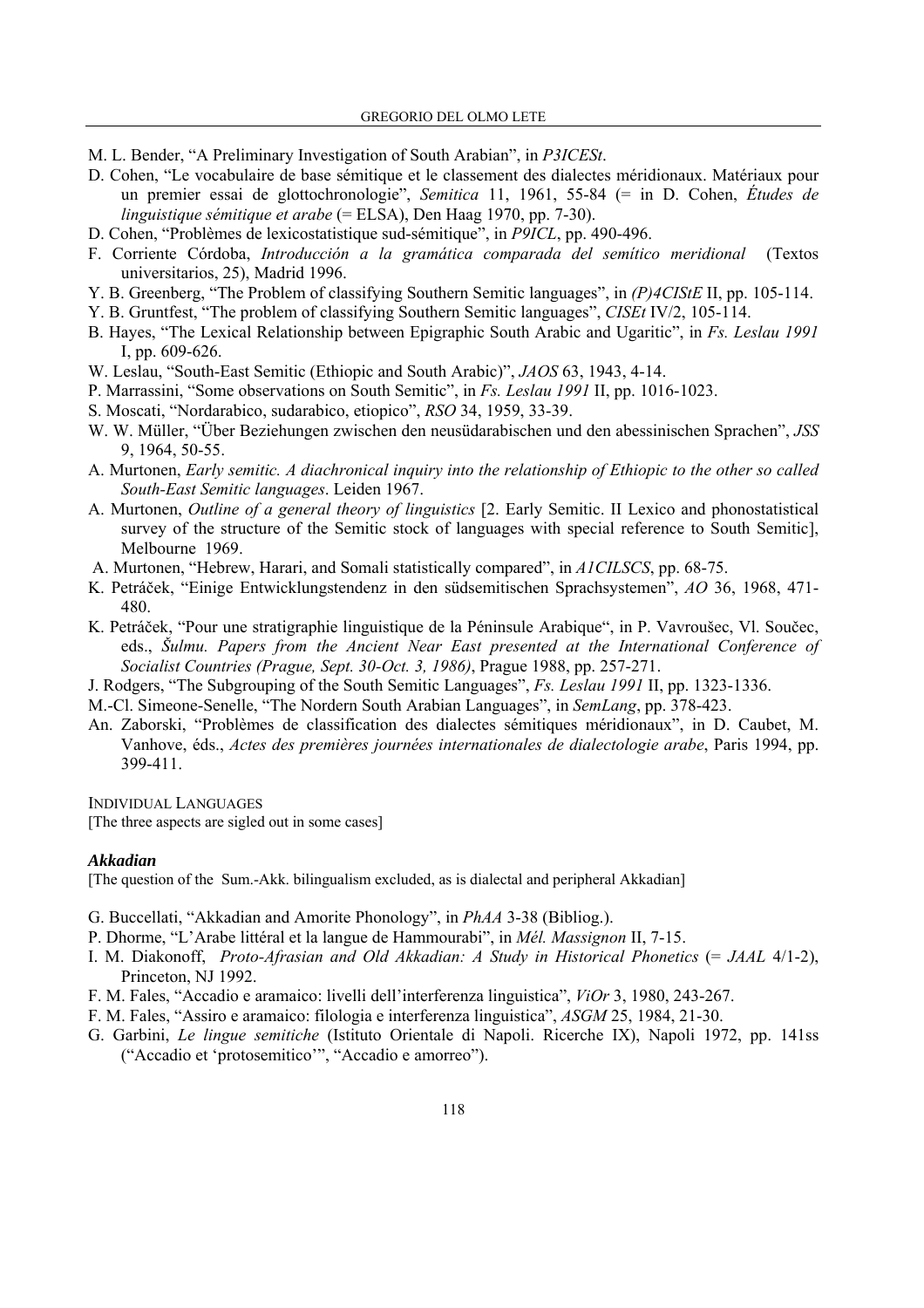- I. J. Gelb, *Sequential Reconstruction of Proto-Akkadian*, Chicago 1969.
- M. Held, "Pits and pitfalls in Akkadian and Biblical Hebrew", *JANES* 5, 1973, 173-190.
- B. Landsberger, "Probleme der akkadischen und semitischen Sprachen", *ZDMG* 81, 1927, 42-43.
- S. Parpola, "Proto-Assyrian", in *WGE*, pp. 293-298.
- Fr. Rundgren, *Intensiv und Aspektkorrelation: Studien zur äthiopischen und akkadischen Verbalstammbildung*, Uppsala 1959.
- W. von Soden, "Sprachfamilien und Einzelsprachen im altsemitischen: Akkadisch und Eblaitisch", in *QuSem 13*, pp. 11-24.

# *Amorite*

- G. Buccellati, "Akkadian and Amorite Phonology", in *PhAA*, pp. 3-38.
- F. Garbini, *Le lingue semitiche* (Istituto Orientale di Napoli. Ricerche IX), Napoli 1972, pp. 39ss ("L'amorreo"), 141ss ("Accadio e amorreo").
- G. Garbini, "Il semitico di nord-ovest nell'età del Bronzo", *OrAntColl* 13, 1978, 164-173 [On the Amorite as unifying language].
- I. J. Gelb, "La lingua degli Amoriti", *ANLR* 13, 1958, 143-164.
- C. H. Gordon, "Amorite and Eblaite", in *SemLang*, pp. 100-113.
- E. E. Knudsen, "An analysis of Amorite: a review article", *JCS* 34, 1982, 1-18.
- H.Y. Priebatsch, "The amoritische Sprache Palästinas in ihren Beziehungen zu Mari und Syrien", *UF* 9, 1977 (1978), 249-258.

# *Arabic*

*Comparatism*

- [Adstratum/substratum relationships: Coptic, Aramaic, Berber, Persan, Turkish, Greek, English are not considered; neither, in general, is dialectal Arabic]
- I. Al-Yasin, *The Lexical Relation Between Ugaritic and Arabic*, Diss. Ann Arbor MI 1950.
- W. Arnold-P. Behnstedt, *Arabisch-aramäische Sprachbeziehungen im Qalamūn (Syrien). Eine dialektgeographische Untersuchung mit einer wirschaft- und sozialgeographische*. Einführung von Anton Escher, Wiesbaden 1993.
- R. Baalbaki, "Early Arab lexicographers and the use of Semitic languages", *Berytus* 31, 1983, 117-127.
- R. Ba°albaki, "Nahwa dirāsat an-nahw al-°arabi: dirāsa sāmiya muqārina" [Towards a comparative study of Arabic grammar], in M. M. Ibrahim, ed., *Arabic Studies in honor of Mahmoud Ghul*, Wiesbaden 1989, pp. 33-45.
- Ab. Ben Cheikh, "Linguistic interference and genetic relations between Arabic and Haussa", *MADL* 3, 1984, 141-145.
- N. Berdichevsky, "Maltese and Hebrew : two cases of ethno-linguistic survival/revival", *Geolinguistics*  29, 1995, 89-98.
- J. Blau, "Some Ugaritic, Hebrew, and Arabic parallels", *JNSL* 10, 1982, 5-10.
- D. Cohen, "La linguistique sémitique et arabe. A propos de quelques travaux récents", *REIsl* 33, 1965/1966, 175-184.
- D. Cohen, "Sémitique comparé", *AEPHE* IVe, Paris 1972, pp. 161-1567 [2. Dialectologie arabe comparée].
- D. Cohen, "Sémitique comparé", *AEPHE* IVe, Paris 1974, pp. 175-191 [2. Sociolinguistique et dialectologie arabe].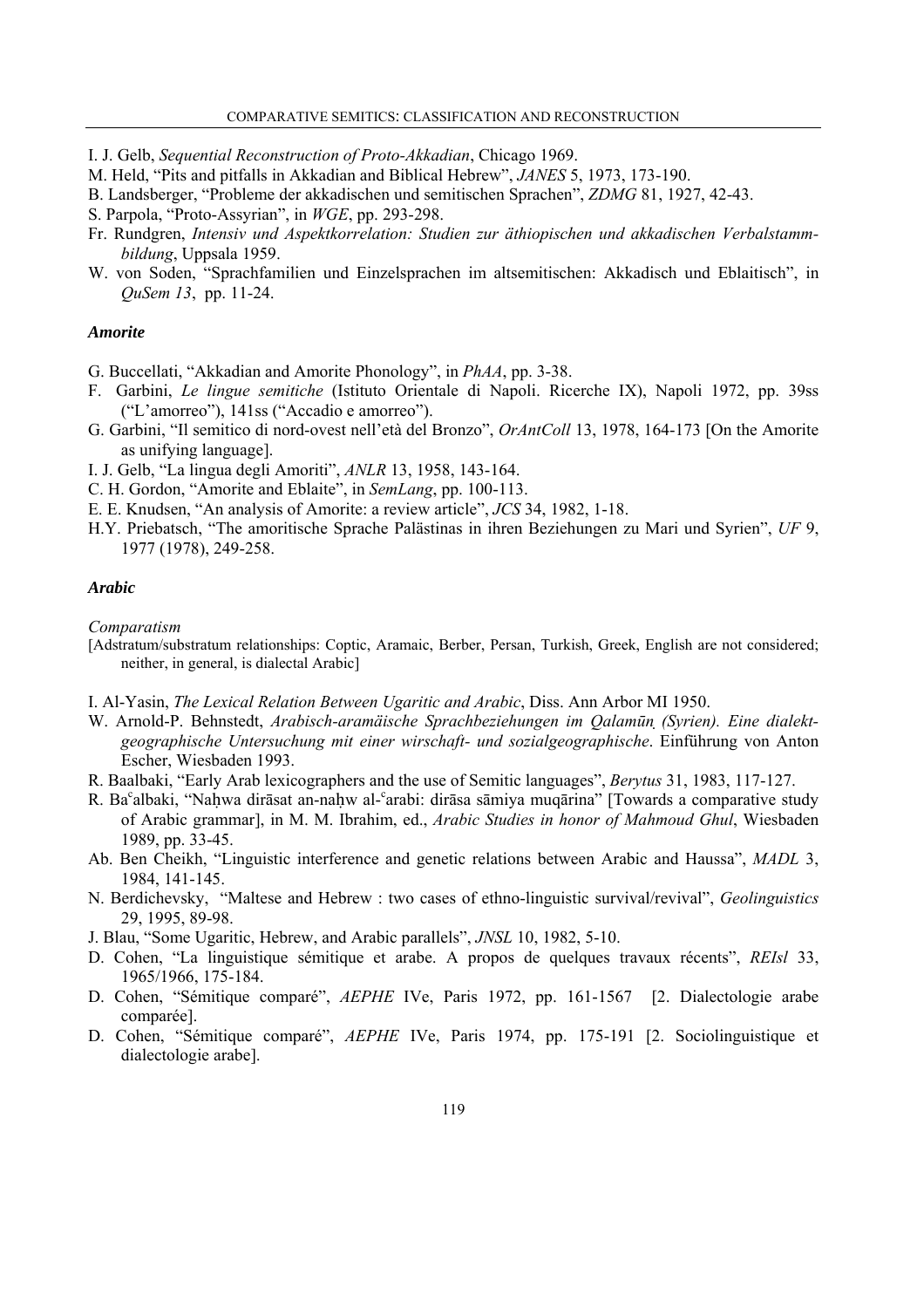- J. Dana, "Mibbe<sup>c</sup>ot hammilona'ut ha<sup>c</sup>ivrit-'arvit wéha'arvit-'ivrit baššanim ha'áḥaronot" ("Problems of Hebrew and Arabic lexicography in recent years), *Leshonenu* 52, 1988, 94-105.
- P. Dhorme, "L'Arabe littéral et la langue de Hammourabi", in *Mél. Massignon*, II, 715.[1957]
- A. Gai, "Structural similarities between Tannaitic Hebrew. and Arabic", *Muséon* 101, 1988, 43-49.
- W. Fischer: "Zum Verhältnis der neuarabischen Dialekte zum Klassisch-Arabischen", in *Fs. Palva*, pp. 75-86.
- B. Kienast, "Ugaritisch Arabisch", in *SU*, pp. 59-68.
- W. Leslau, "The Ge<sup>c</sup>ez and the Arabic vocabulary", in *Fs. Löfgren* 1989, pp. 23-38.
- Ch. Rabin, "On the probability of South-Arabian influence on the Arabic vocabulary", *JSAI* 4, 1984, 125- 134.
- Ch. Rabin, "The Ancient Arabic Dialects and their Relationship to Hebrew" (Heb.), Melilah (Manchester) 2, 1946, 243-255.
- Fr. Renfroe, *Arabic-Ugaritic Lexical Studies* (ALASP 5), Münster 1992.

*Reconstruction*  [Also dialectal, a selection]

- A. Bélova, "Sur la reconstruction du vocalisme radical en arabe et en sémitique", *Fs. Petráček*, pp. 81-88.
- B. Comrie, "Toward a history of Arabic Maltese", in *Fs. Singer* I, pp. 234-244.
- E. Coleiro, "Evidenze bibliche sull'origine fenicio-palestinese della lingua maltese", in E. Acquaro, ed., A*tti del II congresso internazionale di studi fenici e punici, Roma 9-14, Novembre 1987*, Roma 1989, pp. 473-474.
- W. Eilers, "Arabische Etymologien: Alte These neu durchdacht", in *Fs. Singer*, pp. 105-114.
- G. Garbini, "Sulle origini della lingua araba", in *Fs. Gabrieli. Studi orientalistici offerti nel sessantesimo compleanno ...*, Roma 1964, pp. 123-134.
- J. Grand'Henry, "Vers une chronologie du changement linguistique en arabe", *Al-Masāq* 2, 1989, 1-8.
- F. Mendenhall, "Arabic in Semitic historical linguistics", *PSAS* 19, 1989, 99-103.
- M. Mifsud, "The productivity of Arabic in Maltese", in *P2ICAIDA*, pp. 151-160.
- A. Roman, "De la langue arabe comme un modèle général de la formation des langues sémitiques", *Arabica* 28, 1981, 127-161.
- U. H. Petersen, "Das Maltesische und seine Herkunft: von der Vermutung zum Vergleich", *MedLR* 9, 1997, 83-92.
- C. H. M. Versteegh, "Structural change and pidginization in the history of the Arabic language", in A. Ahlqvist, ed., *Papers from the 5th International Conference on Historical Linguistics*, Amsterdam 1982, pp. 362-373.
- M. Woidich, "Egyptian Arabic and dialect contact in historical perspective", in A. Křikavová, L. Hřebíček, eds., *Ex Oriente: collected papers in honor of Jiři Bečka*, Prague 1995, pp. 185-197.

*Classiffication*  [Dialects included]

- J. Blau, "Classical Arabic, Middle Arabic, Middle Arabic literary standard, Neo-Arabic, Judaeo Arabic and related terms", *Fs. Finkel*, pp. 37-40.
- A. Boucherit, "Arabe classique arabe dialectal", in *PCLEM*, pp. 15-17.
- F. J. Cadora, "Contrastive compatibility in some Arabic dialects and their classification", *AnL* 18, 1976, 393-407.
- R. L. Cleveland, "A classification for the Arabic dialects of Jordan", *BASOR* 171, 1963, 56-63.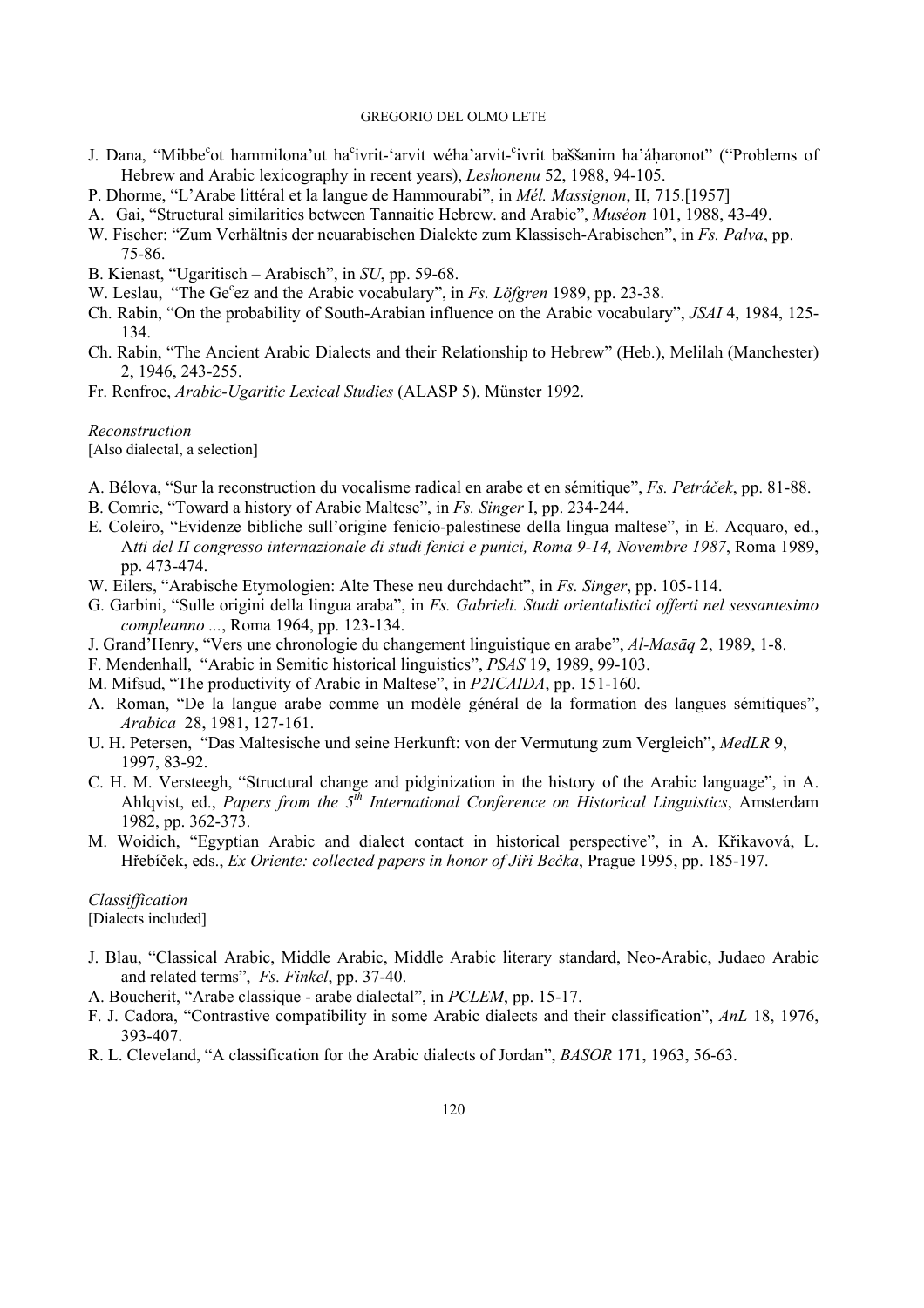- W. Diem, "Die genealogische Stellung des Arabischen in den semitischen Sprachen", in *Fs. Spitaler*, pp. 65-85.
- J. Grand'Henry, "Le moyen arabe occidental: problèmes de caractérisation et de périodisation", in *P9CUEAI*, pp. 89-98.
- K. Hecker, "Das Arabische im Rahmen der semitischen Sprachen", in W. Fischer, *Grundriss der arabischen Philologie. Band 1: Sprachwissenschaft*, Wiesbaden 1982, pp. 6-16.
- O. Jastrow, *Daragözü, eine arabische Mundart der Kozluk-Gruppe (Südostanatolien). Grammatik und Texte* (Erlanger Beiträge zur Sprach- und Kunstwissenschaft, 46), Nürnberg 1973.
- A. S. Kaye, *Chadian and Sudanese Arabic in the light of comparative Arabic dialectology* (Janua Linguarum. Series practica 236), The Hague 1976.
- H. Palva, "A general classification for the Arabic dialects spoken in Palestine and Transjordan", *SO* 55/18, 1984, 357-376.
- M. Piamenta, "Jerusalem sub-standard Arabic: linguistic analysis of an idiolect", *JSAI* 1, 1979, 263-285.
- Ch. Rabin, *Ancient West-Arabian*, London 1951.
- J. Rosenhouse, "Towards a classification of Bedouin dialects in Israel", *BSOAS* 47/3, 1984, 508-522.
- B. Seckinger, "Implementing Morocco's arabization policy: two problems of classification", in F. Coulmas, ed., *With forked tongues: what are national languages good for?*, Ann Arbor MI 1988, pp. 68-90.
- A. Shivtiel, "The Maze of Arabic", *Fs. Leslau 1991* II, pp. 1435-1442.
- An. Zaborski, "The Position of Arabic within the Semitic Dialect Continuum", in K. Dévényi, T. Iványi, eds., *Proceedings of the Colloquium on Arabic Grammar*, Budapest 1991, pp. 365-375.
- R. M. Zarruk, "Dangantakar Hausa da Larabci" (The relationship of Hausa and Arabic), in *P1ICHLL*, pp. 117-174.

#### *Aramean*

#### *Comparatism*

- W. Arnold, P. Behnstedt, *Arabisch-aramäische Sprachbeziehungen im Qalamūn (Syrien). Eine dialektgeographische Untersuchung mit einer wirschaft- und sozialgeographische Einführung von Anton Escher*, Wiesbaden 1993.
- M. Bar-Asher, "Palestinian Syriac and Samaritan Aramic: a comparative study", in *Fs. Goshen-Gottstein*, pp. 53-68.
- M. L. Chyet, "Neo-Aramaic and Kurdish: an interdisciplinary consideration of their influence on each other", *IOS* 15, 1995, 219-252.
- F. M. Fales, "Accadico e aramaico: livelli dell'interferenza lingusitica", *VicOr* 3, 1980, 243-267.
- J. C. Greenfield, "Some reflections on the vocabulary of aramaic in relationship to other semitic languages", *QuSem 5*, pp. 151-156.
- J. F. Healey, "Phoenician and the spread of Aramaic", in *A1CISFP*, pp. 663-666.
- K. G. Tsereteli, "K sravnitel'no-istoričeskomu izučeniju fonetičeskich osobennostej sovremennych vostočnoaramejskich dialektov" (On the historico-comparative Study of the phonetic particularities of the eastern modern Aramaic dialects), in *P25ICO*,pp. 337-343.
- E. Yildiz, "La lengua aramea. Elementos comunes y divergentes", *Helmantica* 52, 2001, 131-161.

#### *Reconstruction*

D. Boyarin, "An Inquiry into the Formation of the Middle Aramaic Dialects", in *Fs. Kerns* II, pp. 613-649.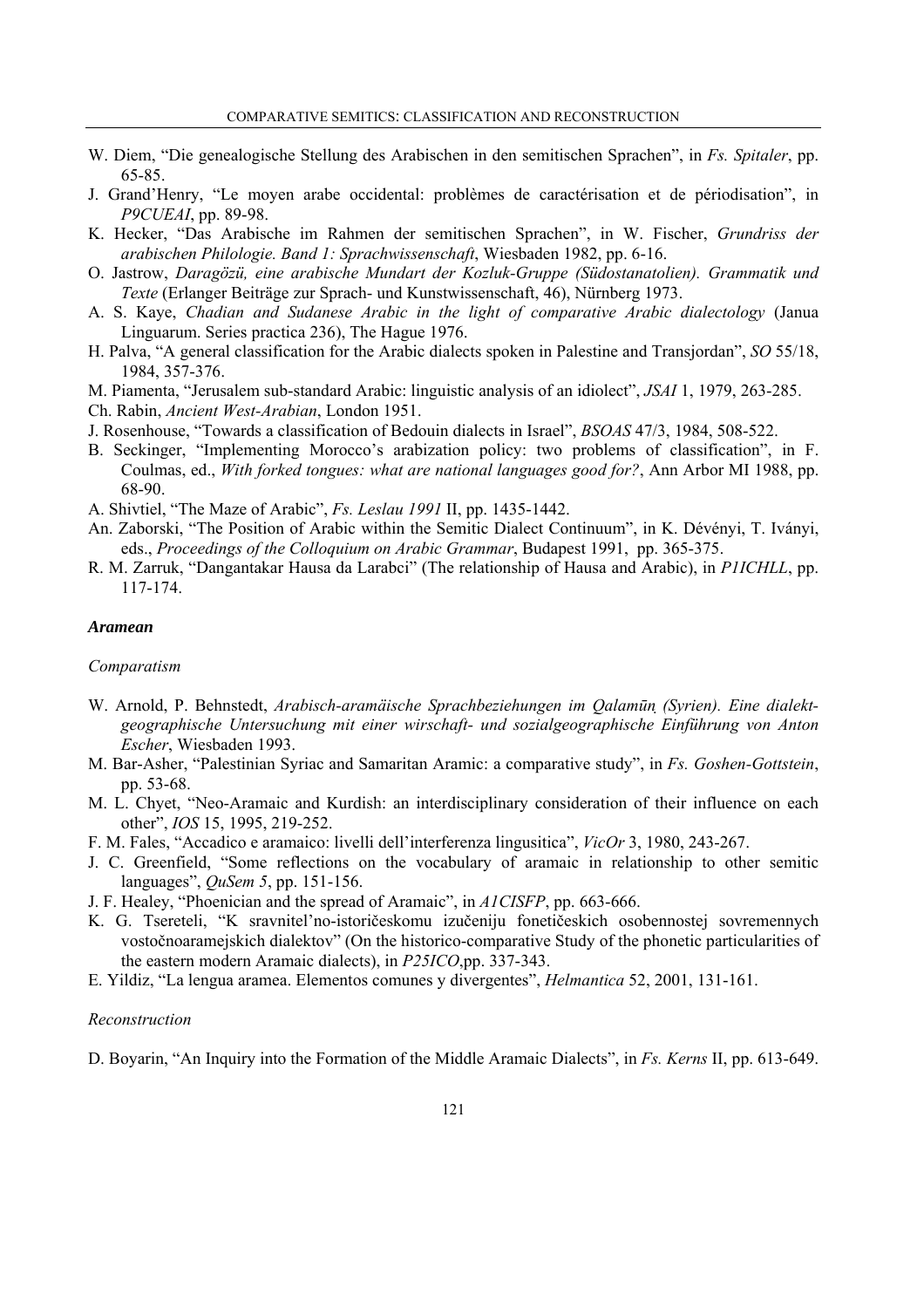J. Friedrich, "Das Neusyrische als Typus einer entarteten semitischen Sprache", *AION-L* 4, 1962, 95-106.

# *Classification*

[Also dialectology, a selection]

- W. Aufrecht, "A Legacy of Syria: the Aramaic Language", in M. Fortin, éd., *Recherches canadiennes sur la Syrie antique. Actes du colloque annuel de la Société canadienne des études mésopotamiennes*, Toronto 2001, pp. 145-155 (also on classification)
- F. Altheim, R. Stiehl, *Die aramäische Sprache unter den Achaimeniden*. Lief. 1-3, Frankfurt a. M. 1960/1962.
- Kl. Beyer, *The Aramaic language: its distribution and subdivisions*, Göttingen 1986.
- I. M. D'jakonov, V. A. Livšic, "O jazyke dokumentov drevnej Nisy" [On the language of the documents of ancient Nisa (southern Turkmenistan)], *VDI* 58, 1956/4, 100-113.
- J. N. Epstein, "Araméen de la Michna et araméen babylonien" [in Hebrew], *Lešonénu* 15, 1947, 103-107.
- S. E. Fox, "The relationships of the Eastern Neo-Aramaic dialects", *JAOS* 114/2, 1994, 154-162.
- J. Friedrich, "Zur Stellung des Jaudischen in der nordwestsemitischen Sprachen", *AS* 16, 1965, 425-9.
- G. Garbini, "Semitico nord-occidentale e aramaico", in *LSPF,* pp. 59-90.
- J. Huehnergard, "What is Aramaic?", *ARAM* 7, 1995, 261-282 (on classification).
- F. Rosenthal, *Die Sprache der Palmyrenischen Inschriften und ihre Stellung innerhalb des Aramäischen*, Leipzig 1936.
- H. Humbach, "Late imperial Aramaic and early Pahlavi", *MSS* 30, 1972, 47-50.
- O. Jastrow, "Mlahso: an unknown Neo-Aramaic language of Turkey", *JSS* 30/2, 1985, 265-270.
- O. Jastrow, "The Neo-Aramaic languages", in *SemLang*, pp.334-377.
- F. A. Pennacchietti, A. Orengo, "Neoaramaico, curdo e armeno: lingue a contatto", *EVO* 18, 1995, 221- 233.
- K. Tsereteli, "K voprosu o klassifikacii novoaramejskich dialektov", *Apil* 4, 1976, 224-232.
- K. Tsereteli, "Zur frage der klassiflkation der neuaramäischen dialekte", *ZDMG* 127, 1977, 244-253.
- K. Tsereteli, "The Aramaic dialects of Iraq", *AION* 32, 1972, 245-450.
- K. G. Tsereteli, *Narkvevi t'anamedrove Asuruli dialek'tebis šedarebi'ti p'onetikisa* (Essay of comparative phonetics of Modern Assyrian dialects), Tbilisi 1958.
- A. Vivian, "Letture semitistiche. II. Dialetti giudaici dell'aramaico medio e tardo", *OA* 15, 1976, 56-60.
- E. Yildiz, "The Aramaic Language and its Classification", *JAASt* 51, 2000, 219-243.

#### *Eblaite*

[The questions of bilingualism and 'Ebla and the OT' are not included]

# *Comparatism*

- G. Buccellati, "Ebla and the Amorites", in *Eblaitica 3*, pp. 83-104.
- R. I. Caplice, "Eblaite and Akkadian", in *LdE*, pp. 161-164.
- B. W. W. Dombrowski, "Eblaic. The Earliest Known Dialect of Akkadian", *ZDMG* 138, 1988, 211-235.
- P. Fronzaroli, "Eblaic and the Semitic Language", in *Fs. Mastrelli*, pp. 89-94.
- I. J. Gelb, "The Language of Ebla in the Light of the Sources from Ebla, Mari, and Babylonia", in *Ebla 1975-1985*, pp. 49-74.
- C. H. Gordon, "Eblaite and its Affinities", in B. Brogyani, ed., *Studies in Diachronic, Synchronic and Typological Linguistics*, Amsterdam 1979, pp. 297-301.
- C. H. Gordon, "West Semitic Factors in Eblaite", in *Fs. Ehrman*, pp. 264-266.
- C. H. Gordon, "Eblaite and Northwest Semitic", in *Eblaitica 2*, pp. 127-139.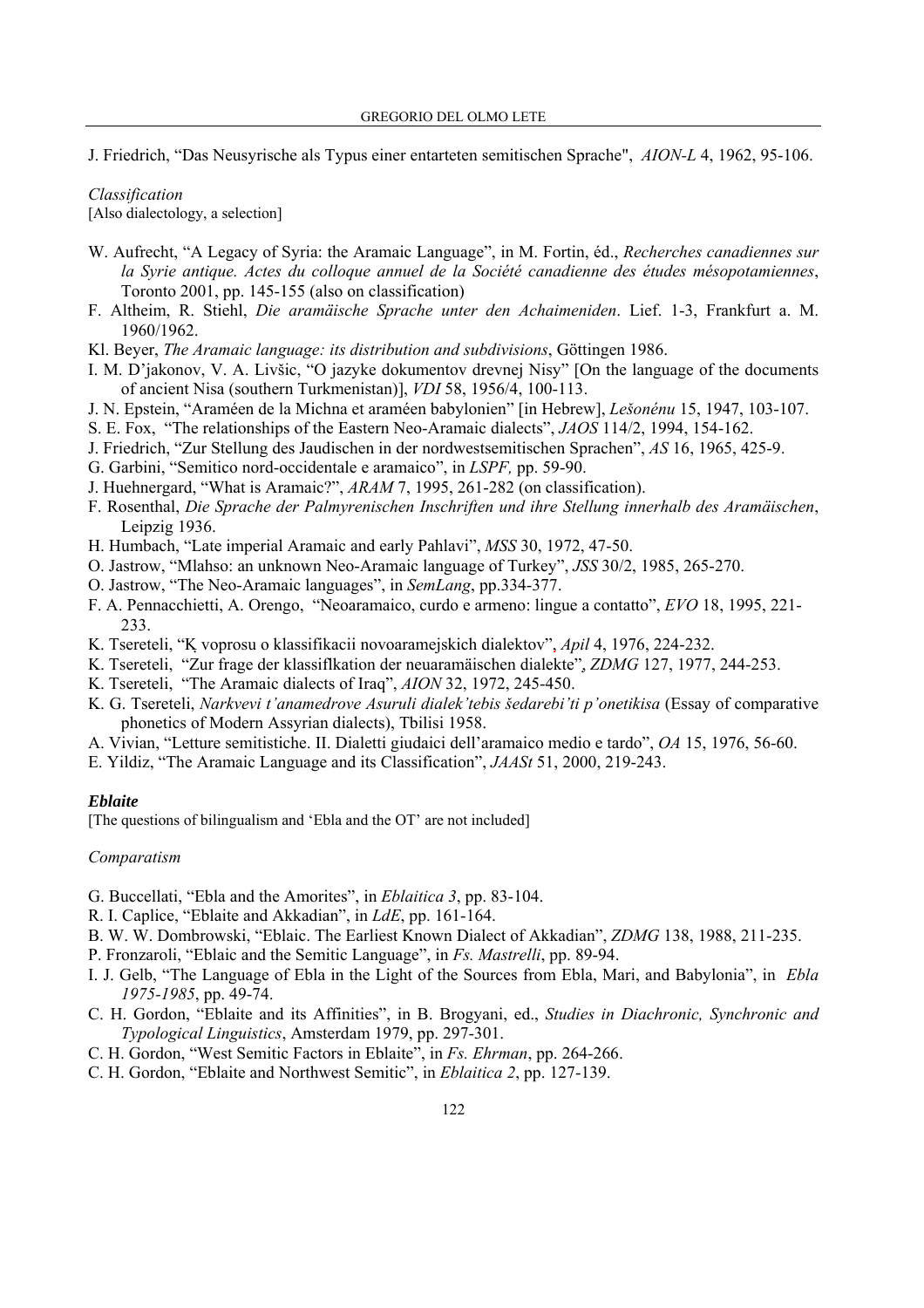- W. Lambert, "The language of Ebla and Akkadian", in *LdE*, pp .155-160.
- D. I. Owen, "Ugarit, Canaan and Egypt: Some new epigraphic evidence from Tel Aphek in Israel", in *UR*, pp. 49-53.
- S. Parpola, "Proto-Assyrian", in *WGE*, pp. 293-297.
- F. Vattioni, "L'Aramaico è attestato ad Ebla?", in *BaE*, pp. 257-266.
- W. von Soden, "Das Nordsemitische in Babylonien und in Syrien", in *LdE*, pp. 355-361.
- W. von Soden, "Sprachfamilien und Einzelsprachen im altsemitischen: Akkadisch und Eblaitisch", in *QuSem 13*, pp. 11-24.

# *Reconstruction*

- I. M. D'jakonov, "An Evaluation of Eblaite", in *QuSem 13*, pp. 1-10.
- I. M. D'jakonoff, "The Importance of Ebla for History and Linguistic", in *Eblaitica 2*, pp. 3-29.
- P. Fronzaroli, "La contribution de la langue d'Ebla à la connaissance du semitique archaïque", in H. J. Nissen, J. Renger, Hrgs., *Mesopotamien und seine Nachbarn*, Berlin 1982, pp. 131-145.
- B. Kienast, "Die Sprache von Ebla und das Altsemitische", in *LdE*, pp. 83-98.

## *Classification*

- M. Dahood, "The Linguistic Classification of Eblaite" in *LdE*, pp. 177-189.
- G. Garbini, "Pensieri su Ebla (ovvero: Le uova di Babilonia)", *AION* 38, 1978, 41-52 [on the language of the Ebla texts].
- G. Garbini, "Considerations on the Language of Ebla", in *LdE*, pp. 75-82.
- I. J. Gelb, "Ebla and the Kish Civilisation", in *LdE*, pp. 9-73.
- M. Krebernik, "The Linguistic Classification of Eblaite: Methods, Problems, and Results", in *SANE*, pp. 233-249.
- W. G. Lambert, "The language of ARET V 6 and 7", in *QuSem 18*, pp. 41-62.
- G. Pettinato, "La nouva lingua semitica di Ebla e il panorama linguistico del III millennio", in *La città sepolta. I misteri di Ebla*, Milano 1999, pp. 330-339.

# *Ethiopic*

#### *Comparatism*

- B. L. Appleyard, "Ethiopian Semitic and South Arabian: towards a re-examination of a relationship", *IOS* 16, 1996, 203-228.
- Sh. A. Assefa, "Lexicostatistics Classification of the South Ethio-Semitic Languages", in *NTEthSt*, pp. 1302-1307.
- M. L. Bender, "Notes on Lexical Correlations in Some Ethiopian Languages", *JEthSt* 4, 1966, 5-18.
- M. L. Bender, "The Mystery Languages of Ethiopia", in *NTEthSt*, pp. 1153-1174.
- M. L. Bender, "Errata and addenda to 'Notes on Lexical Correlations in Some Ethiopian Languages'", *JEthSt* 6, 1968, 9-11.
- J. Fellman, "Paragone sociolinguistico di due lingue semitiche moderne: il tigrè e il tigrigna", *LPLP* 1/3, 1978, 129-130.
- M. C. Fisher, *The lexical relationship between Ugaritic and Ethiopic*, Diss. Brandeis University 1969.
- G. Goldenberg, "L'étude du gouragué et la comparaison chamito sémitique", in *CISEt* IV/2, pp. 235-249.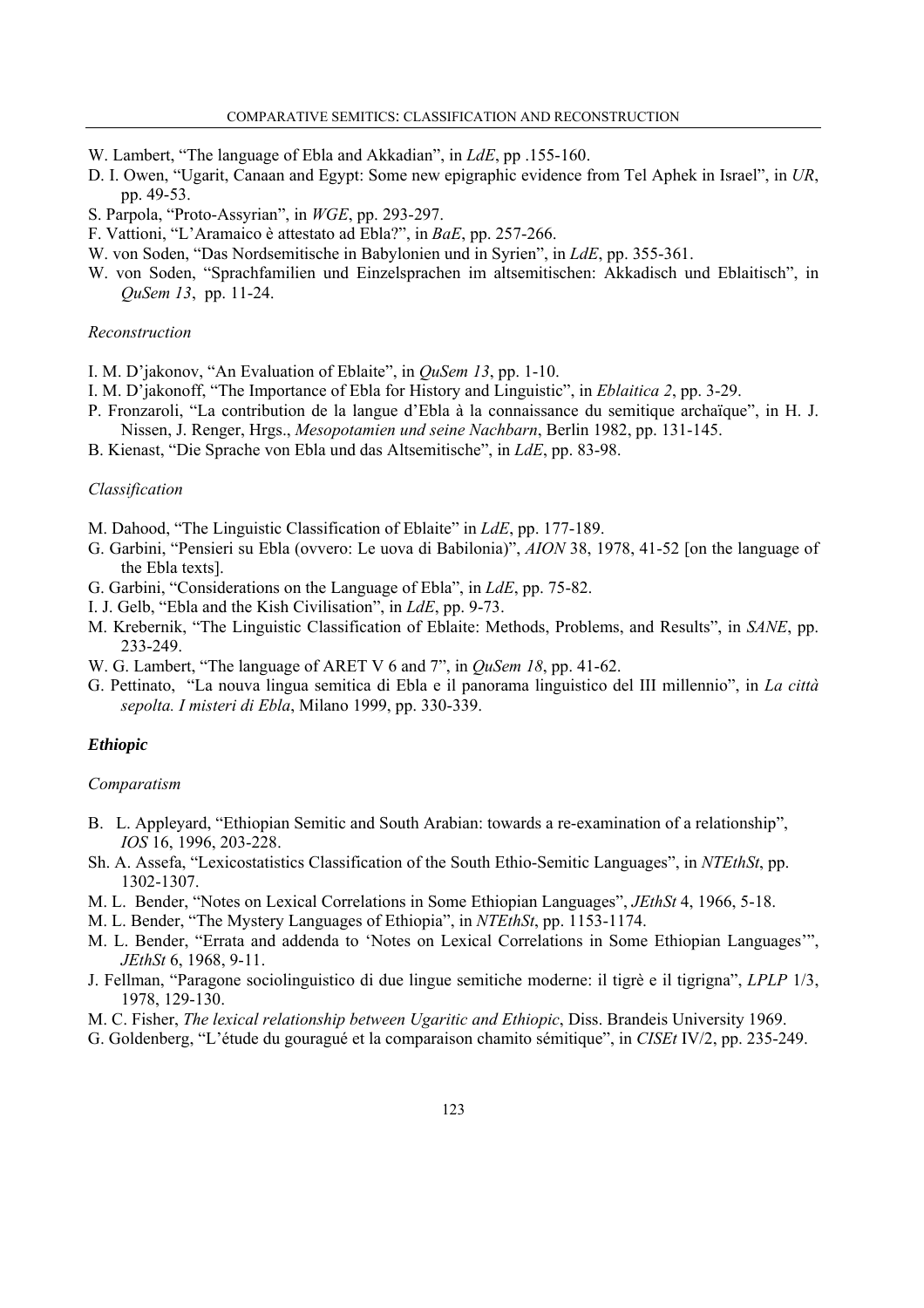- G. Gragg, "'Also in Cushitic': How to Account for the Complexity of Ge°ez-Cushitic Lexical Interactions?", in *Fs. Leslau 1991* I, pp. 570-575.
- Gr. Hudson, "Agaw Words in South Ethiopian Semitic?", in *NTEthSt*, pp. 1261-1269.
- W. Leslau, "The Position of Ethiopic in Semitic: Akkadian and Ethiopic", in *A24IOK*, pp. 251-253.
- W. Leslau, "Ethiopic and South Arabian", *CTL* 6, pp. 467-527.
- W. Leslau, "South East Semitic (Ethiopic and South Arabic)", *JAOS* 63, 1943, 4-14 (Phonology, morphology, vocabulary).
- W. Leslau, *Etude comparative et descriptive du gafat*, Paris 1956.
- W. Leslau, "The Influence of Sidamo on the Ethiopic Languages of Gurage", *Language* 28, 1952, 63-81.
- P. Marrassini, "Letture semitistiche. IV. Semitico e camitosemitico nella linguistica etiopica", *OA* 15, 1976, 333-344 [rev. art. of *CISEt IV*]
- A. Murtonen, "Hebrew, Harari, and Somali statistically compared", *A1CILSCS*, pp. 68-75.
- W. W. Müller, "Über Beziehungen zwischen den neusüdarabischen und den abessinischen Sprachen", *JSS* 9, 1964, 50-55 [*AfrAb* 15, 1964, nº 646].
- W. W. Müller, "Äthiopische Marginalglossen zum sabäischen Wörterbuch", in *Fs. Leslau 1983*, pp. 275- 285.
- A. Murtonen, *Early Semitic. A diachronical inquiry into the relationship of Ethiopic to the other so called South East Semitic languages* (Studies in Semitic Languages and Linguistics 1), Leiden 1967.
- F. R. Palmer, "Comparative Statement and Ethiopian Semitic", in *TPhS* 1958, pp. 119-143.
- O. Rössler, "Äthiopisch und Hamitisch", in *Fs. Leslau 1991* I, pp. 330-336.
- Fr. Rundgren, *Intensiv und Aspektkorrelation: Studien zur äthiopischen und akkadischen Verbalstammbildung*, Uppsala 1959.
- E. Ullendorff, "The Semitic Languages of Ethiopia and their Contribution to General Semitic Studies", *Africa* 25, 1955, 154-160 [cf. *AfrAb* 7, 1956, 133].
- W. von Soden, "Äthiopisch-Akkadische Isoglossen", *P4IHSC*, pp. 559-567.
- C. Wagner, "Der Jemen als Vermittler äthiopischen Sprachgutes nach Nordwestafrika", *Sprache* 12, 1966, 252-279.
- H.Yimesgen, "Cognates in Tigrinya and Kiswahili Ethiopian", *Journal of African Studies* 5, 1988, 71- 75.

#### *Reconstruction*

- M. L. Bender, "Remarks on Glottochronology of Northern Semitic Languages", *JEthSt* 6, 1968, 1-8.
- M. L. Bender, "The role of phonological innovations in the lexicostatistic subgrouping of Ethiopian languages", in *ACAfrL* 3, pp. 39-68.
- H. Bobzin, "Miszellen zur Geschichte der Äthiopistik", in *Fs. Wagner*, pp. 82-101.
- H. C. Fleming, "Ethiopian language history: testing linguistic hypothesis in an archaeological and documentary contact", *Ethnohistory* 15, 1968, 353-388.
- O. D. Gensler, "Reconstructing quadriliteral verb inflection: Ethiopic, Akkadian, Proto-Semitic", *JSS* 42, 1997, 229-257.
- R. Hetzron, "The shape of a rule and diachrony", *BSOAS* 35, 1972, 451-475.
- Gr. Hudson, "A neglected Ethiopian contribution to Semitic and Afroasiatic reconstruction", *BLS* 1994, 47-56.
- W. Leslau, "What is a Semitic Ethiopian language?", in *HS*, pp. 129-130.
- W. Leslau, "Frequency as Determinant of Linguistic Changes in the Ethiopian Languages", *Word* 25, 1969, 180-189.
- P. Marrassini, "Ancora sulle origini etiopiche", in *Fs. Bresciani*, pp. 303-315.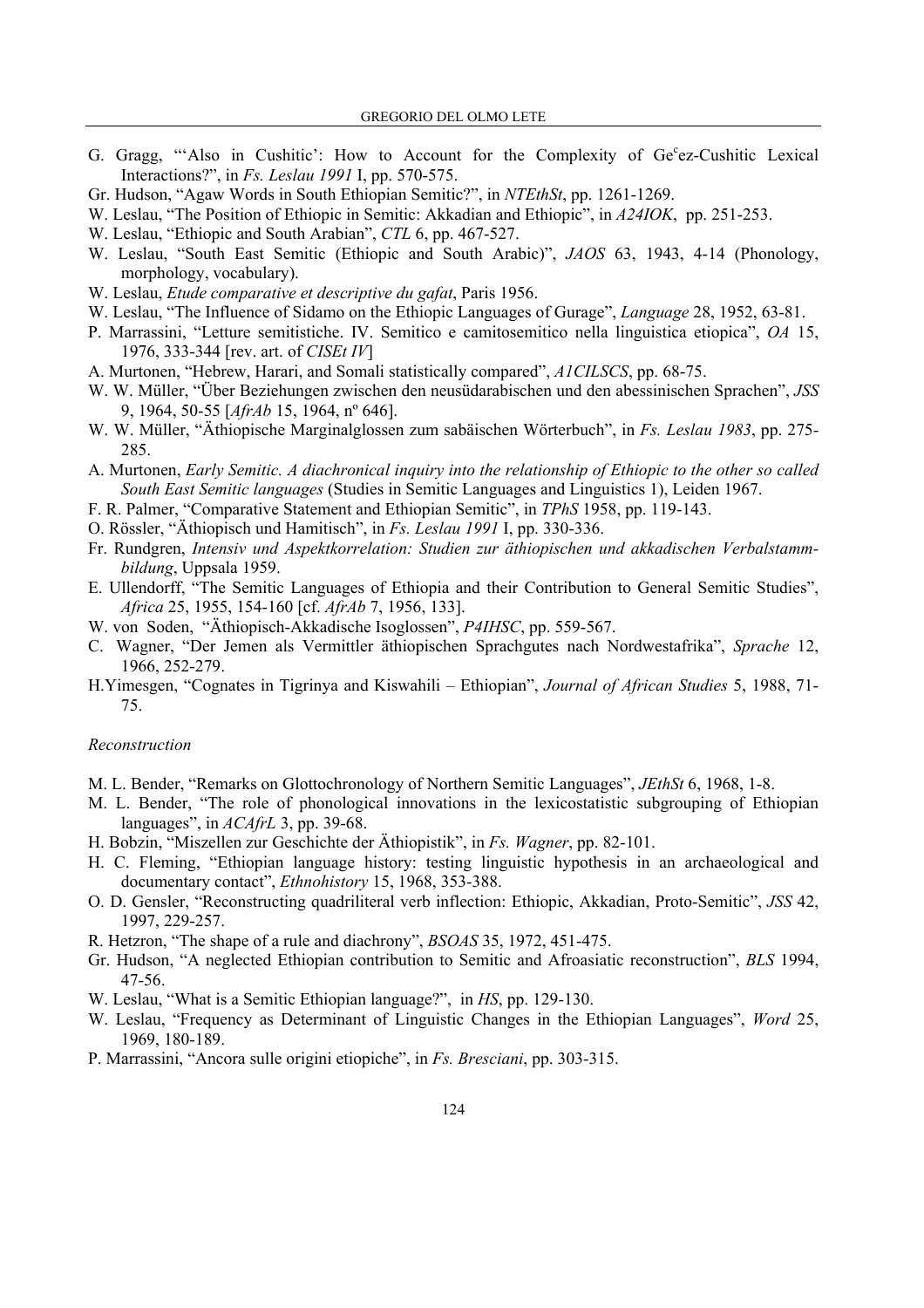- Sh. Raz, "Areal features as a further criterion in elucidating the term 'Ethiopian Semitic'", *ALC* 2, 1989, 93-108.
- R. M. Voigt, "Die Entsprechung der ursemitischen Interdentale im Altäthiopischen", in *Fs. Wagner*, pp. 102-117.
- R. M. Voigt, "The representations of the Proto-Semitic interdentals in Classical Ethiopic", *P11ICEthS*, pp. 569-574.

# *Classification*

- Sh. A. Assefa, "Lexicostatistics Classification of the South Ethio-Semitic Languages", *NTEthSt*, pp. 1302-1307.
- M. L. Bender, "The Languages of Ethiopia: a new lexicostatistic classification and some problems of difussion", *AnL* 13, 1971, 165-288.
- M. L. Bender, "Addenda to guide to Ethiopian language nomenclature", *AnL* 14, 1972, 196-203 [To section 8 of his previous art.].
- M. L. Bender, "Toward a lexicostatistic classification of Ethiopian languages", in *HS*, pp. 377-386.
- J. Fellman, "Notes towards a classification of Modern Ethiopian Semitic", *Orbis* 29, 1980, 105-107.
- J. Fellman, "A sociolinguistic comparison of two modern Semitic languages: Hebrew and Amharic", *AnL* 17, 1975, 15-18.
- C. A. Ferguson, "The Ethiopian language area", *JEthSt* 8, 1970, 67-80.
- G. Goldenberg, "The Semitic languages of Ethiopia and their classification", *BSOAS* 15, 1977, 461-507.
- G. Gragg, "Ge<sup>c</sup>ez (Ethiopic)", in *SemLang*, pp. 242-260.
- E.-A. Gutt, "The Silte Group (East Gurage)", in *SemLang* 509-534.
- R. Hetzron, "Genetic classification and Ethiopian Semitic", in *HS*, pp. 103-121.
- R. Hetzron, *Ethiopian Semitic: Studies in Classification* (JSS Monograph 2), Manchester 1972.
- R. Hetzron, M. L. Bender, "The Ethio-Semitic languages", in *LEth*, pp. 23-33.
- R. Hetzron, "Outer South Ethiopic", in *SemLang*, pp. 535-549.
- G. Hudson, "Language classification and the Semitic prehistory of Ethiopia", *FO* 18, 1977, 119-166.
- Gr. Hudson, "Amharic and Argobba", in *SemLang*, pp. 457-485.
- L. E. Kogan, "Tigrinya", in *SemLang*, pp. 424-445.
- M. Lamberti, "Sulla classificazione dell'omotico", in *A3GSCI*, pp. 99-126.
- W. Leslau, "The position of Gafat in Ethiopic", *Language* 20, 1944, 56-65.
- W. Leslau, "La position du gafat parmi les langues sémitiques de l'Éthiopie", *GLECS* 5, 1950, 47-49.
- W. Leslau, "Sketches in Ethiopic Classification", in *Atti del Convegno internazionale di studi etiopici*, *Roma 1959*, Roma 1960, pp. 89-107 [1. N. Ethiopic and S. Ethiopic. 2. Argobba. 3. Zway. 4. Harari].
- D. Morin, "Dialectologie de l'afar-saho", in *SCSt*, pp. 252-266.
- Sh. Raz, "Tigre", in *SemLang*, pp. 446-456.
- D. T. Rodgers, "The Subgrouping of the South Semitic Languages", *Fs. Leslau 1991* II, pp. 1323-1336.
- R. J. Sim, "Ethiopia: language situation", in *ELL* 3, pp.1147-1148.
- T. L. Tiutrjumova, J. I. Šternberg, "Rukopis' 1815 g. ukrainskogo u.enogo M. Luka.ja (ob efiopskich jazykach)", *Semit. jaz.* (196), pp. 135-140 [A MS. (on Ethiopic languages) of the Ukr. scholar M. Lukaj (Univ. of Uñhorod. No. 19 s. 220)].[1965]
- E. Ullendorff, *The Semitic Languages of Ethiopia*, London 1955.
- E. Wagner, "Harari", in *SemLang*, pp. 486-508.

### *Hebrew*

[The Hebrew language is taken as a unit; attention is paid to ancient and modern Hebrew dialectology, but not to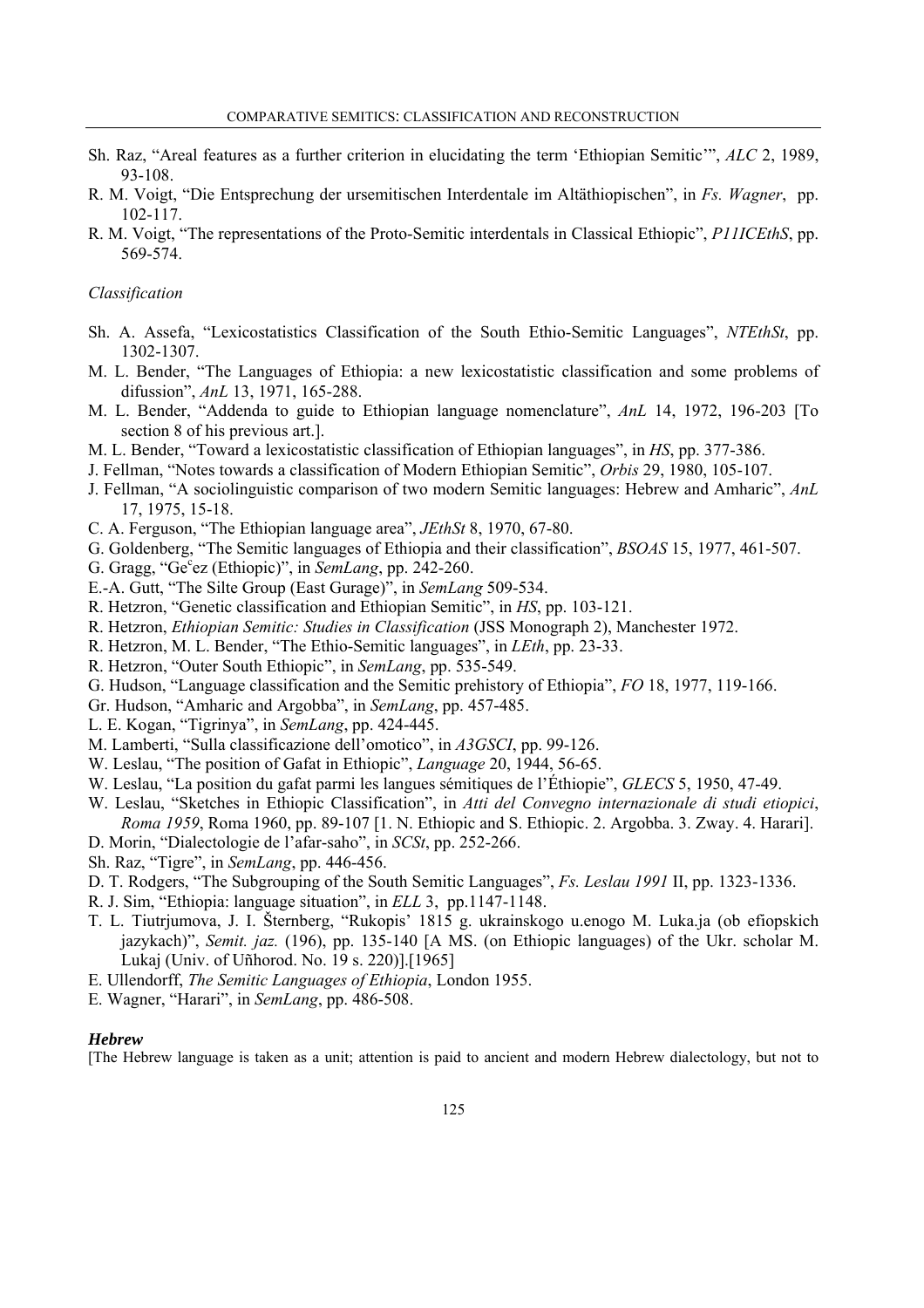problems of comparative lexicography and parallels concerning, for instance, Eblaitic and Ugaritic l

# *Comparatism*

- M. J. Dahood, "Ugaritic and the Old Testament", in H. Cazelles et al., eds., *Donum natalicium Iosepho Coppens septuagesimum annum complenti d. d. d. collegae et amici*. Vol. 1. *De Mari a Qumrân . . .*  (Bibl. ephemeridum theologicarum Lovaniensium 24), Gembloux 1969, pp. 14-33.
- M. Dahood: "Eblaite and Biblical Hebrew", *CBQ* 44, 1982, 1-24.
- J. C. de Moor, P. van der Lugt, "The spectre of Pan Ugaritism", *BiOr* 31, 1974, 3-26 [rev. art. of L. R. Fischer, ed., *Ras-Shamra Parallels I*, Rom 1972]
- J. Fellman, "Sociolinguistic similarities between two modem Semitic languages: Hebrew and Maltese", *Anthropos* 77, 1982, 895-896.
- A. Gay, "Structural similarities between Tannaitic Hebrew and Arabic", *Museon* 101/1-2, 1988, 43-49.
- A. Lemaire, "Ashdodien et judéen a l'époque perse: Neh 13,24", in *Fs. Lipi*Ø*ski*, pp. 153-163.
- W. Leslau, *Ethiopic and South Arabic Contributions to the Hebrew Lexicon* (Univ. of California Publications in Semitic Philology, 20), Berkeley/Los Angeles 1958.
- Sh. Morag, "Biblical Hebrew and modern Arabic dialects: some parallel lines of development", *JSA1* 12, 1989, 94-117.
- W. Moran "The Hebrew Language in its Northwest Semitic Background", in *Fs. Albright*, pp. 54-72.
- A. Murtonen, *Outline of a general theory of linguistics [1. Prolegomena to a comparative study of non Masoretic Hebrew dialects and traditions. With Pintupi. Statistical and comparative study of an Australian Western Desert language]*, Melbourne 1969.
- A. Murtonen, *Hebrew in its West Semitic Setting. A Comparative Survey of Non-Masoretic Hebrew Dialects and Traditions*, Leiden 1989.
- A. Murtonen, "Prolegomena to a comparative description of non-Masoretic Hebrew dialects and traditions", in *Fs. Kahle*, pp. 180-187.
- Ch. Rabin, "The Ancient Arabic Dialects and their Relationship to Hebrew" (Heb.), Melilah (Manchester) 2, 1946, 243-255.
- H. B. Rosén, *L'hébreu et ses rapports avec le monde classique . . .*, Paris 1979.
- I. Young, *Diversity in pre-exilic Hebrew* (Forschungen zum Alten Testament; 5), Tübingen 1993.

## *Reconstruction*

- J. Blau, "Some difficulties in the reconstruction of 'Proto-Hebrew' and 'Proto-Canaanite'", in *Fs. Kahle*, pp. 29-43.
- J. Fellman, "History of the Hebrew language: a sociolinguistic perspective", *GL* 34, 1994, 67-76.
- O. Durand, *Précédents chamito-sémitiques en hébreu: études d'histoire linguistique* (Studi semitici, NS 8), Roma 1991.
- M. Hadas-Lebel, *Histoire de la langue hébraïque: des origines à l'époque de la Mishna* (Coll. de la Revue des Études Juives, 21), Paris 1995<sup>4</sup>.
- A. Hutwitz, "Can Biblical Texts be Dated Linguistically? Chronological Perspectives in the Historical Study of Biblical Hebrew", in A. Lemaire, M. Sæbø, eds., *Congress Volume Oslo 1998* (SVT LXXX), Leiden 2000, pp. 143-160.
- A. Hutwitz, "The chronological significance of 'Aramaisms' in Biblical Hebrew", *IEJ* 18, 1968, 234-240.
- A. Hutwitz, "The linguistic status of Ben Sira and link between Biblical and Mishnaic Hebrew: lexicographical aspects", in *HDSS*, pp. 72-86.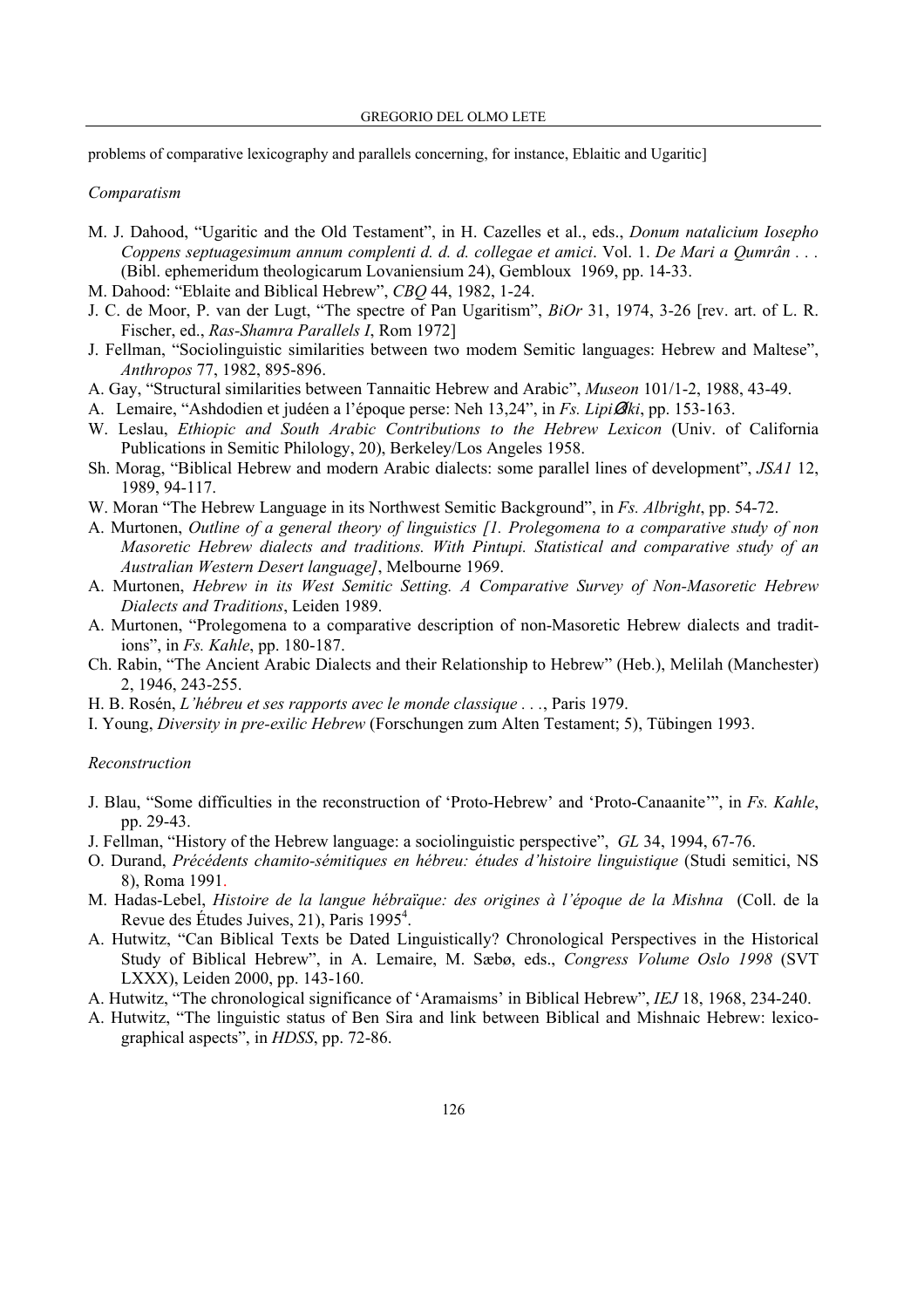- A. Hurvitz, "Continuity and innovation in Biblical Hebrew: the case of 'semantic change' in post-exilic writings", in T. Muraoka, ed., *Studies in Ancient Hebrew Semantics* (Abar-Nahrain S.S. 4), Louvain 1995, pp.1-10.
- G. Janssens, *Studies in Hebrew historical linguistics . . .*, Leuven 1982.
- A. Sáenz-Badillos, *Historia de la lengua hebrea* (Estudios Orientales, 2), Sabadell (Barcelona) 1988) (= *A history of the Hebrew language*, Cambridge 1993).
- C. L. Seow, "Linguistic evidence in the dating of Qohelet", *JBL* 115/4, 1990, 643-666.
- R. C. Steiner, "The history of the Ancient Hebrew modal system and Lavob's rule of compensatory structural change", in *Fs. Reiss* 1, pp. 253-261.
- P. Wexler, "Jewish historical linguistics", in *P9ICHL*, pp. 343-361.

# *Classification*

- S. A. Birnbaum, "Jewish Languages", in *Fs. Hertz*, pp. 51-67.
- J. Blau, "Hebrew and North West Semitic: Reflections on the classification of the Semitic languages", *HAR* 2, 1978, 21-44.
- Fr. Briquel-Chatonnet, "Hébreu du Nord et phénicien: étude comparée de deux dialectes cananéens", *OS* 40, 1991 (1992), 89-126.
- R. L. Goerwitz, "Non-Judahite Dialects and the Diacritics of the Masoretic Text", *JNSL* 21/1, 1995, 49-57.
- W. R. Garr, *Dialect Geography of Syria-Palestine, 1000-586 B.C.E.*, Philadelphia, PA 1985.
- S. Ólafsson: "Late Biblical Hebrew : fact or fiction?", *QM* 7, 1992, 135-147.
- I. Young: *Diversity in pre-exilic Hebrew* (Forschungen zum Alten Testament 5), Tübingen 1993.

# *Ugaritic*

# *Comparatism*

- J. Aistleitner, "Studien zur Frage der Sprachverwandtschaft des Ugaritischen, I", *AOH* 7, 1957, 251-307 [1. Vergleich des Ugaritischen mit den westsemitischen Elementen der El-Amarna-Briefe. 2. Vergleich des Ugaritischen mit dem Altmesopotamisch-Westsemitischen].
- I. Al-Yasin, *The Lexical Relation Between Ugaritic and Arabic*, Diss. Ann Arabor MI 1950.
- M. Dahood, "Ebla, Ugarit e l'Antico Testamento", *CC* 129/II, 1978, 328-340.
- M. Dahood, "Ebla, Ugarit and the Bible", *Afterfword to G. Pettinato, The Archives of Ebla. In An Empire Inscribed in Clay*, Garden City NY 1981, pp. 271-321.
- M. Dahood, "Ebla, Ugarit and the Old Testament", in J.A. Emerton, ed., *Congress Volumen: Göttingen 1977*, Leiden 1978, pp. 81-112.
- A. Kienast, "Ugaritisch–Arabisch", in M. Kropp, A, Wagner, Hrsg., *'Schnittpunkt' Ugarit*, Wiesbaden 1999, pp. 59-68.
- Fr. Renfroe, *Arabic-Ugaritic Lexical Studies* (ALASP 5), Münster 1992.
- St. Segert, "Ugaritisch und Aramäisch", in *Fs. Bakoš*, pp. 215-25.
- W. A. Ward, "Comparative Studies in Egyptian and Ugaritic", *JNES* 20, 1961, 31-40.

#### *Reconstruction*

- J. Sanmartín, "Ugarítico: entre la Filología y la Lingüística", *AF* 14/E, 1991, 9-38.
- St. Segert, "Le rôle de l'ugaritique dans la linguistique sémitique comparée", in *Ug. VI*, pp. 461-477.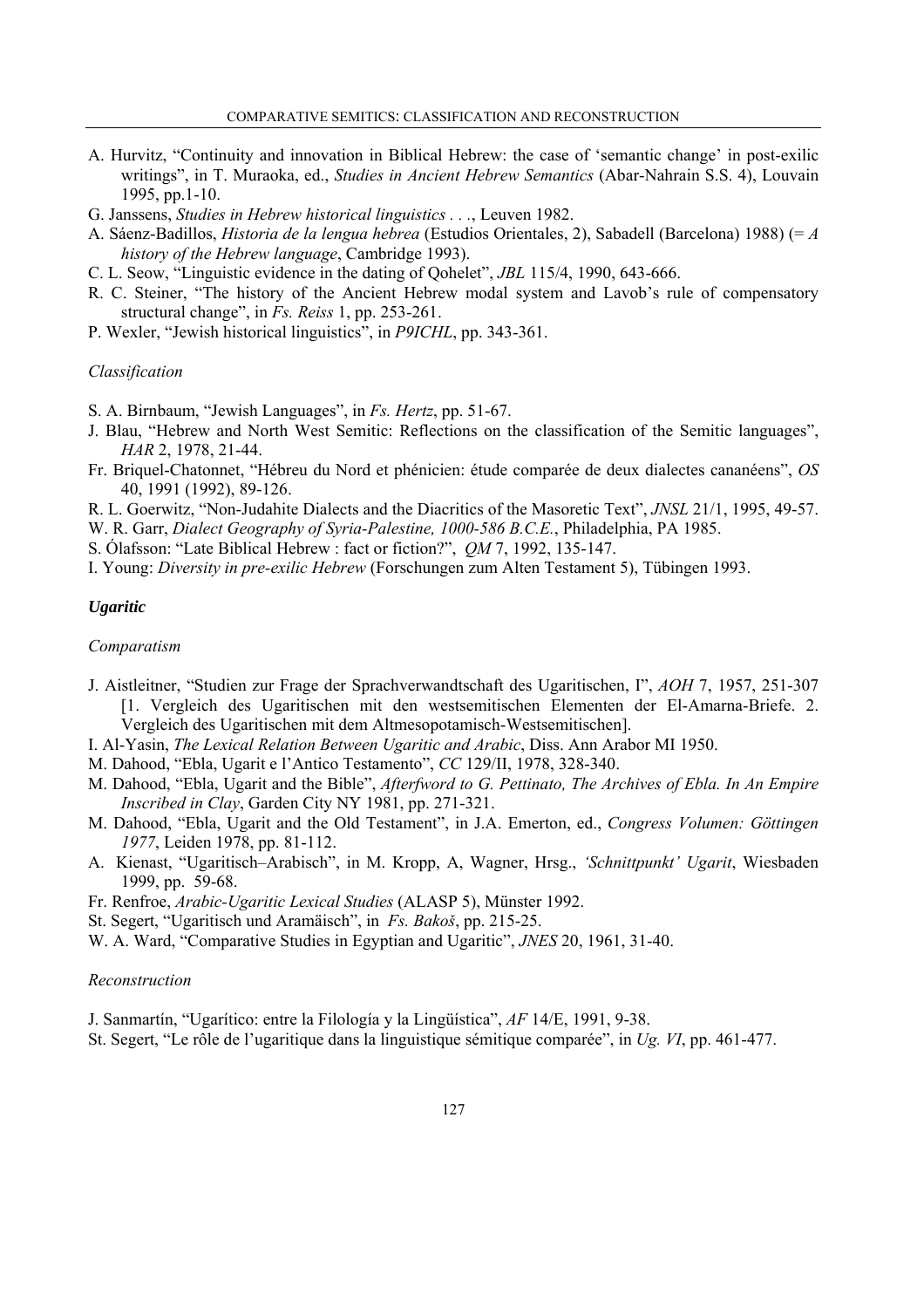#### *Classification*

- J. Aistleitner, "Studien zur Frage der Sprachverwandtschaft des Ugaritischen II", *AOH* 8, 1958, 51-98.
- J. F. Brent, "The problem of the placement of Ugaritic among the Semitic languages", *WThJ* 41 1978, 84- 107.
- J. Cantineau, "La langue de Ras-Shamra", *Semitica* 3, 1950, 21-34 [On the problem of the classification].
- M. Dahood, "The Linguistic Position of Ugaritic in the Light of Recent Discoveries", in J. Coppens *et al.*, eds., *Sacra pagina. Miscellanea Biblica congressus internationalis catholicus de re biblica*, vol. I (Bibliotheca Epheridum Theologicarum 12), Gembloux/Paris 1959, pp. 267-279.
- H. Goeseke, "Die Sprache der semitischen Texte Ugarits und ihre Stellung innerhalb des Semitischen", *WZUH* 7, 1957-58, 623-652.
- A. Goetze, "Is Ugaritic a Canaanite dialect?", *Langage* 17, 1941, 127-138.
- A. Haldar, "The position of Ugaritic among the Semitic languages", *BiOr* 21, 1964, 267-277.
- B. Isaksson, "The position of Ugaritic among the Semitic languages", *OS* 38-39, 1989-1990, 50-70.
- F. Israel, "La classificazione dell'ugaritico: problema prima storico e poi linguistico", in *Fs. Fronzaroli*, Firenze 2003 (in the press).
- A. S. Kaye, "Does Ugaritic go with Arabic in Semitic genealogical subclassification"?, *FO* 28, 1991 (1992), 115-128.
- D. Sivan, *A Grammar of the Ugaritic Language* (HdO I/28), Leiden 1997 ("The Ugaritic Language", pp. 2-4).
- D. Sivan, "The Status of the Ugaritic among the Northwest Semitic Languages in the Wake of New Research", *UF* 32, 2000, 531-541.
- J. Tropper, *Ugaritische Grammatik* (AOAT 273), Münster 2000 [13. "Zur Klassification der ugaritischen Sprache"].
- J. Tropper, "Themen der ugaritischen Grammatik in der Diskussion", *UF* 33, 2001, 621-639 (1. Die klassification des Ugaritischen: zur Kritik von D. Sivan (2000)].
- N. H. Tur-Sinai, "Some Ideas on the Place of Ugaritic among the Semitic Languages" [Hebrew], *Tarbiz* 23, 1952, 143-145.
- E. Ullendorf, "The Position of Ugaritic within the Framework of the Semitic Languages", *Tarbiz* 24, 1954-55, 121-125.

#### *South-Arabic (Epigraphic)*

[Cf. supra *South-Semitic*]

- L. E. Kogan, A.V. Korotayev, "Sayhadic (Epigraphic South Arabian)", in *SemLang*, pp. 220-241.
- W. Leslau, *Ethiopic and South Arabic Contributions to the Hebrew Lexicon* (Univ. of California Publications in Semitic Philology, 20), Berkeley/Los Angeles 1958.

### *South-Arabic (Modern)*

[Cf. supra *South-Semitic*]

- V. Christian, *Die Stellung des Mehri innerhalb der semitischen Sprachen* (Sitzungsberichte der Akad. der Wissenschaften in Wien, Phil.-hist. Klasse 222, 3), Wien 1944.
- T. M. Johnstone, *The Modern South Arabian Languages* (AAL 1/5), Malibu, CA 1975.
- W. Leslau, "Four Modern South Arabian Languages", *Word* 3, 1947, 180-204.
- W. Leslau, "The Position of the Dialect of Curia Muria in Modern South Arabic", *BSOS* 72, 1947s, 5-19. M.-Cl. Simeone-Senelle, "The Modern South Arabian Languages", in *SemLang*, pp. 378-423.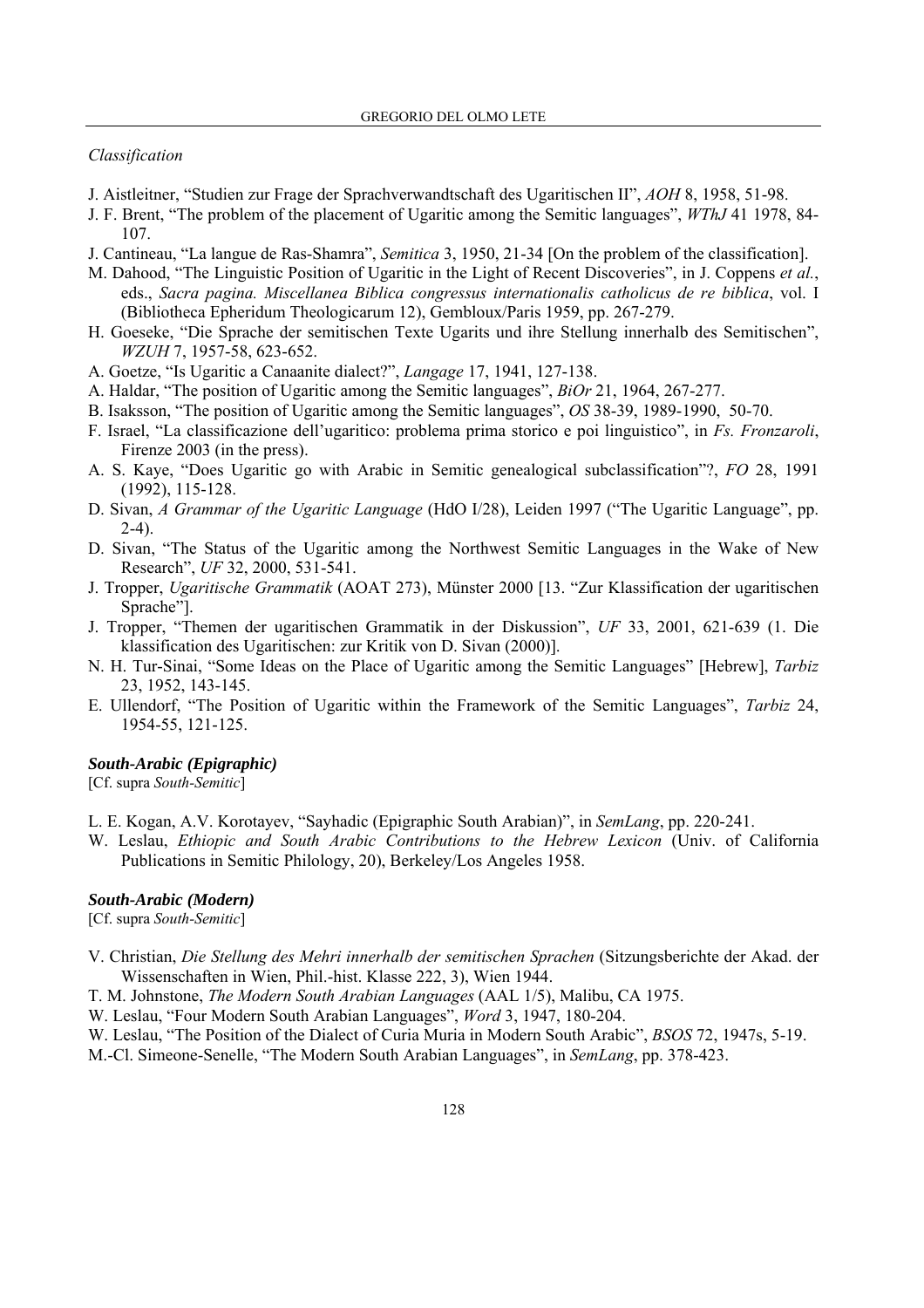# Abbreviations

| AA                  | Anadolu Arastirmalari : Jahrbuch für kleinasiatische Forschung, Istanbul.                           |
|---------------------|-----------------------------------------------------------------------------------------------------|
| <b>AAAS</b>         | Annales (Archéologiques) Arabes Syriens, Paris/Damas.                                               |
| AAL                 | Afroasiatic Linguistics (Monographic Journals of the Near East), Malibu CA.                         |
| AAP                 | Atti della Academia Pontiniana. Nuova Serie, Napoli.                                                |
| AAS                 | C. T. Hodge, ed., <i>Afroasiatic. A survey</i> (Janua linguarum, Series practica 163), The Hague    |
|                     | 1971 [repr. of six articles from CTL/6 and one from CTL/7].                                         |
| A1CISFP             | P. Bartoloni, ed., Atti del 1 Congresso Internazionale di Studi Fenici e Punici. Roma, 5-10         |
|                     | Novembre 1979, Vol. I-III, Roma 1983.                                                               |
| <b>A1CILSCS</b>     | An. Caquot, D. Cohen, eds., Actes du Premier Congrès International de linguistique                  |
|                     | sémitique et chamito-sémitique, The Hague/Paris 1974.                                               |
| A2CISCS             | P. Fronzaroli, ed., Atti del secondo congresso internationale di linguistica camito-                |
|                     | semitica, Firenze, 16-19 aprile 1974 (Quaderni di Semitistica 5), Firenze 1978.                     |
| A3CIL               | Indoeuropeo e protoistoria. Atti del III Convegno Internazionale di Linguisti, Milano               |
|                     | 1961.                                                                                               |
| A3GSCI              | F. A. Pennacchietti, A. Roccati, eds., Atti della terza Giornata di studi camito-semitici e         |
|                     | indoeuropei (Studi Semitici n.s. 1), Roma 1984.                                                     |
| <b>A1CIVOA</b>      | Atti del 1º convegno italiano sul Vicino Oriente Antico (Roma, 22-24 aprile 1976) (Oriens           |
|                     | Antiquus Collectio 13), Roma 1978.                                                                  |
| A4CIL               | Atti del IV Convegno Internazionale di Linguisti, 2-6 Settembre 1963, Milano 1965.                  |
| A4GSCSI             | G. Bernini, V. Brugnatelli, eds., Atti della 4 Giornata di studi camito-semitici e                  |
|                     | indoeuropei, Milano 1987.                                                                           |
| A10CIL              | Actes du X <sup>e</sup> Congrès International des Linguistes (Bucarest 1967), vols. I-III, Bucarest |
|                     | 1970.                                                                                               |
| ACAfrL <sub>3</sub> | E. Voeltz, ed., Third Annual Conference on African Linguistics, 7-8 April 1972,                     |
|                     | Bloomington IN 1974.                                                                                |
| Acme                | Acme: annali della Facoltà di Filosofia e Lettere dell'Università degli Studi i Milano,             |
|                     | Milano.                                                                                             |
| <b>AEPHE</b>        | École Pratique des Hautes Études. Actes, Paris.                                                     |
| AF                  | African Languages. Langues africaines, London.                                                      |
| Africa              | Africa. Journal of the International African Institute, London.                                     |
| Africana            | Africana. Afrikanskij etnografičeskij sbornik, Leningrad.                                           |
| AfrM                | Africana Marburgensia, Marburg.                                                                     |
| AfrNeap             | A. Bausi, M. Tosco, eds., Afroasiatica Neapolitana. Contributi presentati all'8º Incontro           |
|                     | (IUO. Studi Africanistici. Serie Etiopica 6), Napoli 1997.                                          |
| AIOK 24             | H. Franke, Hrsg., Akten des vierundzwansigsten internationalen Orientalisten-Kongresses,            |
|                     | München 28. August bis 4. September 1957, Wiesbaden 1959.                                           |
| <b>AION</b>         | Annali: Istituto Orientale di Napoli [sezione orientale], Napoli.                                   |
| Aiōn                | AIΩN. Annali del Seminario di studi del mondo classico, Pisa.                                       |
| <b>ALASP</b>        | Abhandlungen zur Literatur Alt-Syrien-Palästinas, Münster.                                          |
| <b>ALC</b>          | African Languages and Cultures, London.                                                             |
| Al-Masaq            | Al-Masāq: studia arabo-islamica mediterranea, Leeds.                                                |
| AnL                 | Anthropological linguistics, Bloomington IN.                                                        |
| ANYASc              | Annals of the New York Academy of Sciences, New York.                                               |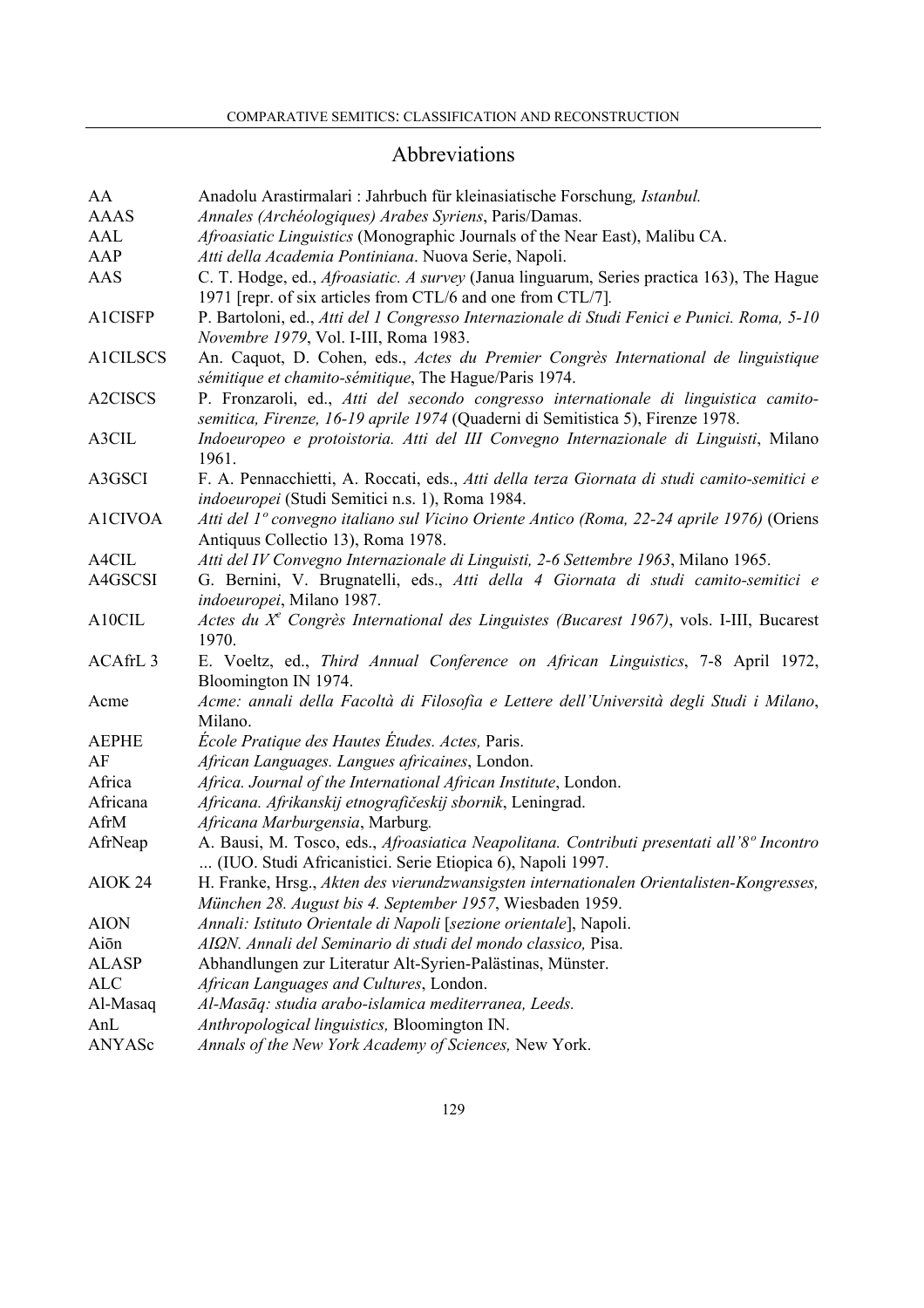GREGORIO DEL OLMO LETE

| <b>ANLR</b>    | Atti della Academia Nazionale dei Lincei: rendiconti della Classe di scienze morali,<br>storiche e filologiche. Serie IX, Roma.        |
|----------------|----------------------------------------------------------------------------------------------------------------------------------------|
| <b>ANRW</b>    | W. Haase, Hrsg., Aufstieg und Niedergang der römischen Welt  Band 29.: Sprache und<br>Literatur (Sprachen und Schriften), Berlin 1983. |
| Antiquity      | Antiquity, Cambridge.                                                                                                                  |
| AoF            | Altorientalische Forschungen. Schriften zur Geschihte und Kultur des Alten Orients,                                                    |
|                | Berlin.                                                                                                                                |
| <b>AOH</b>     | Acta Orientalia Academiae Scientiarum Hungaricae, Budapest.                                                                            |
| Apil           | Antwerp Papers in Linguistic, Antwerpen.                                                                                               |
| Arabica        | Arabica. Revue d'études arabes, Leiden.                                                                                                |
| <b>ARAM</b>    | ARAM Periodical, Oxfod.                                                                                                                |
| ArOr           | Archiv Orientalni: quaterly journal of African, Asian and Latin American studies, Praha.                                               |
| AS             | American Speech: a quarterly of linguistic usage, New York.                                                                            |
| <b>ASGM</b>    | Atti del Sodalisio Glottologico Milanese, Milano.                                                                                      |
| <b>AUMLA</b>   | AUMLA: journal of the Australassian Universities Language and Literatur Association,                                                   |
|                | Clayton Vic.                                                                                                                           |
| AuÜ            | Afrika und Übersee: Sprachen und Kulturen, Berlin.                                                                                     |
| BaE            | L. Cagni, ed., Il Bilinguismo a Ebla. Atti del convegno internazionale (Napoli, 19-22                                                  |
|                | aprile 1982) (AIO Series Minor 22), Napoli 1984.                                                                                       |
| <b>Berytus</b> | Berytus: archaeological studies, Beirut.                                                                                               |
| <b>Biblica</b> | Biblica: commentaria periodici Pontificii Instituti Biblici, Roma.                                                                     |
| <b>BIFAN</b>   | Bulletin de l'Institut Fondamental d'Afrique Noire. Serie B: Sciences Humaines, Dakar.                                                 |
| <b>BiOr</b>    | Bibliotheca Orientalis, Leiden.                                                                                                        |
| <b>BLS</b>     | Berkeley Linguistics Society: proceedings of the , Berkely CA.                                                                         |
| <b>BSOAS</b>   | Bulletin of the School of Oriental and African Studies, London.                                                                        |
| <b>BZAW</b>    | Beiträge zur Zeitschrift für die Alttestamentliche Wissenschaft, Berlin.                                                               |
| <b>CAAL</b>    | Current Approaches to African Linguistics, Dordrecht.                                                                                  |
| CAJ            | Central Asiatic Journal, Wiesbaden.                                                                                                    |
| <b>CBQ</b>     | Catholic Biblical Quarterly, Washington, D.C.                                                                                          |
| CC             | La Civiltà Catolica, Roma.                                                                                                             |
| CdE            | Chronique d'Égypte: bulletin périodique de la Fondation Égyptologique Reine Élisabeth,<br>Bruxelles.                                   |
| ChLHSN         | H. Jungraithmayr, ed., The Chad languages in the Hamito-Semitic-Nigritic border area.                                                  |
|                | Papers of the Marburg symposium, 1979 (Marburger Studien zur Afrika- und Asienkunde,<br>Afrika 27), Berlin 1982.                       |
| <b>CISEt</b>   | IV Congresso Internazionale di Studi Etiopici (Roma 10-15 aprile 1972), Tome II, Roma<br>1974.                                         |
| <b>CLAIX</b>   | Cercle linguistique d'Aix-en-Provence (Travaux), Aix-en-Provence.                                                                      |
| <b>COL</b>     | C. Griefenow-Mewis, R.M. Voigt, eds., Cushitic and Omotic Languages. Proceedings of                                                    |
|                | the Third International Symposium Berlin, March 17-19, 1994, Köln 1996.                                                                |
| <b>CTL</b>     | Current Trends in Linguistics, The Hague.                                                                                              |
| CTL/1          | T. A. Sebeok, ed., Soviet and East European Linguistics (Current Trends in Linguistics,                                                |
|                | 1), The Hague/Paris 1968.                                                                                                              |
| CTL/3          | T. A. Sebeok, ed., <i>Theoretical Foundations</i> (Current Trends in Linguistics, 1), The                                              |
|                | Hague/Paris 1966.                                                                                                                      |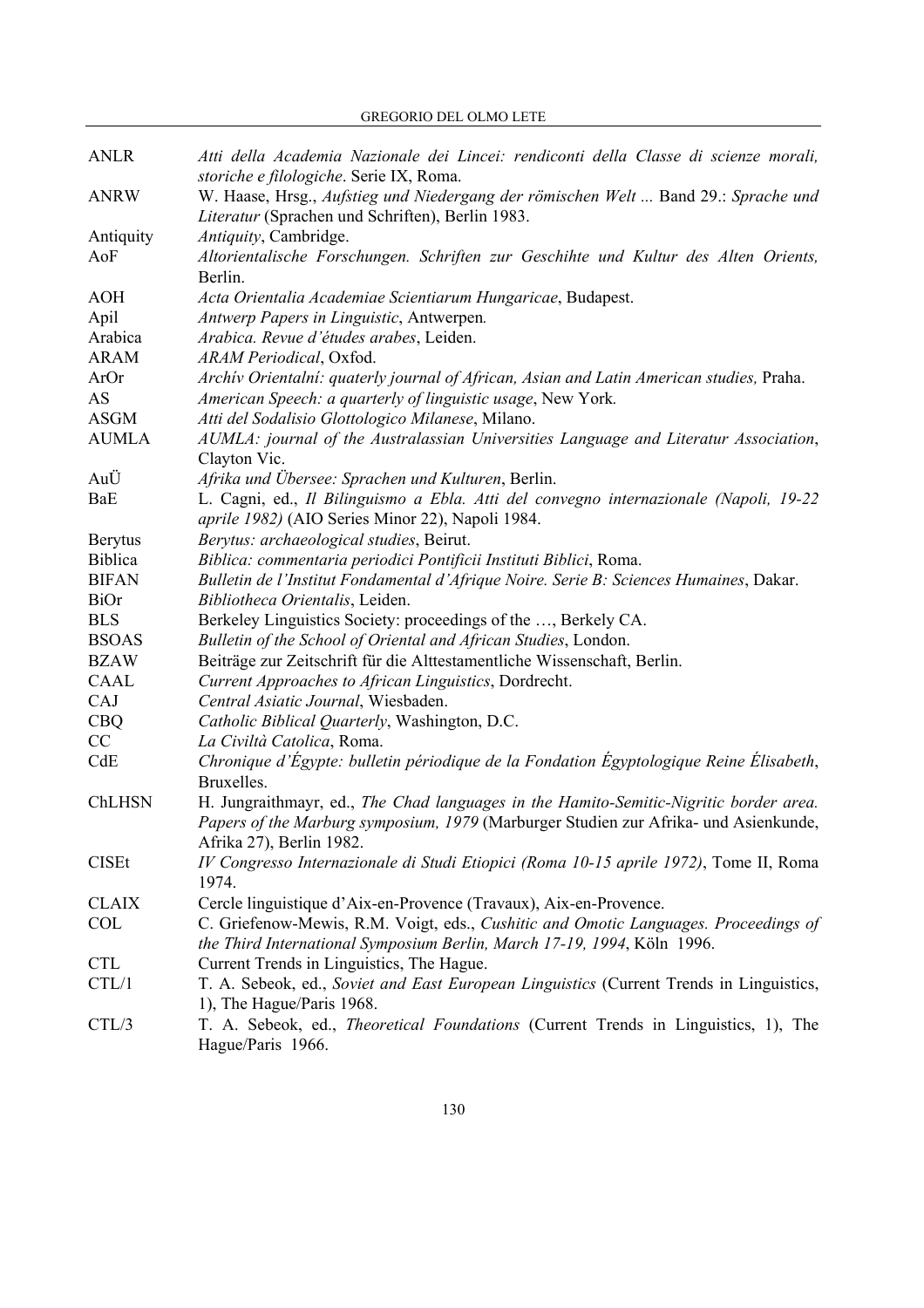COMPARATIVE SEMITICS: CLASSIFICATION AND RECONSTRUCTION

| CTL/6                   | T. A. Sebeok, ed., Linguistics in South West Asia and North Africa. Part Three,                                             |
|-------------------------|-----------------------------------------------------------------------------------------------------------------------------|
|                         | Afroasiatic Languages (Current Trends in Linguistics, 6), The Hague 1971/The                                                |
|                         | Hague/Paris 1970.                                                                                                           |
| CTL.CILTh               | Current Trends in Linguistics/Current Issues in Linguistic Theory, Amsterdam/                                               |
|                         | Philadelphia/ Amsterdam.                                                                                                    |
| CurAn                   | Current Anthropology. A world journal of the sciences of man, Chicago.                                                      |
| Der Islam               | Der Islam. Zeitschrift für Geschichte ud Kultur des Islamischen Orients, Berlin.                                            |
| Diachronica             | Diachronica: international journal for historical linguistics, Amsterdam.                                                   |
| <b>DLZ</b>              | Deutsche Literaturzeitung für Kritik der internazionalen Wissenschaft, Berlin.                                              |
| DOT25                   | C. Wunsch, Hrsg., XXV. Deutscher Orientalistentag. Vom 8. bis 13.4. 1991 in München<br>(ZDMG Supplement X), Stuttgart 1994. |
| <b>DV</b>               | Drevnij Vostok, Erevan.                                                                                                     |
| Eblaitica 2             | C. H. Gordon, G. A. Rendsburg, eds., <i>Eblaitica: Essays on the Ebla Archives and Eblaite</i>                              |
|                         | Languages. Volume 2, Winona Lake IN 1990.                                                                                   |
| Eblaitica 3             | C. H. Gordon, G. A. Rendsburg, eds., Eblaitica: Essays on the Ebla Archives and Eblaite                                     |
|                         | Languages. Volume 3, Winona Lake IN 1992.                                                                                   |
|                         | Ebla 1975-1985L. Cagni, ed., Ebla 1975-1985. Dieci anni di studi linguistici e filologici. Atti del                         |
|                         | convegno internazionale (Napoli, 9-11 ottobre 1985) (AIO Series Minor 27), Napoli 1987.                                     |
| ELLR.                   | E. Asher, J. M. Y. Simpson, eds., <i>Encyclopedia of language and linguistics</i> , Oxford 1994.                            |
| EpVos                   | Epigrafika Vostoka, Moksva.                                                                                                 |
| ErIs                    | Eretz Israel: archaeological, historical and geographical studies, Jerusalem.                                               |
| Ethnohistory            | Ethnohisatory, Columbus OH.                                                                                                 |
| <b>EVO</b>              | Egitto e Vicino Oriente, Pisa.                                                                                              |
| FAB                     | Frankfurter Afrikanische Blätter, Frankfurt.                                                                                |
| <b>FAIES Newsletter</b> |                                                                                                                             |
|                         | UCLA friends and alumni of Indo-European studies: newsletter, Los Angeles CA.                                               |
| <b>FLF</b>              | Frankfurter linguistische Forschungen, Frankfurt a. M.                                                                      |
| <b>FLH</b>              | Folia Linguistica Historica. Acta Societatis Linguisticae Europaeae, The Hague.                                             |
| Fling                   | Forum Linguisticum, Lake Bluff IL.                                                                                          |
| FO                      | Folia Orientalia: revue des études orientales, Kraków.                                                                      |
| FoLH                    | Folia lingusitica historica: acta Societatis Linguisticae Europaeae, Berlin.                                                |
| Fs. Albright            | G. E. Wright, ed., The Bible and the Ancient Near East. Essays in Honor of William                                          |
|                         | Foxwell Albrigt, Garden City NY 1961 (repr. 1965).                                                                          |
| Fs. Bakoš               | Studia semitica philologica necnon philosophica Ioanni Bakoš dicata, Bratislava 1965.                                       |
| Fs. Bresciani           | F. Bondí, ed., Studi in onore di Edda Bresciani, Pisa 1985.                                                                 |
| Fs. Driver              | D. W. Thomas, M. D. McHardy, eds., <i>Hebrew and Semitic Studies presented to G. R.</i>                                     |
|                         | Driver , Oxford 1963.                                                                                                       |
| Fs. Ehrman              | A. Y. L. Arbeitman, ed., Fucus. A Semitic/Afrasian Gathering in Remembrance of Albert                                       |
|                         | Ehrman (CTL/CILTh 58), Amsterdam/Philadelphia 1988.                                                                         |
| Fs. Finkel              | S. B. Hoenig, L. D. Stitskin, eds., Joshua Finkel Festschrift. In honor of Dr. Joshua<br>Finkel, New York 1974.             |
| Fs. Gabrieli            | A Francesco Gabrieli. Studi orientalistici offerti nel sessantesimo compleanno , Roma                                       |
|                         | 1964.                                                                                                                       |
| Fs. Georgiev            | Studia Linguistica in Honorem Vladimir I. Georgiev, Sofia 1980.                                                             |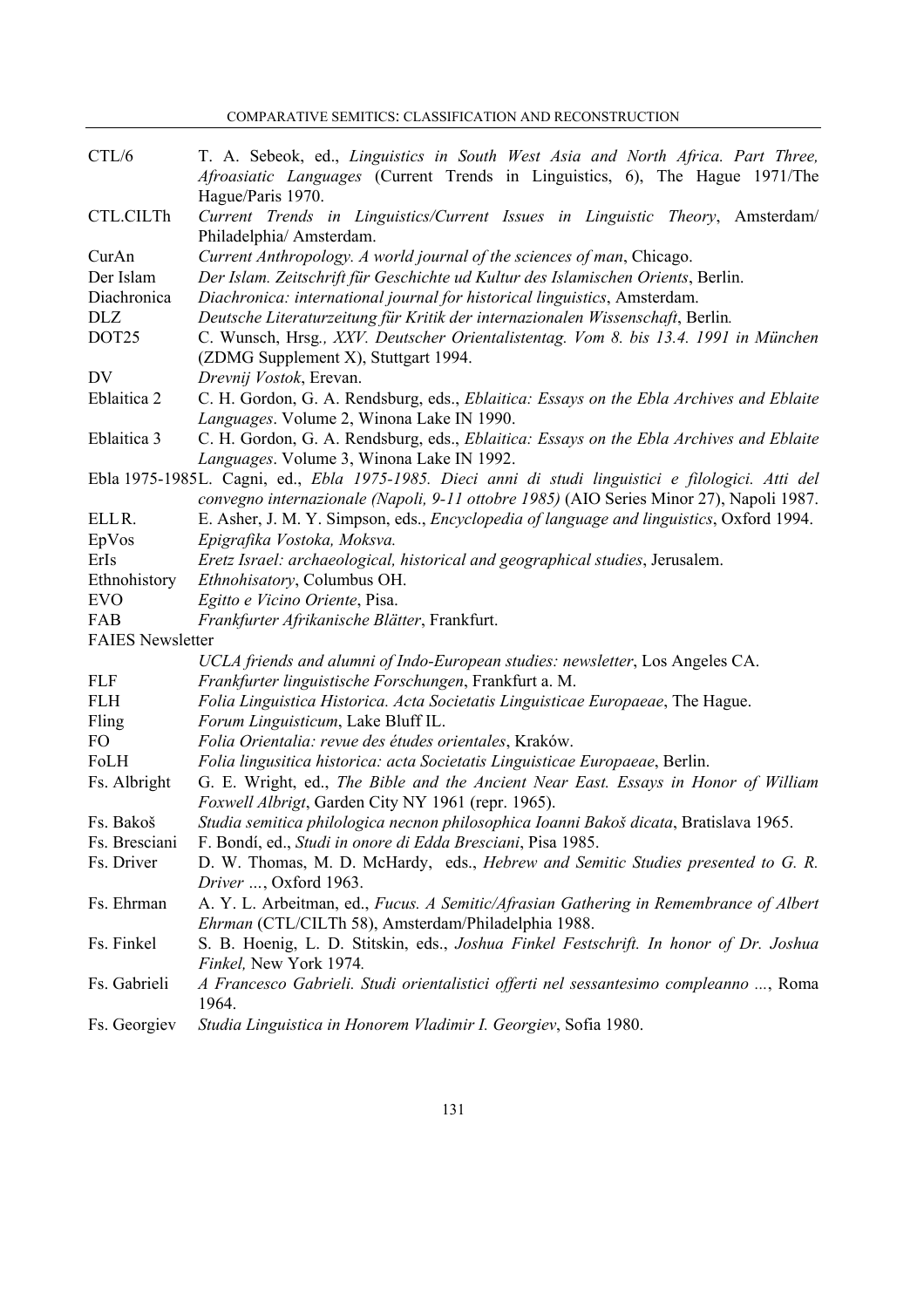|                                                                                           | Fs. Goshen-Gottstein |                                                                                                                                                                                                                                                                                                                                                               |
|-------------------------------------------------------------------------------------------|----------------------|---------------------------------------------------------------------------------------------------------------------------------------------------------------------------------------------------------------------------------------------------------------------------------------------------------------------------------------------------------------|
|                                                                                           |                      | M. Bar-Asher, M. Garsiell, D. Diamant, eds., Studies in Bible and Exegesis. Vol. III.<br>Moshe Goshen-Gottstein im memoriam, Ramat-Gan 1993.                                                                                                                                                                                                                  |
|                                                                                           | Fs. Hertz            | Essays in Honour of  J.H. Hertz, London 1944.                                                                                                                                                                                                                                                                                                                 |
|                                                                                           | Fs. Jakobson 1956    |                                                                                                                                                                                                                                                                                                                                                               |
|                                                                                           |                      | M. Halle, H. Lunt, H. McLean, C. H. Schooneveld, eds., For Roman Jakobson. Essais on<br>the ocasion of his sixtieth birthday, The Hague 1956.                                                                                                                                                                                                                 |
|                                                                                           | Fs. Jakobson 1967    | To honor Roman Jakobson. Essays on the occassion of his seventieth birthday, 11 October                                                                                                                                                                                                                                                                       |
|                                                                                           | Fs. P. Kahle         | 1966, vols. I-III (Janua Linguarun, Series maior 31-33), The Hague 1967.<br>In Memoriam P. Kahle (BZAW 103), Berlin 1968.                                                                                                                                                                                                                                     |
|                                                                                           | Fs. Kerns            | Y. L. Arbeitman, G. Rendsburg, eds., Bono Homini Donum: Essays in Historical                                                                                                                                                                                                                                                                                  |
|                                                                                           |                      | Linguistics in Memory of J. Alexander Kerns, 2 vols. (CILTh 16/I-II), Amsterdam 1981.                                                                                                                                                                                                                                                                         |
|                                                                                           | Fs. Klingenheben     |                                                                                                                                                                                                                                                                                                                                                               |
|                                                                                           |                      | J. Lukas, Hrsg., Neue afrikanistische Studien August Klingenheben zum 80. Geburgstag<br>gewidmet (Hamburger Beiträge zur Afrika-Kunde 5), Hamburg 1966.                                                                                                                                                                                                       |
|                                                                                           | Fs. Knobloch         | H. M. Ölberg, G. Schmidt, eds., Sprachwissenschaftliche Forschungen: Festschrift für<br>Johann Knobloch, Innsbruck 1985.                                                                                                                                                                                                                                      |
|                                                                                           |                      | Fs. Kuryłowicz W. Smoczyński, ed., Kuryłowicz Memorial Volume, Kraków 1995.                                                                                                                                                                                                                                                                                   |
|                                                                                           | Fs. Lambdin          | D. M. Golomb, 'Working with no data'. Semitic and Egyptian Studies Presented to<br>Thomas O. Lambdin, Winona Lake IN 1987.                                                                                                                                                                                                                                    |
|                                                                                           |                      | Fs. Leslau 1983 S. Segert, A. J. E. Bodrogligeti, eds., Ethiopic Studies dedicated to Wolf Leslau on<br>occassion of his seventy-fifth birthday, November 14th 1981 by friends and colleagues,<br>Wiesbaden 1983.                                                                                                                                             |
|                                                                                           |                      | Fs. Leslau 1991 A. S. Kaye, ed., Semitic Studies. In Honor of Wolf Leslau on the Occasion of his Eighty-                                                                                                                                                                                                                                                      |
| fifth Birthday, November 14th, 1991, 2 vols., Wiesbaden 1991-1992.<br>Fs. Levi della Vida |                      |                                                                                                                                                                                                                                                                                                                                                               |
|                                                                                           |                      | Studi orientalistici in honore di Giorgio Levi della Vida, vols. I-II; Roma 1956.                                                                                                                                                                                                                                                                             |
|                                                                                           | Fs. Lipiński         | K. Van Leberghe, An. Schoors, eds., Immigration and Emigration in the Ancient Near<br>East: Festschrift Edward LipiØski (OLA 65), Leuven 1995.                                                                                                                                                                                                                |
|                                                                                           | Fs. Löfgren          | U. Ehrensvärd, Ch. Töll, eds., On the both sides of the al-Mandab: Ethiopian, South-<br>Arabian and Islamic Studeis presented to Oscar Löfgren , (Transactions of the Swedish<br>Research Institut in Istanbul, 2), Stockholm 1989.                                                                                                                           |
|                                                                                           | Fs. Mastrelli        | A. Bastianini, R. Stefanelli, eds., Studi in onore di Carlo Albert Mastrelli, scritti di alievi<br>et amici fiorentini, Firenze 1994.                                                                                                                                                                                                                         |
|                                                                                           | Fs. Mukarovsky       |                                                                                                                                                                                                                                                                                                                                                               |
|                                                                                           |                      | E. Ebermann, E. R. Sommerauer, K. E. Thomsek, Hrsg., Komparative Afrikanistik:<br>Sprach- und Geschichts- und Literaturwissenschaftliche Aufsätze zu Ehren von Hans<br>Mukarovsky anlässlich seines 70. Geburgstag (Veröffentlichungen des Institut für<br>Afrikanistik und Ägyptologie der Universität Wien 61, Beiträge zur Afrikanistik 44),<br>Wien 1992. |
|                                                                                           | Fs. Palva            | Dialectologia Arabica: a collection of articles in honour of the sixtieth birthday of<br>Professor Heiki Palva, Helsinki 1995.                                                                                                                                                                                                                                |
|                                                                                           | Fs. Petráček         | P. Zemánek, ed., Studies in Near Eastern Languages and Literatures. Memorial Volume<br>of Karel Petráček, Prague 1996.                                                                                                                                                                                                                                        |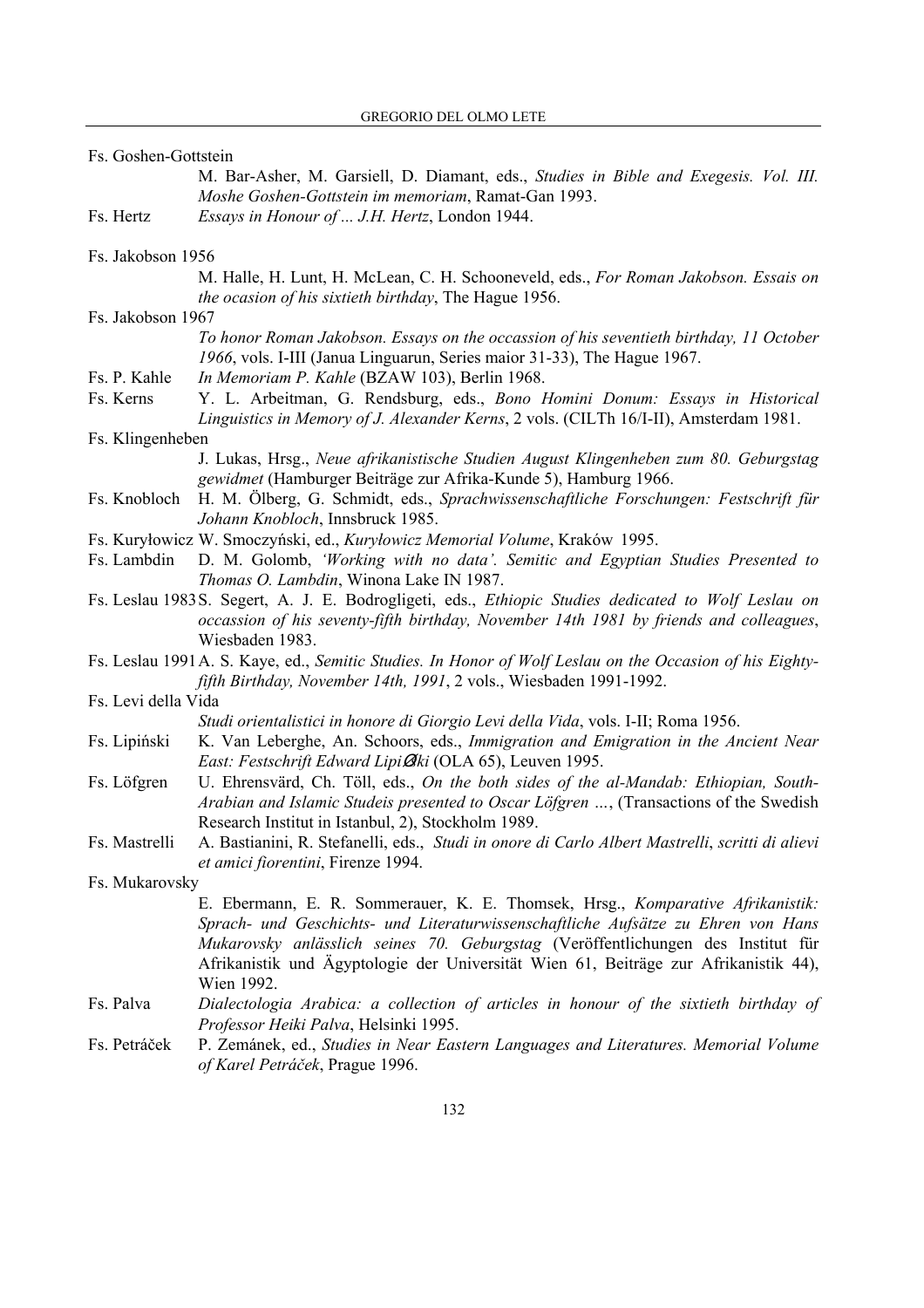COMPARATIVE SEMITICS: CLASSIFICATION AND RECONSTRUCTION

| Fs. Reiss    | J. Holz-Mäuttäri, Chr. Nord, Hrsg., Traducere navem: Festschrift für Katharina Reiss zum<br>70. Geburtstag, Tampere 1993.                                                                                                 |
|--------------|---------------------------------------------------------------------------------------------------------------------------------------------------------------------------------------------------------------------------|
| Fs. Singer   | M. Forstner, Hrsg., Festgabe für Hans-Rudolph Singer: zum 65. Geburtstag am 6. April<br>1990 überreicht von seine Freunde und Kollege, Frankfurt a. M. 1991.                                                              |
| Fs. Spitaler | W. Diem, W. Wild, eds., Studien aus Arabistik und Semitistik. Anton Spitaler zum<br>siebzigsten Geburtstag von seinen Schüler ürreicht, Wiesbaden 1980.                                                                   |
| Fs. Wagner   | W. Heinrichs, G. Schoeler, eds., Festschrift Ewald Wagner zum 65. Geburtstag. Bd. 1.<br>Semitische Studien unter besonderer Berücksichtigung der Südsemitistik (Beiruter Texte<br>und Studien 54), Beirut/Stuttgart 1994. |
| FL           | Functions of language, Amsterdam.                                                                                                                                                                                         |
|              | Geolinguistics Geolinguistics. The Journal of the American Society of Geolinguistics, Roskaway N.Y.                                                                                                                       |
| GL           | General linguistics, University Park PA.                                                                                                                                                                                  |
| GM           | Göttinger Mizellen: Beiträge zur ägyptologischen Diskussion, Göttingen.                                                                                                                                                   |
| <b>GSS</b>   | Ot. Rössler, Gesammelte Schriften zur Semitohamistik, herausgegeben von Thomas                                                                                                                                            |
|              | Schneider, Münster 2001.                                                                                                                                                                                                  |
| HandNFC      | Handelingen van den Nederlands Filologencongres, Groningen.                                                                                                                                                               |
| <b>HAR</b>   | Hebrew Annual Review, Columbus OH.                                                                                                                                                                                        |
| HdO          | Handbuch der Orientalistik/Handbook of Oriental Studies, Leiden.                                                                                                                                                          |
| <b>HDSS</b>  | K. Muraoka, J. F. N. M. Elwolde, eds., The Hebrew of the Dead Sea Scrolls and Ben                                                                                                                                         |
|              | Sira: proceedings of a symposium held at Leiden University, 11-14 December 1995,<br>Leiden 1997.                                                                                                                          |
| $\rm{HS}$    | J. Bynon, Th. Bynon, eds., <i>Hamito-Semitica</i> , The Hague/Paris 1975.                                                                                                                                                 |
| <b>HSED</b>  | Vl. E Orel, Ol. V. Stolbova, <i>Hamito-Semitic etymological dictionary</i> (HdO I/18), Leiden                                                                                                                             |
|              | 1995.                                                                                                                                                                                                                     |
| IF           | Indogermanische Forschungen. Zeitschrift für indogermanistik und allgemeine Sprach-<br>wissenschft, Berlin.                                                                                                               |
| <b>IJAL</b>  | International Journal of American Lingusitics, Chicago IL.                                                                                                                                                                |
| <b>IOS</b>   | Israel Oriental Studies, Jerusalem.                                                                                                                                                                                       |
| Islam        | Der Islam. Zeitschrift für Geschichte und Kultur des islamischen Orients, Berlin.                                                                                                                                         |
| <b>IzvAN</b> | Izvestija Akademii Nauk SSSR, Serija literatury i jazyka, Moskva.                                                                                                                                                         |
| <b>JAASt</b> | Journal of the Assyrian Academic Studies, Chicago IL.                                                                                                                                                                     |
| JALL         | Journal of African Languages and Linguistics, Dordrecht.                                                                                                                                                                  |
| <b>JAAL</b>  | Journal of Afroasiatic Languages, Leiden.                                                                                                                                                                                 |
| <b>JAC</b>   | Journal of Ancient Civilisations, Changchun.                                                                                                                                                                              |
| <b>JANES</b> | Journal of the Ancient Near Eastern Society, New York NY.                                                                                                                                                                 |
| <b>JAOS</b>  | Journal of the American Oriental Society, New Haven CT.                                                                                                                                                                   |
| JazA         | Jazykovédné Aktuality. Zpravodaj Jazykovédného sdruzeni pri Ceskoslovenské akademii<br><i>ved</i> , Praha.                                                                                                                |
| JaNaSSSR     | Jazyki narodov SSSR, Moskva.                                                                                                                                                                                              |
| <b>JASt</b>  | The Journal of Asian Studies, New York NY.                                                                                                                                                                                |
| <b>JCS</b>   | Journal of Cuneiform Studies, Ann Arbor MI.                                                                                                                                                                               |
| JEthSt       | Journal of Ethiopian Studies, Addis Ababa.                                                                                                                                                                                |
| <b>JIES</b>  | The Journal of Indo-European Studies, Hattiesburg MSS.                                                                                                                                                                    |
| <b>JNES</b>  | Journal of Near Eastern Studies, Chicago Il.                                                                                                                                                                              |
| <b>JWAL</b>  | The Journal of West African Languages, Ibadan.                                                                                                                                                                            |
|              |                                                                                                                                                                                                                           |

JSAI Jerusalem Studies in Arabic and Islam*,* Jerusalem.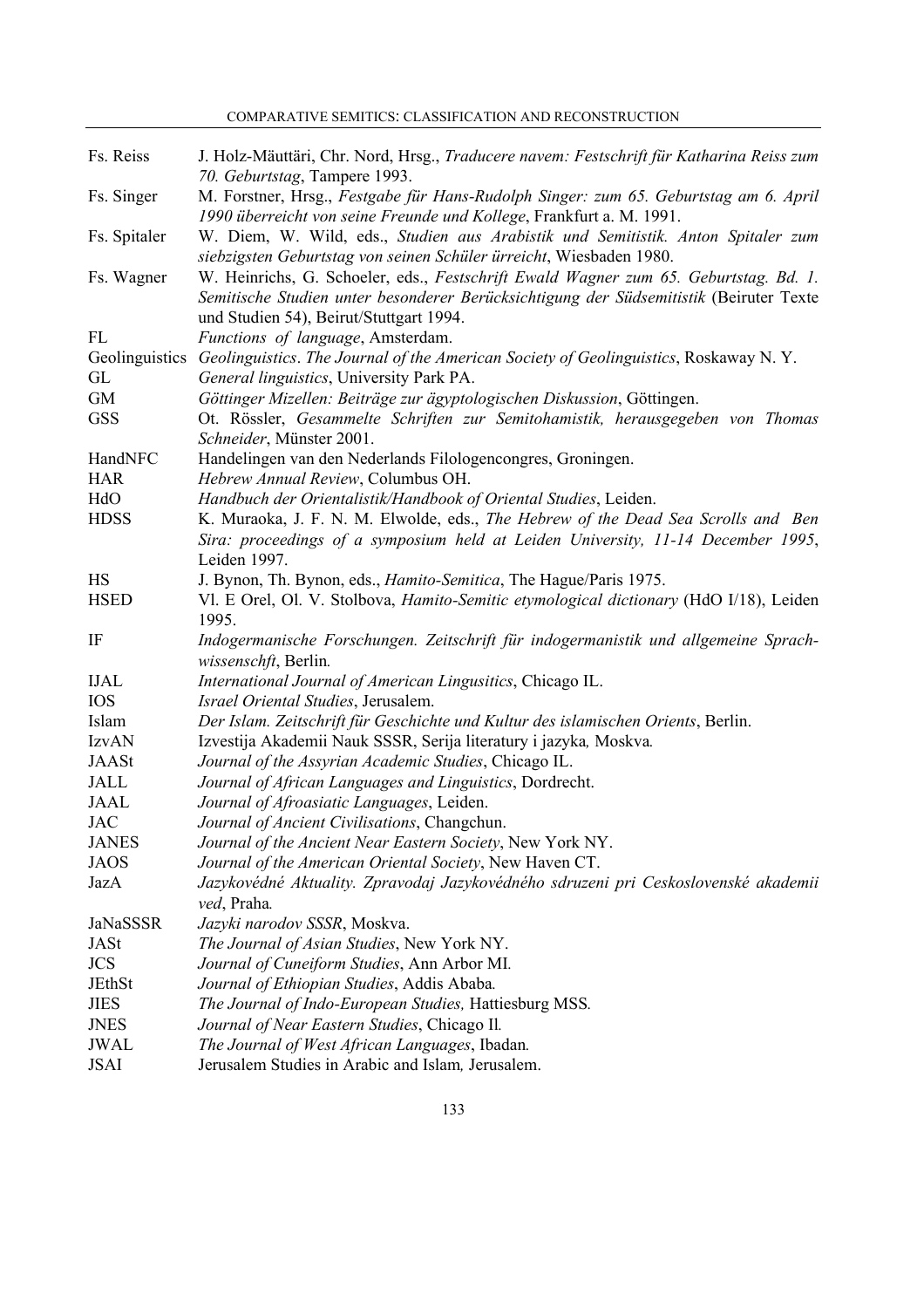GREGORIO DEL OLMO LETE

| <b>JSS</b>         | Journal of Semitic Studies, Manchester/Oxford.                                                         |
|--------------------|--------------------------------------------------------------------------------------------------------|
| Kush               | Kush. Journal of the Sudan Antiquities Service, Khartoum.                                              |
| Language           | Language. Journal of the Linguistic Society of America, Baltimore MD.                                  |
| <b>LChRM</b>       | Ph. Baldi, ed., Linguistic Change and Reconstruction Methodology, The Hague 1990.                      |
| LdE                | L. Cagni, ed., La lingua di Ebla (AIO Series Minor 14), Napoli 1981.                                   |
| Leshonenu          | Leshonenu: a journal for the study of the hebrew language and cognate studies,                         |
|                    | Jerusalem.                                                                                             |
| LEth               | M. L. Bender, J. D. Bowes, R. L. Cooper, C. A. Fegurson et al., Language in Ethiopia                   |
|                    | (Ford Foundation Language Surveys), London 1976.                                                       |
| Lingua             | Lingua: international review of general lingusitics, Amsterdam.                                        |
| LinPos             | Lingua Posnaniensis. Czasopismo poswiecone jezykoznastwu porównawezeme i                               |
|                    | ogólnemu, Poznan.                                                                                      |
| Linguistics        | Linguistics, Berlin.                                                                                   |
| Linguistique       | La linguistique: revue de la Société Internationale de linguistique fonctionelle, Paris.               |
| LF                 | Listy filologické, Praha.                                                                              |
| LO                 | R. W. Wescot, ed., Language Origins, Silver Spring MD.                                                 |
| <b>LPLP</b>        | Language problems and language planning, Amsterdam.                                                    |
| <b>LRDIV</b>       | Lingvisticheskaya rekonstruktsiya i drevneyshaya istoriya Vostoka. Tezisy i dokaldy                    |
|                    | konferentsii (Linguistic Reconstruction and the Early History of the East. Abstracts of                |
|                    | Papers and Papers presented at a Conference), pt. 1/2, Moscow 1984.                                    |
| <b>LRWE</b>        | G. Mukarovsky, ed., Leo Reinisch: Werk und Erbe (SbÖAW 492), Wien 1987.                                |
| LS                 | Language sciences, Oxford.                                                                             |
| <b>LSPF</b>        | G. Levi Della Vida, Lingüística semitica: presente e futuro (Studi Semitici 4), Roma                   |
|                    | 1961.                                                                                                  |
| <b>MADL</b>        | Mağalat al- <sup>c</sup> arabīya l-d-dirāsāt al-luģawīya, Khartoum                                     |
| MedLR              | Mediterranean language review, Wiesbaden.                                                              |
| Mél. Massignon     |                                                                                                        |
|                    | Mélanges Louis Massignon, 3 vols., Damas 1956-1957.                                                    |
| Mél. Galand-Pernet |                                                                                                        |
|                    | J. Drouin, A. Roth, eds., $\overrightarrow{A}$ la croisée des études lybico-berbères: Mélanges Galand- |
|                    | Pernet (CRGLECS Suppl. 15), Paris 1993, pp. 315-323.                                                   |
| MIO                | Mitteilungen des Instituts für Orientforschung, Berlin.                                                |
| <b>MLR</b>         | The Modern Language Review, Cambridge.                                                                 |
| MoTo               | Mother Tongue: journal of the Association for the Study of Language in Prehistory,                     |
|                    | Glouster MSS.                                                                                          |
| <b>MSS</b>         | Münchener Studien zur Sprachwissenschaft, München.                                                     |
| MT                 | Machine Translation (previously Computer and Translation), Dordrecht.                                  |
| Muséon             | Le Muséon. Revue d'études orientales, Leuven.                                                          |
| <b>NDCAA</b>       | V. Sherovshkin, ed., Nostratic, Dene-Caucasian, Austric and Amerind, Bochum 1992.                      |
| <b>NAA</b>         | Narody Azii i Afriki: istorija, ékonomica, kultura, Moksva.                                            |
| <b>NS/NELL</b>     | Dutch Studies on Near Eastern Languages and Literatures, Leiden.                                       |
| <b>NTEthSt</b>     | H. G. Marcus, ed., New Trends in Ethiopian Studies. Ethiopia 94. Papers of the $12^{th}$               |
|                    | International Conference of Ethiopian Studies, Michigan University, 5-10 Sept. 1994,                   |
|                    | Laurenceville NJ 1994.                                                                                 |
| <b>Or</b>          | Orientalia. Commentarii Periodici Pontifici Instituti Biblici. Nova Series, Roma.                      |
| Orbis              | Orbis: bulletin international de documentation linguistique, Louvain.                                  |
|                    |                                                                                                        |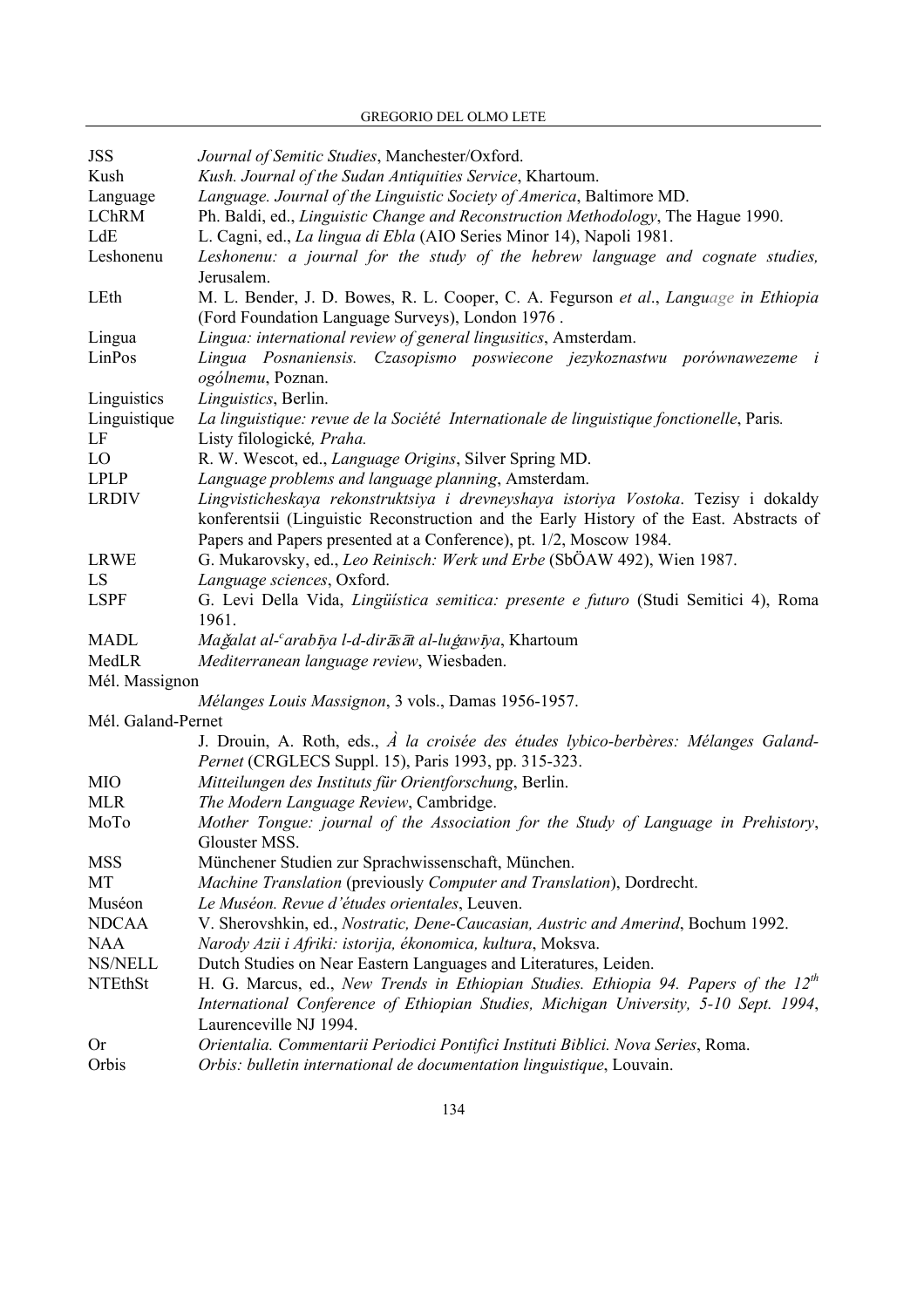| Oriens              | Oriens: journal of the International Society fot Oriental Research, Leiden.                                                                                                                                                                                                                                                        |
|---------------------|------------------------------------------------------------------------------------------------------------------------------------------------------------------------------------------------------------------------------------------------------------------------------------------------------------------------------------|
| <b>OS</b>           | Orientalia Suecana, Stockolm.                                                                                                                                                                                                                                                                                                      |
| <b>PICSSJ</b>       | Proceedings of the First Conference on Semitic Studies in Jerusalem 1965, Jerusalem<br>1969.                                                                                                                                                                                                                                       |
| <b>P1ICHLL</b>      | Y. Yahaya, Ab. Rufa'i, eds., Language and Literature in Hausa. Proceedings of the First<br>International Congress on Hausa Language and Literature. Bayero University, Kano,<br>July 7-10, 1978, Kano 1982/4                                                                                                                       |
| P2ICAIDA            | Proceedings of the $2^{nd}$ international congress of L'Association Internationale pour la<br>Dialectologie Arabe held at Trinity Hall in the University of Cambridge 10-14 September<br>1995, Cambridge 1995.                                                                                                                     |
| P3ICESt             | Proceedings of the Third International Conference of Ethiopian Studies: Addis Ababa<br>1966, Addis Ababa 1969.                                                                                                                                                                                                                     |
| $(P)$ 4CIStE        | IV Congresso Internazionale di Studi Etiopici (Roma 1972), Roma 1969/1974.                                                                                                                                                                                                                                                         |
| P3IHSC              | J. Bynon, ed., Current Progress in Afro-Asiatic Linguistics: Papers of the Third<br>International Hamito-Semitic Congress (CILTh 28), Amsterdam 1984.                                                                                                                                                                              |
| P4IHSC              | H. Jungraithmayr, W. Mueller, eds., Proceedings of the 4th International Hamito-Semitic<br>Congress, Marburg, 20-22 September, 1983 (Amsterdam Studies in the Theory and<br>History of Linguistic Science. Series IV - Current Issues in Linguistic Theory, Vol. 44),<br>Amsterdam/Philadelphia 1987.                              |
| P5IHSC              | H. G. Mukarovsky, ed., Proceedings of the fifth international Hamito-Semitic congress,<br>Bd. 1: Hamito-Semitic, Berber, Chadic. Bd. 2: Cushitic, Egyptian, Omotic, Semitic<br>(Veröffentlichungen des Institut für Afrikanistik und Ägyptologie de Universität Wien,<br>57-58; Bieträge zur Afrikanistik, 40-41), Wien 1990-1991. |
| P6ICESt             | G. Goldenberg, B. Podolsky, eds., Ethiopian Studies. Proceedings of the Sixth<br>International Conference, 14-17 April 1980, Rotterdam 1986.                                                                                                                                                                                       |
| P9ICESt             | A. A. Gromyko, ed., Proceedings of the Ninth International Congress of Ethiopian<br>Studies (Moscow, 26-29 August 1986). Vol. 5, Moscow 1988.                                                                                                                                                                                      |
| P8ICL               | Proceedings of the Eighth International Congress of Linguists (Oslo 1957), Oslo 1958.                                                                                                                                                                                                                                              |
| P9ICL               | Proceedings of the Ninth International Congress of Linguists (Cambridge, Mass., 1962),<br>The Hague 1964.                                                                                                                                                                                                                          |
| P9CUEAI             | R. Peters, ed., Proceedings of the ninth congress of the Union Européenne des Arabisants<br>et Islamisants. Amsterdam $I^{st}$ to $7^{th}$ September 1978 (Publications of the Netherlands<br>Institute of Archeology and Arabic Studies in Cairo 4), Leiden 1981.                                                                 |
| P9ICHL              | J. Van Marle, ed., <i>Historical Linguistics 1991: papers from the</i> $9th$ international<br>conference on historical lingusitics, Amsterdam 12-16 August 1991, Amsterdam 1993.                                                                                                                                                   |
| P11ICEthS           | B. Zewde, R. Pankhurst, T. Beyene, eds., Proceedings of the eleven international con-<br>ference of Ethiopian studies. Addis Ababa, April 1-6, 1991, Addis Ababa 1994.                                                                                                                                                             |
| P <sub>25</sub> ICO | Trudy dvadcat' piatogo mešdunarodnogo Kongressa vostokovedov. Moksva 7-16 avgusta<br>1960. Tom I. Obščaja čast, Moskva 1963.                                                                                                                                                                                                       |
| <b>PCLEM</b>        | K. Dévényi, T. Iványi, eds., Proceedings of the colloquium on logos, ethos, mythos in the<br>Middle East and Nord Africa. Part 1. Linguistics and Literature, Budapest 1996.                                                                                                                                                       |
| PhAA                | A. S. Kaye, ed., <i>Phonologies of Asia and Africa</i> . Volume 1-2, Winona Lake IN 1997.                                                                                                                                                                                                                                          |
| <b>PLO</b>          | Porta Linguarum Orientalium, Berlin/Wiesbaden.                                                                                                                                                                                                                                                                                     |
| PAPhS               | Proceedings of the American Philosophical Society. Philadelphia.                                                                                                                                                                                                                                                                   |
| PrzO                | Przegląd Orientalistyczny, Warszawa.                                                                                                                                                                                                                                                                                               |
| PSb                 | Palestinskij sbornik, Leningrad.                                                                                                                                                                                                                                                                                                   |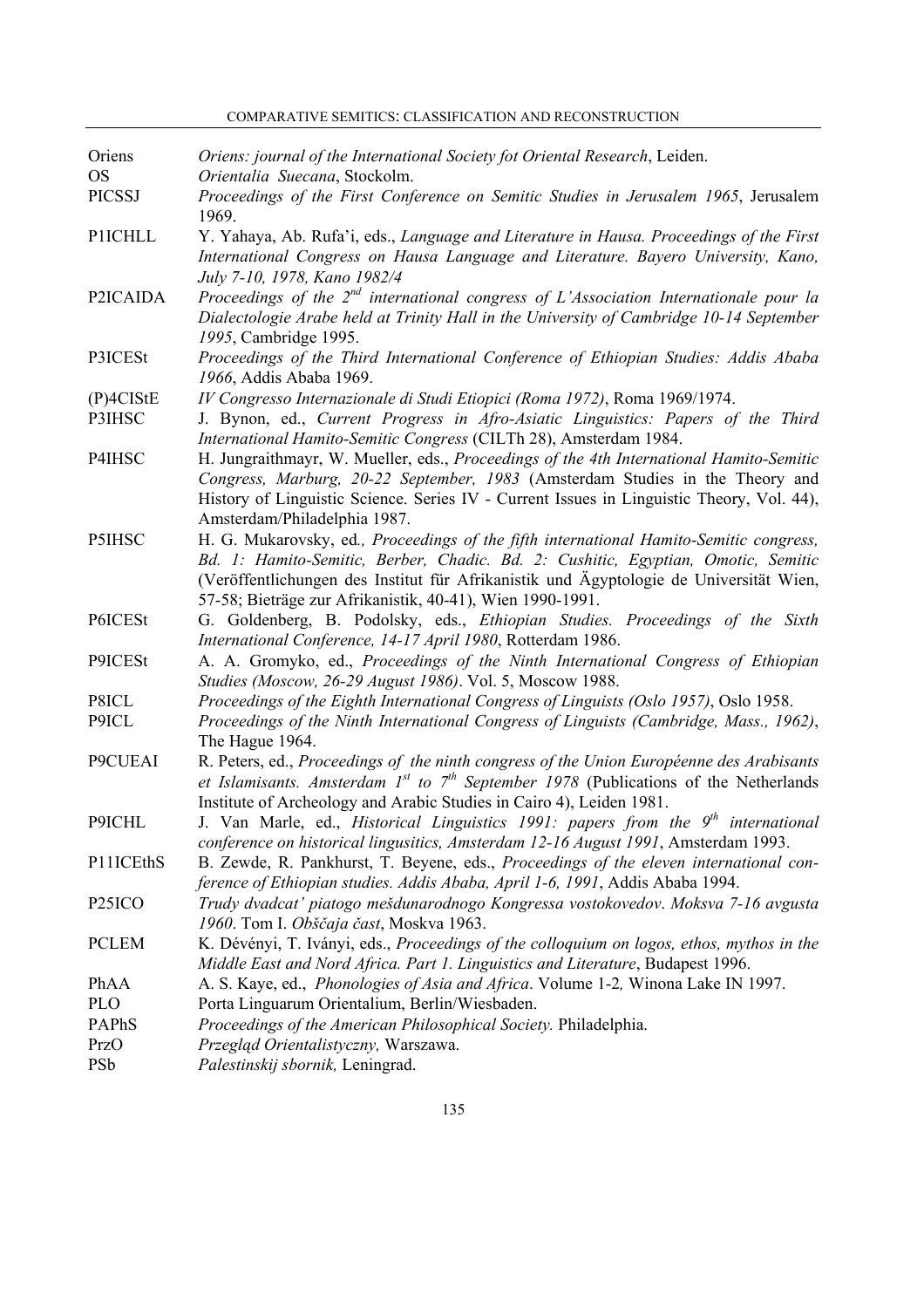| <b>PSAS</b>  | Proceedings of the Seminar for Arabian Studies, London.                                                                                                                                                        |
|--------------|----------------------------------------------------------------------------------------------------------------------------------------------------------------------------------------------------------------|
| Philologica  | Acta Universitatis Carolinae – Philologica (Orientalia Pragensia), Praha.                                                                                                                                      |
| QuSem 2      | P. Fronzaroli, ed., Studies on Semitic Lexicography (Quaderni di Semitistica 2), Firenze<br>1973.                                                                                                              |
| QuSem 5      | P. Fronzaroli, ed., Atti del secondo congresso internazionale di liguistica camito-semitica<br>(Quderni di Semitistica 5), Firenze 1978.1                                                                      |
| QuSem 13     | P. Fronzaroli, ed., Studies on the Language of Ebla (Quaderni di Semitistica 13), Firenze<br>1984.                                                                                                             |
| QuSem 18     | P. Fronzaroli, ed., Literature and Literary Language at Ebla (Quaderni di Semitistica 18),<br>Firenze 1992.                                                                                                    |
| RA           | Revue d'Assyriologie et d'archéologie orientale, Paris.                                                                                                                                                        |
| <b>RSE</b>   | Rassegna di studi etiopici, Napoli.                                                                                                                                                                            |
| RÉIsl        | Revue des Études Islamiques, Paris.                                                                                                                                                                            |
| ReAn         | Revue Anthropologique, Paris.                                                                                                                                                                                  |
| <b>RFLO</b>  | Revue de la Faculté des Lettres et des Sciences Humaines d'Oujda, Oudja.                                                                                                                                       |
| <b>RIL</b>   | Rendiconti dell'Istituto Lombardo di Scienze e Lettere. Classe di lettere e scienze morali e<br>storiche, Milano.                                                                                              |
| RO.          | Rocznik Orientalistyczny, Warszawa.                                                                                                                                                                            |
| <b>RSO</b>   | Rivista degli studi orientali, Roma.                                                                                                                                                                           |
| <b>SAL</b>   | Studies in African Linguistics, Los Angeles CA.                                                                                                                                                                |
| <b>SANE</b>  | J. S. Cooper, Gl. M. Schwartz, eds., The Study of the Ancient Near East in the Twenty-                                                                                                                         |
|              | First Century. The William Foxwell Albright Centennial Conference, Winona Lake IN<br>1996.                                                                                                                     |
| StChAL       | Ek. Wolff, H. Meyer-Bahlburg, eds., Studies in Chadic and Afroasiatic Linguisitcs.<br>Papers from the International Colloquium on the Chadic Language Family  Hamburg,<br>September 14-18, 1981, Hamburg 1983. |
| <b>SCSt</b>  | G. Goldenberg, Shl. Raz, eds., Semitic and Cushitic studies, Wiesbaden 1994.                                                                                                                                   |
| Scientia     | Scientia. Rivista di scienza. Rivista internazionale di sintesi scientifica, Milano.                                                                                                                           |
| Seb          | Studi eblaiti, Roma.                                                                                                                                                                                           |
| <b>SEC</b>   | Studia Etymologica Cracoviensia, Kraków.                                                                                                                                                                       |
| <b>SED</b>   | A. Militarev, L. Kogan, Semitic Etymological Dictionary. Vol. I. Anantomy of Man and<br>Animals (AOAT 278/1), Münster 2000.                                                                                    |
| Sefarad      | Sefarad: revista de estudios hebraicos, sefardíes y de Oriente Próximo, Madrid.                                                                                                                                |
| SemDz        | Semitologiuri dziebani: Studia Semitica, Tbilisi.                                                                                                                                                              |
| Semitica     | Semitica, Paris.                                                                                                                                                                                               |
|              | Sem Cam Jafet V. Brugnatelli, ed., Sem Cam Iafet. Atti della 7º Giornata di Studi Camito-Semitici e                                                                                                            |
|              | Indoeuropei (Milano, 1º giugno 1993), Milano 1994.                                                                                                                                                             |
| SemLang      | R. Hetzron, ed., The Semitic Languages, New York 1997.                                                                                                                                                         |
| SJA          | Slovensky jazyk a literatura v škole, Bratislava.                                                                                                                                                              |
| <b>SPJAS</b> | St. Petersburg Journal of African Studies, St. Petersburg.                                                                                                                                                     |
| Sprache      | Die Sprache. Zeitschrift für Sprachwissenschaft, Wiesabaden.                                                                                                                                                   |
| SprOKrPAN    | Polska Akademia Nauk. Oddział w Krakowie, Sprawozdania z Posiedzen Momisji,<br>Wroclaw.                                                                                                                        |
| SSL          | Studi e saggi linguistici, Pisa.                                                                                                                                                                               |
| SSL-SW       | G. Goldenberg, <i>Studies in Semitic Linguistics. Selected Writings</i> , Jerusalem 1998.                                                                                                                      |
| $C+A$ T      | Studies in African Linquistics Supplements Los Angeles $\Gamma$                                                                                                                                                |

GREGORIO DEL OLMO LETE

StAL Studies in African Linguistics, Supplements, Los Angeles CA.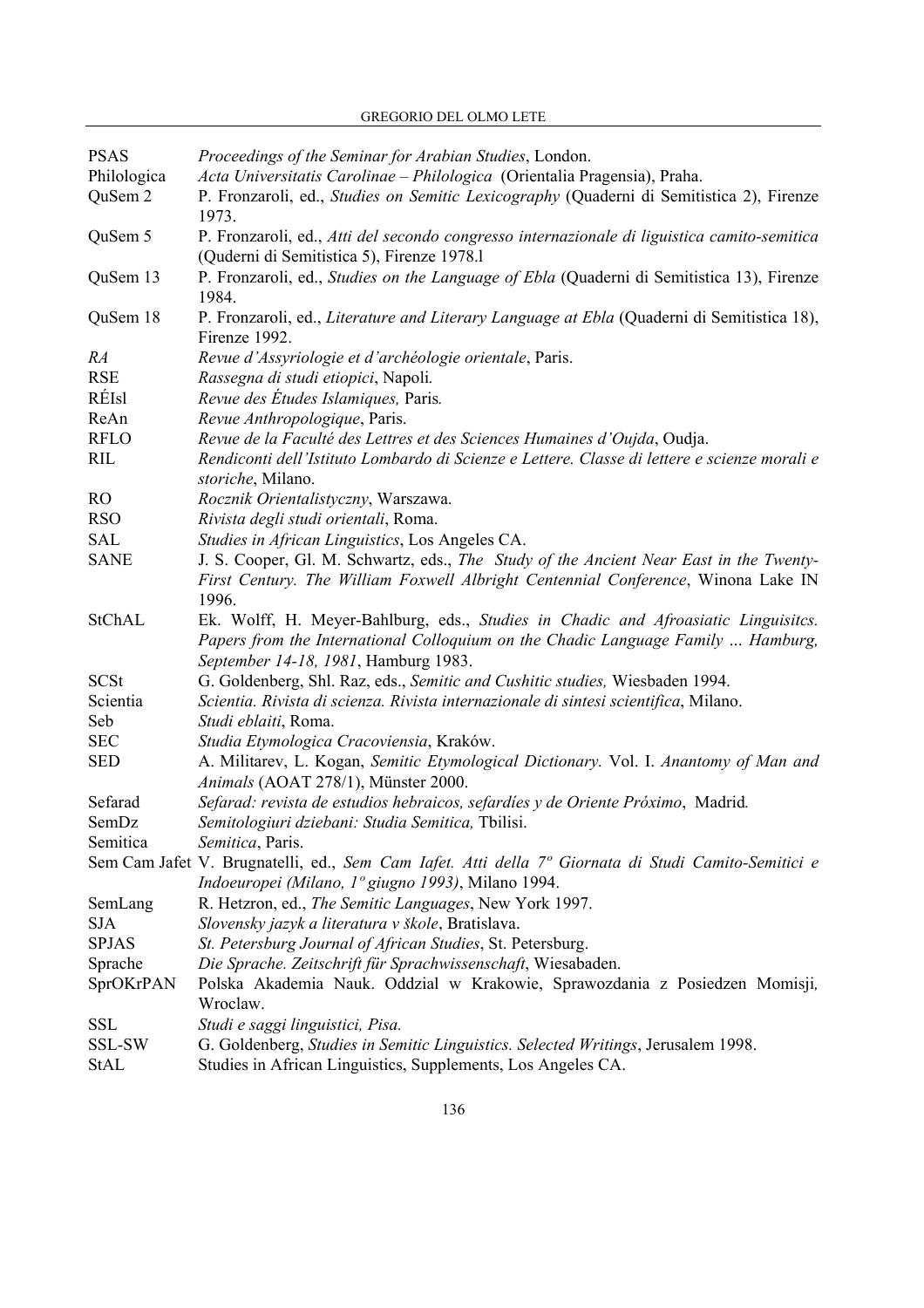| <b>StChHS</b>              | D. Ibriszimow, R. Leger, Hrsg., Studia Chadica et Hamitosemitica: Akten des interna-<br>tionalen Symposions zur Tschadsprachenforschung (Johann-Wolfgang-Goethe Univer- |
|----------------------------|-------------------------------------------------------------------------------------------------------------------------------------------------------------------------|
|                            | sität. Frankfurt am Main 6.-8. Mai 1991), Köln 1995.                                                                                                                    |
| <b>Studies Landsberger</b> |                                                                                                                                                                         |
|                            | H. G. Güterbock, Th. Jacobsen, eds., Studies in honor of Beno Landsberger on his<br>seventy-fifth birthday, April 21, 1965 (AS 16), Chicago IL 1965.                    |
| StOr                       | Studia Orientalia, Helsinki.                                                                                                                                            |
| SU                         | M. Kroop, An. Wagner, eds., 'Schnittpunkt' Ugarit (Nordostafrikanischer/West-asia-<br>tischer Studien 2), Frankfurt a. Main 1999.                                       |
| Tarbiz                     | Tarbiz: quarterly for Jewish studies, Jerusalem.                                                                                                                        |
| TL/StM                     | Trends in Linguistics: Studies and Monographs, Berlin / New York.                                                                                                       |
| <b>TPhS</b>                | Transactions of the Philological Society, Philadelphia.                                                                                                                 |
| UF                         | Ugarit-Forschungen. Internationales Jahrbuch für die Altertumskunde Syrien-Palästinas,                                                                                  |
|                            | Kevelaer/Neukichen-Vluyn.                                                                                                                                               |
| <b>UHL</b>                 | J. H. Greenberg, ed., Universals of Human Language, 4 vols., Standford, CA 1978.                                                                                        |
| <b>UR</b>                  | G. D. Young, ed., Ugarit in retrospect. 50 Years of Ugarit and Ugaritic, Winona Lake, IN<br>1981.                                                                       |
| <i>VDI</i>                 | Vestnik Drevnej Istorii, Moskva.                                                                                                                                        |
| ViOr                       | Vicino Oriente, Roma.                                                                                                                                                   |
| VJa                        | Voprosy jazykoznanija: teoretičeskij zurnal po obscemu i sravnitel'nomu jazykosnaniju,                                                                                  |
|                            | Moskva.                                                                                                                                                                 |
| <b>VF</b>                  | Vostocnaja filologija, Tbilisi.                                                                                                                                         |
| WThJ                       | Westminster Theological Journal. Philadelphia.                                                                                                                          |
| <b>WGE</b>                 | H. Waetzold, H. Hauptmann, eds., Wirtschaft und Gesellschaft von Ebla. Akten der<br>internazionalen Tagung Heidelberg 4.-7. November 1986, Heidelberg 1988.             |
| Word                       | Word. Journal of the International Linguistic Association, New York NY.                                                                                                 |
| <b>WVM</b>                 | Wiener volkkundliche Mitteilungen, Wien.                                                                                                                                |
| <b>WZKM</b>                | Wiener Zeitschrift für die Kunde des Morgenlandes, Wien.                                                                                                                |
| <b>WZUH</b>                | Wissenschaftliche Zeitschrift Martin-Luther-Universität Halle-Wüttenberg, Halle.                                                                                        |
| ZA                         | Zeitschrift für Assyriologie und vorderassiatische Archaeologie, Berlin.                                                                                                |
| ZAH                        | Zeitschrift für Althebraistik, Stuttgart.                                                                                                                               |
| ZÄS                        | Zeitschrift für ägyptische Sprache und Altertumskunde, Berlin.                                                                                                          |
| <b>ZDMG</b>                | Zeitschrift der deutschen morgenländischen Gesellschaft, Wiesbaden.                                                                                                     |
| ZPhon                      | Zeitschrift für Phonetik, Sprachwissenschaft und Kommunikationsforschung, Berlin.                                                                                       |